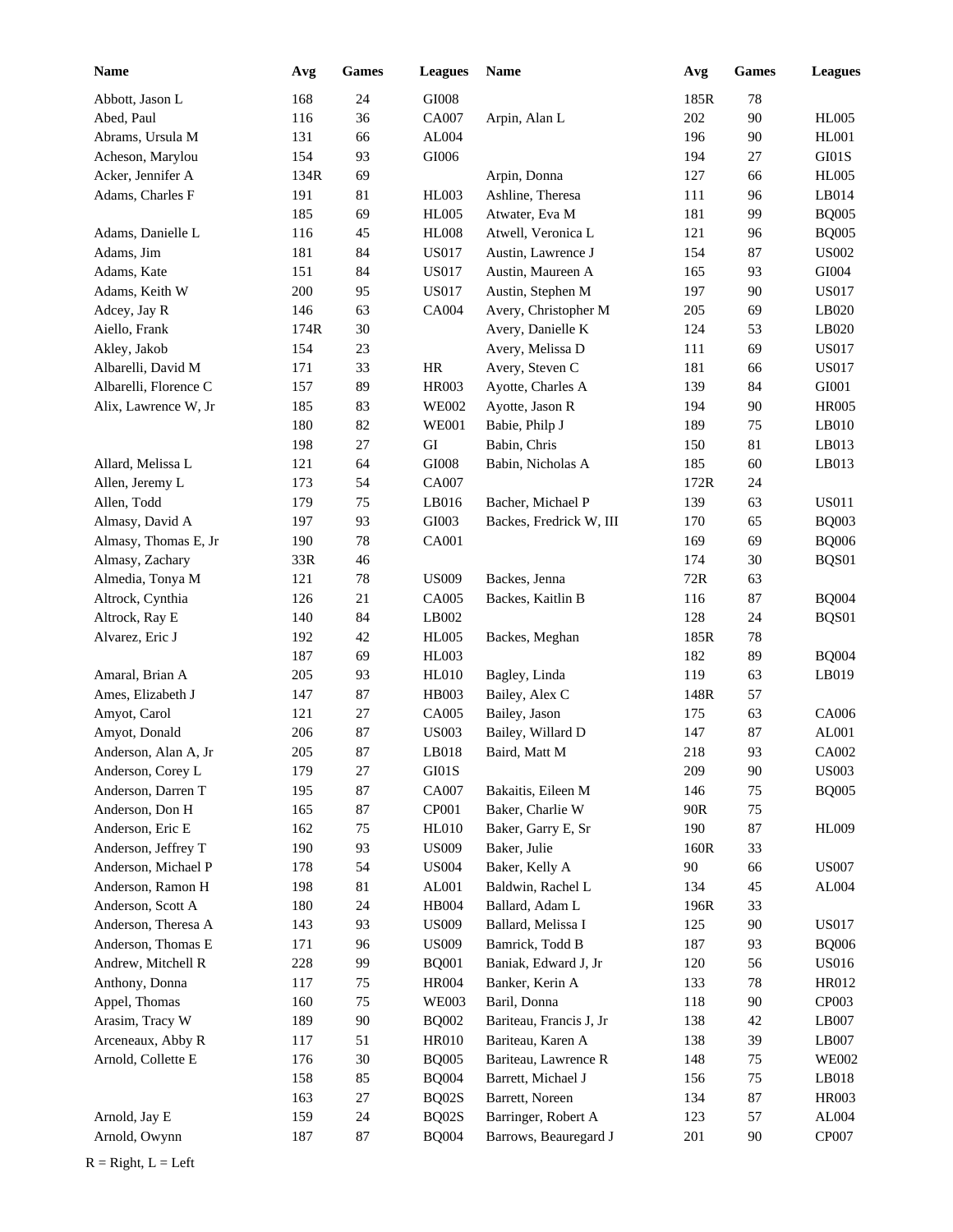| Name                  | Avg  | <b>Games</b> | <b>Leagues</b> | <b>Name</b>           | Avg  | <b>Games</b> | <b>Leagues</b> |
|-----------------------|------|--------------|----------------|-----------------------|------|--------------|----------------|
| Barscz, Mary T        | 151  | 81           | <b>CA008</b>   |                       | 171  | 93           | <b>HL010</b>   |
| Barscz, Thomas R, Jr  | 186  | $72\,$       | <b>CA008</b>   |                       | 171  | 96           | <b>HL003</b>   |
| Bartlett, Anthony     | 167L | 54           |                | Beisler, Edward R     | 169  | 69           | CP008          |
| Bartlett, Colina      | 87R  | 57           |                |                       | 168  | 84           | CP001          |
| Bartlett, Debbie A    | 132  | $72\,$       | $\rm GIO08$    | Bell, Cathrine S      | 190  | 53           | <b>HL009</b>   |
|                       | 132  | 27           | ${\rm GI}$     |                       | 179  | 60           | <b>HL010</b>   |
| Bartlett, Garrett J   | 213  | 81           | <b>US003</b>   | Bell, Steven J, Jr    | 99   | 87           | <b>HR009</b>   |
|                       | 212  | 81           | CA006          | Bell, Timothy J       | 173  | 60           | LB020          |
|                       | 205  | 24           | <b>CA001</b>   | Belleard, Lynn M      | 116  | 30           | CA005          |
|                       | 203  | 21           | GI             | Belleard, Robert E    | 166  | 30           | CA005          |
| Bartlett, Jeff        | 153  | 42           | LB007          | Belles, Paul E        | 201  | 71           | LB015          |
| Bartlett, Kevin J     | 217  | 69           | GI008          | Belli, Jason D        | 167  | 75           | CP004          |
|                       | 204  | 90           | <b>US003</b>   | Belonga, Shawna       | 172  | 96           | <b>HL010</b>   |
|                       | 222  | $27\,$       | GI             |                       | 171  | 96           | <b>HL009</b>   |
| Bartlett, Xavier      | 116R | 42           |                | Benait, Kristine      | 103  | 72           | CP002          |
| Bartley, Daniel M     | 198  | 96           | LB012          | Benassi, Vince        | 110  | 78           | $\rm GIO06$    |
| Bashaw, Brent J       | 194  | 69           | LB017          | Bender, Dylan         | 61   | 72           |                |
| Bashaw, Robert J      | 176  | 87           | LB017          | Bendon, Alex M        | 148  | 65           | LB012          |
| Basle, Derek J        | 176  | 81           | ${\rm GIO}02$  | Benedetto, Curt N, Sr | 208  | 30           | LB011          |
| Bassett, Janette M    | 188  | 79           | <b>HL007</b>   |                       | 199  | 75           | LB013          |
| Bates, George W       | 109  | 81           | <b>WE003</b>   | Benedetto, Jaret N    | 189R | 33           |                |
|                       | 106  | 30           | ${\rm GI}$     | Benedetto, Lori L     | 134  | 72           | LB016          |
| Battistoni, Peter L   | 196  | 33           | <b>HR011</b>   | Benjamin, William J   | 146  | 49           | <b>US001</b>   |
| Bauer, Donna M        | 126  | 66           | <b>WE003</b>   | Bennett, Brian K      | 194  | 69           | LB017          |
| Bauer, Frank P        | 114  | 69           | <b>WE003</b>   | Bennett, Cory A       | 184  | 96           | AL002          |
| Bauer, Jennifer L     | 152  | 75           | CP007          | Bennett, Richard J    | 206  | 99           | <b>BQ002</b>   |
| Bauer, Karyn          | 107  | 81           | CA006          |                       | 200  | 90           | <b>BQ003</b>   |
| Bauer, Richard D      | 213  | 84           | CP007          | Bennett, Ryan E       | 213  | 90           | AL001          |
| Beach, Richard A      | 171  | 75           | LB004          |                       | 208  | 93           | AL002          |
| Beaufort, Blondell    | 125  | 66           | <b>US014</b>   | Benoit, Jay W         | 192  | 72           | <b>HL005</b>   |
| Beaulac, David C, Sr  | 144  | 54           | <b>HB006</b>   | Benoit, Joseph D      | 156  | 69           | <b>WE003</b>   |
| Beaulac, Paul J       | 176  | 96           | <b>HB003</b>   | Benoit, Marcia M      | 76   | 60           | <b>WE003</b>   |
| Beck, Matthew         | 190  | 75           | <b>BQ002</b>   | Benoit, Paul J, Jr    | 187  | 93           | <b>HL005</b>   |
|                       | 185  | 96           | <b>BQ001</b>   | Benoit, Robert H      | 160  | 96           | LB002          |
| Becker, Raeann M      | 127  | 84           | <b>WE004</b>   | Benoit, Robert J, Jr  | 212  | 82           | <b>HL005</b>   |
| Bedford, George W, II | 200  | 96           | <b>BQ001</b>   | Benoit, Robert J, Sr  | 221  | 93           | <b>HL005</b>   |
| Bedford, Hailey       | 91R  | 63           |                | Bentey, Bonnie J      | 116  | $81\,$       | <b>BQ005</b>   |
| Bedford, Ryan M       | 216  | 96           | <b>BQ001</b>   | Bentley, Norman L, Jr | 163  | 93           | <b>BQ002</b>   |
|                       | 213  | $27\,$       | <b>BQ006</b>   | Bentley, Richard K    | 179  | 96           | <b>BQ003</b>   |
|                       | 206  | 96           | <b>BQ003</b>   |                       | 176  | 93           | <b>BQ001</b>   |
|                       | 206  | 21           | BQ02S          | Berben, Keith D, Jr   | 142  | 90           | CP007          |
| Bee, Kenneth B        | 192  | 96           | HL003          | Berdar, Diane C       | 146  | 39           | LB011          |
| Bee, Tlhomas D        | 201  | 42           | <b>HL003</b>   |                       | 145  | 87           | LB013          |
| Beecher, Kenneth E    | 176  | 84           | CP010          | Berdar, Robert A, Jr  | 218  | 36           | <b>HR006</b>   |
| Beecher, Kristen S    | 141  | 87           | CP010          | Berkley, Stephen A    | 161  | 78           | CP008          |
| Begin, Drake E        | 239  | 93           | HL009          | Bernash, Adam J       | 207  | 66           | <b>HL005</b>   |
|                       | 234  | 88           | HL010          |                       | 204  | 69           | HL003          |
|                       | 234  | 96           | HL002          |                       | 202  | 87           | <b>HL009</b>   |
|                       | 232  | 96           | HL003          | Bernash, Brittany E   | 127  | $70\,$       | <b>HL009</b>   |
|                       | 226  | 96           | HL005          | Berner, Blaine E      | 177  | 78           | <b>HR005</b>   |
| Begin, Elizabeth M    | 179  | 92           | HL002          | Berner, Wayne F       | 191  | 93           | HR011          |
|                       | 179  | 93           | <b>HL009</b>   |                       | 181  | 96           | <b>HR001</b>   |
|                       | 173  | 82           | <b>HL010</b>   | Bertrand, Pamela A    | 216  | 93           | <b>HL009</b>   |
| Begin, Victor A       | 173  | 93           | HL002          |                       | 214  | 96           | CA002          |
|                       | 172  | $90\,$       | HL009          |                       | 209  | $87\,$       | <b>HL005</b>   |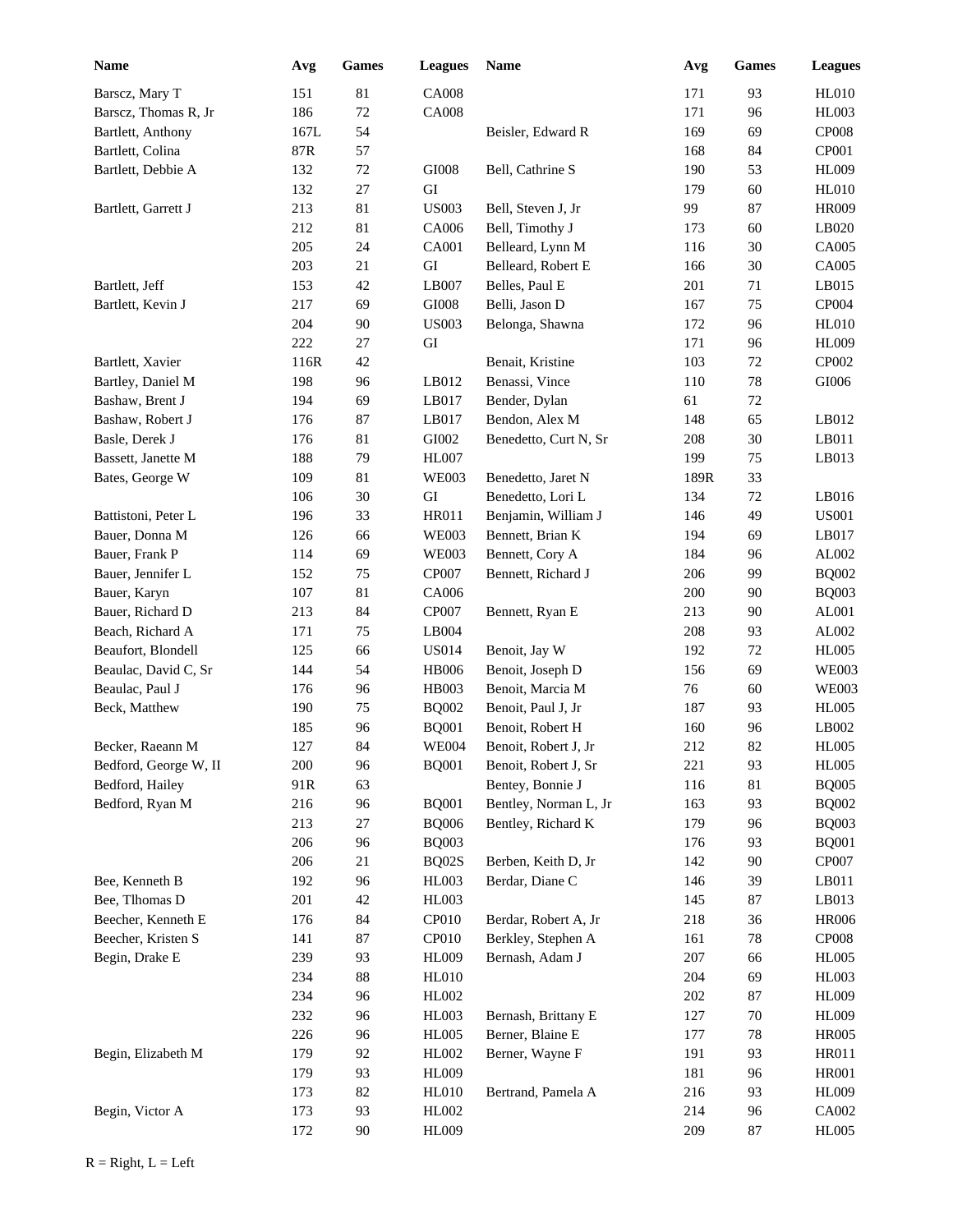| Name                    | Avg  | Games  | <b>Leagues</b> | Name                      | Avg  | <b>Games</b> | <b>Leagues</b> |
|-------------------------|------|--------|----------------|---------------------------|------|--------------|----------------|
| Bertrand, Richard P     | 219  | 84     | CA002          |                           | 187  | 24           | CA001          |
|                         | 218  | 78     | CA006          |                           | 202  | 30           | GI01S          |
|                         | 209  | 75     | <b>HL009</b>   | Boomhower, Cathy E        | 133  | 90           | <b>BQ005</b>   |
|                         | 205  | 60     | <b>CA001</b>   | Boomhower, Claude A       | 147  | 87           | <b>BQ004</b>   |
| Bessette-Reilly, Gail F | 159  | 93     | <b>CA008</b>   | Boomhower, Lisa M         | 130  | 84           | <b>BQ004</b>   |
| Bestler, Greg J         | 119  | 75     | LB015          | Booth, Ray F, IVI         | 184  | 82           | LB015          |
| Betts, Donald H         | 228  | 81     | <b>HB001</b>   | Bopp, Wendy J             | 150  | 90           | <b>HL009</b>   |
| Betz, Laura             | 120  | 84     | <b>HL005</b>   | Borden, Robert E, Jr      | 180  | 84           | $\rm GIO06$    |
| Bianchi, Anthony J, Jr  | 206  | 30     | GI01S          | Bornt, Steve L            | 168  | 45           | <b>HB004</b>   |
| Bielawa, Edward T       | 156  | 96     | LB012          | Boschelli, Shawn D        | 213  | 92           | <b>HL010</b>   |
| Bierce, Autumn          | 158R | 63     |                | Bosko, David M            | 230  | 87           | <b>HB001</b>   |
| Bifaro, Joseph M, Jr    | 224  | 87     | <b>CA001</b>   | Bosko, Matthew G          | 227  | 90           | <b>HB001</b>   |
| Bigler, Keith           | 166  | 84     | <b>US009</b>   | Botsford, Aryonna         | 24R  | 24           |                |
| Bigler, Meg             | 93   | 87     | <b>US009</b>   | Botsford, David M         | 151R | 33           |                |
| Billa, Mark             | 213  | 90     | CA002          | Botsford, Joshua          | 89R  | 24           |                |
| Bills, Laura            | 139  | 69     | HB003          | Boudreau, Danielle        | 167  | 81           | GI008          |
| Bills, Thomas J         | 198  | 72     | <b>HB003</b>   | Bourassa, Deborah A       | 135  | 96           | LB008          |
|                         | 198  | 87     | <b>US003</b>   | Bourassa, Kristen N       | 157  | 96           | LB008          |
| Bink, Mattthew          | 162  | 54     | <b>HR001</b>   | Bowen, James A            | 189  | 60           | LB010          |
| Bishop, Christopher J   | 136  | 81     | CP007          | Bowen, James R            | 197  | 90           | HB003          |
| Bissell, Donna M        | 126  | 84     | <b>HL010</b>   | Bowles, Richard           | 126  | 93           | LB012          |
| Bissell, Jessica L      | 163  | 69     | HL010          | Boyark, Christopher H     | 183  | 50           | <b>CP010</b>   |
| Bissonette, Jacob       | 172R | 43     |                | Boyce, Beverly M          | 126  | 65           | <b>HL006</b>   |
| Black, Bruce D          | 213  | 96     | HR010          | Boyce, James A            | 149  | 90           | <b>HL006</b>   |
| Black, Karen R          | 148R | 29     |                | Boyce, Kimberly A         | 146  | 93           | <b>HL006</b>   |
| Black, Steven D         | 225  | 96     | <b>US003</b>   | Brackett, Jay H           | 201  | 33           | LB007          |
|                         | 218  | 33     | <b>HR011</b>   | Bramlett, Anna L          | 161  | 81           | <b>HL009</b>   |
|                         | 214  | 93     | <b>CA001</b>   | Brand, Denise I           | 120  | 39           | <b>WE004</b>   |
|                         | 211  | 27     | GI01S          | Brand, Rose M             | 98   | 30           | LBO1S          |
| Blair, Darren D         | 215  | 93     | CA006          | Brandt, Marc N            | 140  | 84           | <b>HL009</b>   |
|                         | 214  | 90     | CA002          | Bravo, Rudy               | 151  | 77           | LB009          |
| Blair, Michael J        | 179  | 84     | <b>BQ006</b>   | Breen, Todd J             | 133  | 36           | <b>HR006</b>   |
| Blais, John P           | 149  | 50     | <b>WE003</b>   | Brenenstuhl, Robert O, Jr | 198  | 95           | <b>BQ006</b>   |
| Blake, Diana L          | 181  | 90     | LB012          | Brennan, James P          | 127  | 81           | LB002          |
|                         | 180  | 45     | LB011          | Brewer, Rodney W, II      | 183  | 50           | HL003          |
| Blanchet, Roland C      | 175  | 77     | <b>HB005</b>   | Brewka, Damian            | 150  | 93           | LB012          |
|                         | 169  | 87     | HB003          | Brierley, Jackie          | 130  | 87           | CA006          |
| Blind, Logan            | 153R | 75     |                | Briggs, Tyson M           | 193  | 95           | <b>BQ006</b>   |
| Blinstrub, Virginia M   | 115  | 96     | <b>BQ005</b>   | Bright, Gary J            | 162  | 90           | <b>US005</b>   |
| Bloomfield, Pat W       | 176  | 81     | <b>US002</b>   | Brisee, Joe               | 174  | 30           | LB020          |
| Bobersky, Guy T         | 188  | 84     | LB002          | Bristol, John P           | 175  | 50           | <b>HB004</b>   |
| Bodnar, Paul S          | 185  | 89     | <b>BQ003</b>   | Bristol, Kylee G          | 169R | 21           |                |
| Bodo, Cheryl A          | 110  | 78     | GI008          |                           | 165R | 75           |                |
| Bodo, Jami M            | 170  | 84     | $\rm GIO08$    | Bristol, Shannon N        | 194R | 90           |                |
| Bogardus, Richard J     | 202  | 93     | <b>BQ003</b>   | Brizzell, David E         | 172  | 78           | LB009          |
| Bogardus, Trevor J      | 216  | 96     | <b>BQ003</b>   | Brizzell, James P         | 174  | 96           | LB009          |
| Bogholtz, Rick          | 227  | 90     | HL001          | Brizzell, John T          | 178  | 48           | LB009          |
|                         | 223  | 75     | <b>HB001</b>   | Brock, Allan B            | 214  | 99           | <b>BQ003</b>   |
| Boice, Jesse            | 183  | $75\,$ | CA006          | Brock, Clinton A          | 209  | 93           | <b>BQ003</b>   |
| Boldt, Timothy          | 173  | $72\,$ | CP007          |                           | 204  | $21\,$       | <b>BQ002</b>   |
| Bolognino, Peter J      | 186  | 37     | LB011          | Brock, Clinton A, Jr      | 188  | 93           | <b>BQ002</b>   |
| Bondi, Dan              | 170  | 42     | GI001          | Brock, Corey D            | 156  | 33           | <b>BQ001</b>   |
| Boni, Kyle              | 173  | 78     | CP001          |                           | 151  | 32           | <b>BQ006</b>   |
| Bonneville, Kevin A     | 210  | 93     | <b>HB001</b>   | Brock, Daniel J           | 201  | 93           | <b>BQ003</b>   |
|                         | 205  | 90     | <b>US003</b>   |                           | 196  | 96           | <b>BQ002</b>   |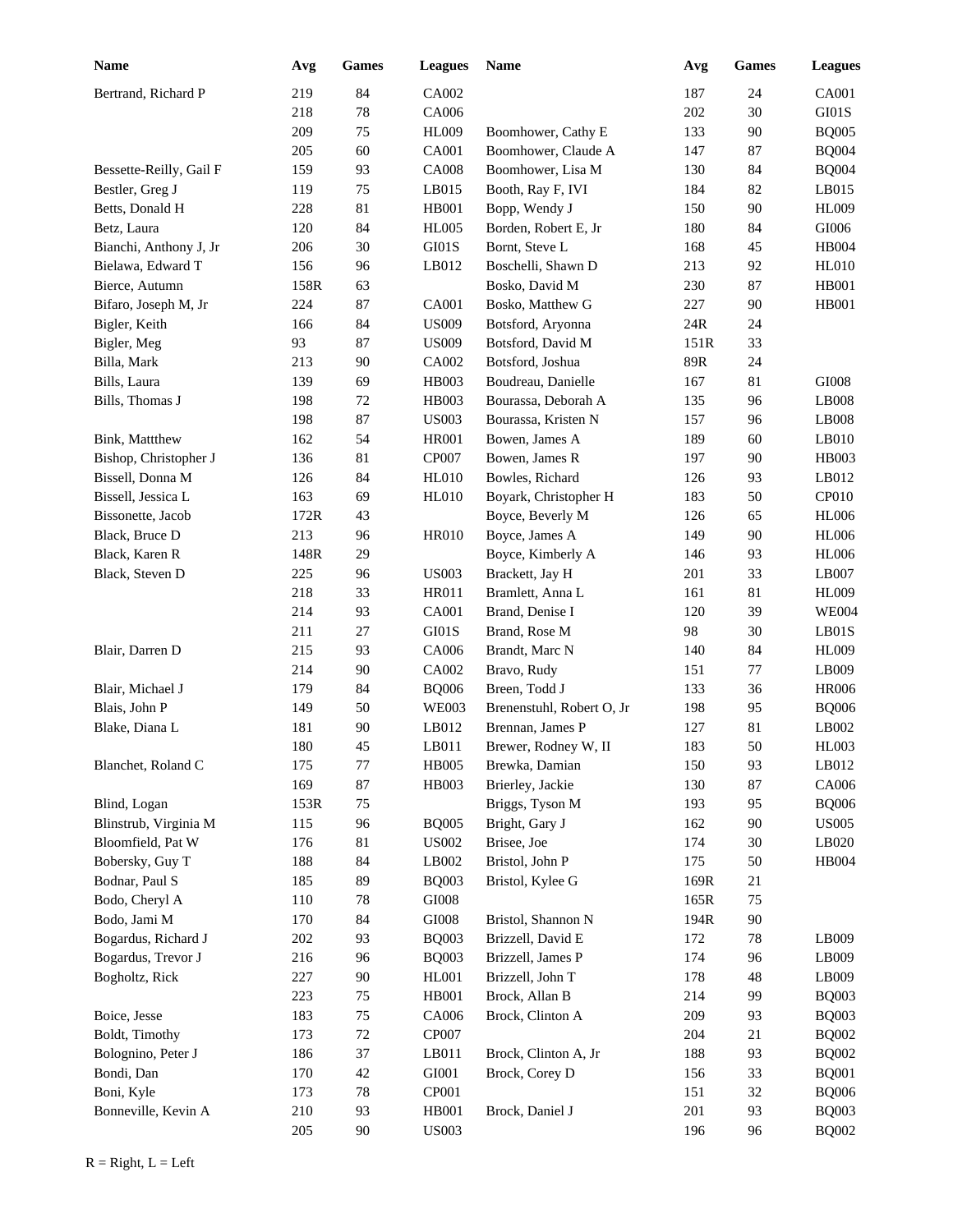| <b>Name</b>          | Avg  | Games  | <b>Leagues</b>    | <b>Name</b>             | Avg     | Games  | <b>Leagues</b> |
|----------------------|------|--------|-------------------|-------------------------|---------|--------|----------------|
| Brock, David E       | 162  | 90     | <b>BQ002</b>      | Burke, Timothy M        | 195     | 36     | <b>HB004</b>   |
| Brock, Jeffrey A     | 170  | 93     | <b>BQ002</b>      | Burnham, Warren R, III  | 193     | 96     | <b>HL009</b>   |
| Broderick, Diane C   | 98   | 77     | <b>CA008</b>      | Burns, Edward G         | 170     | 96     | <b>HR003</b>   |
| Brogue, Joshua E     | 172  | 99     | <b>BQ001</b>      | Burns, Jeremy D         | 183     | 83     | <b>HR003</b>   |
| Brooks, Jean A       | 120  | 93     | <b>CA008</b>      | Burns, Paul D           | 191     | 87     | <b>HB005</b>   |
| Brophy, Kate A       | 139  | 81     | <b>HR010</b>      | Burnside, Rebecca J     | 150     | 92     | LB012          |
| Browe, William T, Jr | 213  | 75     | <b>HR001</b>      | Burrello, Paul D        | 231     | $80\,$ | <b>HL010</b>   |
| Browe, William T, Sr | 171  | 81     | <b>HR001</b>      |                         | 220     | 27     | <b>HL003</b>   |
| Brown, Charles M     | 205  | 87     | AL002             | Burt, James V, Jr       | 217     | 90     | <b>HR011</b>   |
| Brown, Corey N       | 208  | 63     | LB010             | Burton, Dustin G        | 203     | 83     | LB009          |
| Brown, Debra S       | 197  | 93     | <b>HL009</b>      | Busdiecker, James E, Jr | 166     | 33     | LB007          |
| Brown, Edward W      | 143  | 96     | HL010             | Bush, Justin A          | 178     | 36     | <b>HL004</b>   |
| Brown, Frank C       | 186  | 87     | CP <sub>008</sub> | Bush, Kurt F            | 143     | 66     | <b>BQ004</b>   |
|                      | 185  | 81     | CP001             | Bushee, Brandon J       | 180     | 39     | <b>BQ006</b>   |
| Brown, James L       | 221  | 91     | <b>HL003</b>      | Bushee, Daniel B        | 162     | 24     | <b>BQ006</b>   |
|                      | 220  | 90     | <b>HL009</b>      | Bushey, Debbie          | 97      | 76     | <b>HL005</b>   |
|                      | 219  | 90     | <b>HL001</b>      | Buszta, John W          | 179     | 87     | AL003          |
| Brown, Kyle R        | 223  | 89     | <b>CA001</b>      | Butler, Claire          | 122     | 64     | LB016          |
| Brown, Marvella D    | 105  | 84     | LB016             | Butler, Jesse T         | 169     | 84     | CP004          |
| Brown, Raymond P     | 179  | 87     | LB012             | Butt, William C         | 180     | 90     | <b>HR001</b>   |
| Brownell, Matthew J  | 238  | 99     | <b>BQ003</b>      | Buttermore, Brent       | 196     | 58     | CP001          |
|                      | 224  | 93     | <b>BQ006</b>      | Cahill, Christine E     | 147     | 51     | LB007          |
| Brownell, Tammy L    | 143  | 81     | <b>HL007</b>      | Cahill, Eric F          | 146     | 39     | LB007          |
| Bruce, Andre         | 151  | 96     | LB003             | Cahill, Megan           | 95      | 69     | LB016          |
| Bruce, John R        | 179  | 84     | <b>WE002</b>      | Cahill, Michael         | 143     | 81     | LB016          |
| Brun, Dawn           | 117  | 21     | <b>HL005</b>      | Cahill, Timothy E       | 219     | 93     | <b>BQ003</b>   |
| Bruno, James S       | 203  | 90     | GI001             | Caivana, Helen L        | 146     | 90     | <b>HL006</b>   |
| Brunt, Penelope G    | 193  | 80     | <b>HL007</b>      | Caivana, Thomas G       | 193     | 96     | <b>HL006</b>   |
| Bruso, Brian P       | 218  | 87     | <b>HL001</b>      | Calafano, Austin J      | 166     | 42     | <b>HL009</b>   |
|                      | 216  | 84     | <b>HL005</b>      | Calderone, Mary         | 98      | 62     | LB012          |
| Bruso, Jinell J      | 170  | 57     | <b>HL005</b>      | Callahan, Bryan T       | 205     | 93     | <b>BQ001</b>   |
| Bruso, Kevin M       | 218  | 87     | <b>HL001</b>      |                         | 203     | 48     | <b>BQ006</b>   |
| Bruso, William A     | 196  | 93     | <b>HR010</b>      |                         | $202\,$ | 21     | <b>BQ003</b>   |
| Bryans, Michael      | 182  | 81     | <b>US001</b>      | Callahan, Corey B       | 200     | 57     | <b>BQ001</b>   |
| Bryce, Deborah F     | 139  | 84     | <b>HR004</b>      | Callahan, Priscilla     | 131     | 96     | <b>HL006</b>   |
| Buckton, David J     | 193  | 96     | LB003             | Callahan, Walter W      | 212     | 96     | <b>BQ003</b>   |
| Budesheim, Ben       | 165  | 99     | <b>HR009</b>      | Callander, Leonard G    | 168     | 84     | HR012          |
| Bufalini, Mark E     | 178  | $87\,$ | LB002             |                         | 166     | 81     | <b>HR005</b>   |
| Bull, Devan          | 88R  | 58     |                   | Callander, Ruth A       | 146     | 90     | HR012          |
| Bull, Joshua T       | 157  | $70\,$ | <b>BQ006</b>      |                         | 145     | 90     | <b>HR005</b>   |
| Bullis, Kathy M      | 174  | 96     | <b>HL006</b>      | Caloprete, Mario J      | 139     | 93     | GI003          |
| Bullis, Roger A      | 213  | 83     | HL010             | Camelo, Christopher     | 172     | 81     | LB017          |
|                      | 211  | 96     | <b>HL006</b>      | Camelo, Paul R          | 154     | 78     | LB017          |
| Bullock, Hannah      | 67R  | 50     |                   | Campana, William C      | 174     | 93     | AL001          |
| Bullock, Madisyn M   | 138R | 84     |                   | Canam, Merl H           | 151     | 39     | <b>HB006</b>   |
| Bullock, Patricia A  | 157  | 84     | <b>CA008</b>      | Cannistraci, Salvatore  | 178     | 96     | LB012          |
| Bulson, Rita         | 125  | 66     | <b>BQ005</b>      | Canty, Deloris          | 151     | 33     | ${\rm GIO}04$  |
| Bump, Earl W, Jr     | 222  | 93     | <b>BQ002</b>      | Canty, Lucille R        | 154     | 90     | <b>US014</b>   |
| Bunkoff, Adam R      | 191  | 57     | L B018            | Carabis, Kelsey L       | 181     | 66     | AL003          |
| Burke, Brandan M     | 191  | 84     | <b>BQ002</b>      | Carabis, Thomas C       | 183     | 99     | GI001          |
| Burke, Carol A       | 138  | 84     | <b>US006</b>      | Carabis, Timothy, Jr    | 186     | 86     | AL003          |
| Burke, Cayden        | 98R  | 69     |                   | Carabis, Timothy C, Sr  | 194     | 86     | AL003          |
| Burke, Michael J     | 179  | 33     | <b>BQ002</b>      | Caravaty, Mark          | 159     | 66     | CP002          |
| Burke, Michele A     | 143  | 60     | CP002             | Carbonneau, Gary T, III | 215     | 69     | CA002          |
| Burke, Ronald J      | 197  | 93     | HB001             |                         | 214     | 96     | ${\rm AL}002$  |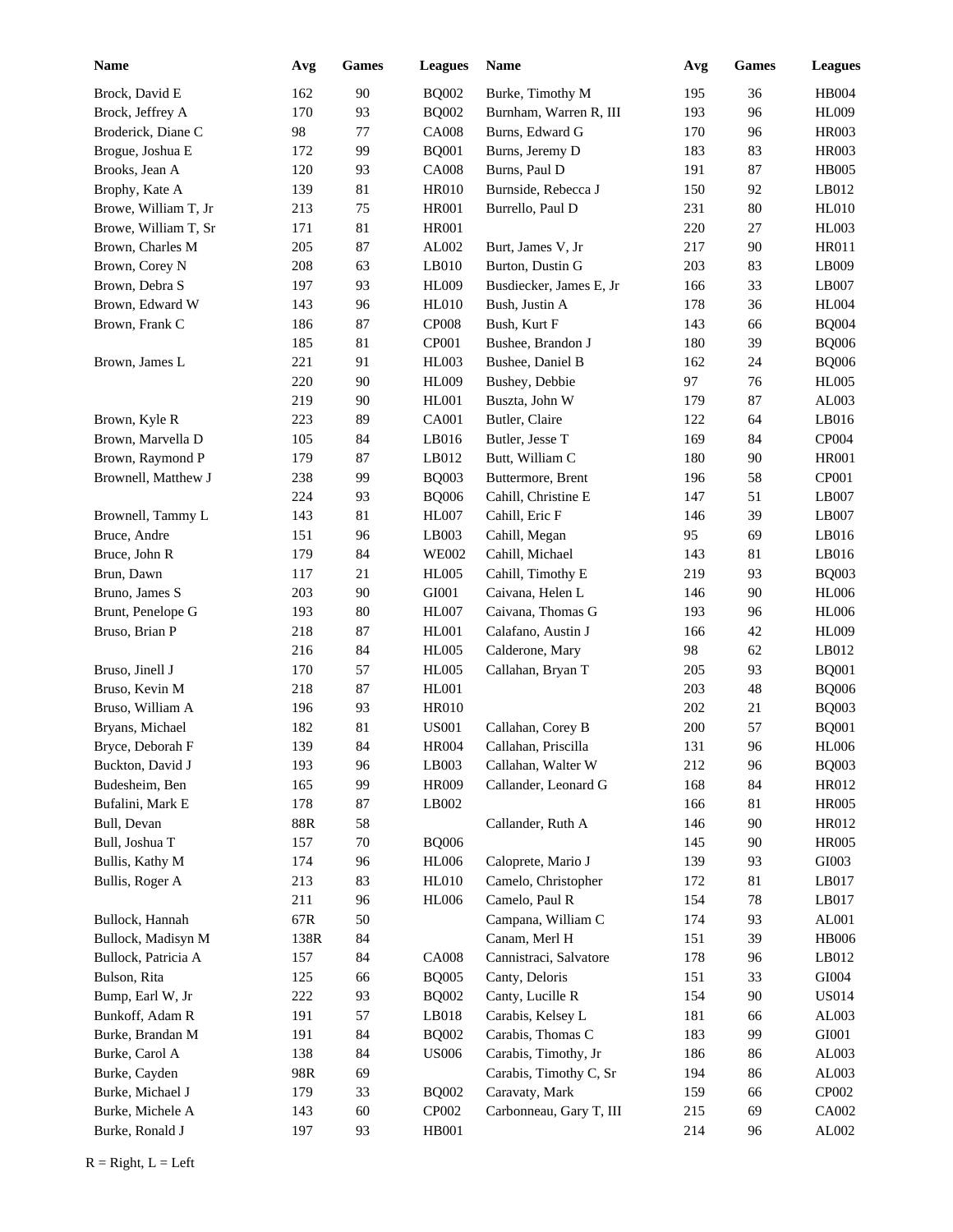| <b>Name</b>            | Avg  | Games  | <b>Leagues</b> | Name                     | Avg  | <b>Games</b> | <b>Leagues</b> |
|------------------------|------|--------|----------------|--------------------------|------|--------------|----------------|
| Carbonneau, Gary T, Jr | 157  | 96     | AL002          | Caulfield, Thomas E      | 137  | 93           | GI002          |
| Card, Donald E         | 139  | 96     | LB008          | Cavanaugh, Joshua        | 100R | 60           |                |
| Cardany, James G, II   | 177  | 90     | AL001          | Cavanaugh, Julianna L    | 61R  | 60           |                |
| Cardinal, Steven M     | 196  | 84     | <b>BQ002</b>   | Cavanaugh, Michael J     | 163  | 69           | <b>HB003</b>   |
| Cardona, Carlos J      | 177  | 84     | LB012          | Caverly, Brian C         | 197  | 93           | <b>HR001</b>   |
| Carey, James E         | 179  | 67     | CA006          | Caverly, Steven F        | 213  | 90           | <b>HR001</b>   |
| Cargile, Anne M        | 107  | 24     | <b>HL010</b>   | Cehowski, Edward M       | 178  | 36           | LB011          |
| Cargile, Harry M       | 178  | 78     | <b>HL010</b>   | Cestaro, Melinda         | 121  | 83           | HR012          |
| Carhart, Kevin M       | 214  | 90     | CA001          | Chambers, Daniel P       | 148  | 69           | LB013          |
|                        | 209  | 93     | CA002          | Champagne, Cole E        | 200R | 45           |                |
| Carhart, Linda D       | 123  | 48     | LB007          | Chapados, Helene         | 134  | 86           | LB003          |
| Carhart, Ray J         | 211  | 84     | <b>US003</b>   | Chapman, Lillian D       | 95   | 32           | <b>US014</b>   |
|                        | 230  | 27     | GI01S          | Charbonneau, Dean A      | 213  | $72\,$       | <b>HL003</b>   |
| Carl, William E        | 213  | 60     | LB020          | Charbonneau, Joseph A    | 172  | 51           | <b>HL008</b>   |
| Carney, Raymond A      | 187  | 96     | HB003          | Charbonneau, Lawrence R  | 161  | 21           | <b>US012</b>   |
| Caron, Rhonda M        | 127  | 93     | <b>BQ001</b>   | Charbonneau, Mary Lou    | 119  | 45           | <b>HL008</b>   |
|                        | 124  | 96     | <b>BQ005</b>   | Charette, Brandon A      | 211R | 54           |                |
| Caron, Ron A, Jr       | 205  | 93     | <b>BQ001</b>   |                          | 187R | 83           |                |
| Carpenter, James J     | 199  | 81     | LB015          | Charette, Jason L, Jr    | 173  | 84           | LB015          |
| Carrigan, Michael E    | 119  | 72     | <b>HB005</b>   | Charette, Lawrence M, Sr | 192  | 90           | <b>US009</b>   |
| Carroll, James J       | 150  | 83     | <b>US011</b>   | Charette, Mark E         | 197  | 81           | CA006          |
| Carroll, Jon           | 105  | 33     | $\rm{HR}$      | Charles, Alicia M        | 144  | 75           | HR             |
| Carroll, Lawrence T    | 169  | 93     | HL002          | Charron, Christopher R   | 221  | 96           | <b>HL001</b>   |
| Carroll, Michael       | 192  | 72     | <b>US011</b>   |                          | 216  | 90           | CP007          |
| Carroll, Peter F, IV   | 188  | 63     | <b>US002</b>   | Chasney, Christa M       | 124  | 78           | LB003          |
| Carroll, Regina M      | 129  | 24     | CA005          | Chasney, Rick Y          | 137  | 87           | LB003          |
| Carson, Bonnie S       | 143  | 90     | <b>HR005</b>   | Chatterton, Bryan P      | 192  | 81           | <b>CP008</b>   |
| Carter, Aryanna        | 113R | 31     |                | Chayka, Anthony J        | 165  | 36           | LB004          |
| Carter, Homer M        | 157  | 69     | AL004          | Cheetham, Holly C        | 211  | 81           | <b>US017</b>   |
|                        | 153  | 48     | <b>WE001</b>   | Cheetham, Michael D      | 190  | $78\,$       | <b>US017</b>   |
| Carter, Jonathan M, Jr | 177  | 66     | AL004          | Cheney, John F           | 148  | 96           | GI002          |
| Carter, Michael        | 193  | 75     | CP001          | Cherkosly, Neil          | 142  | 84           | <b>CP008</b>   |
| Carter, Peter F        | 114  | $80\,$ | <b>WE001</b>   | Chestnut, Ryan M         | 209  | 87           | <b>HB001</b>   |
|                        | 104  | 40     | AL004          |                          | 208  | 84           | AL002          |
| Carter, Robin M        | 116  | 72     | AL004          | Chiera, Caitlin M        | 122  | 42           | LB007          |
| Carter, Wayne M        | 149  | 39     | <b>WE001</b>   | Chiera, Salvatore M      | 229  | 51           | LB007          |
| Casale, Michael C      | 82   | 33     | $\rm{HR}$      |                          | 209  | 93           | ${\rm GIO}01$  |
| Case, Dawn C           | 110  | 54     | <b>BQ005</b>   | Chiera, Salvatore P, Jr  | 199  | 99           | ${\rm GIO}01$  |
| Case, Joshua J         | 216  | 81     | <b>BQ002</b>   |                          | 195  | 51           | LB007          |
| Cassella, Ann M        | 131  | 93     | CP003          | Childs, William R        | 189  | $78\,$       | $L$ B010       |
| Casterella, John, Jr   | 217  | 96     | <b>HL003</b>   | Chiplock, Julia G        | 119  | 42           | ${\rm HLO}08$  |
|                        | 205  | 75     | <b>HL005</b>   | Chiplock, William S, Jr  | 152  | 41           | <b>HL008</b>   |
| Castlegrande, Rocco A  | 176  | 69     | <b>CP008</b>   | Chirasello, Emma         | 95R  | 60           |                |
|                        | 175  | 60     | CP001          | Chirasello, Nicole M     | 131  | 65           | <b>BQ005</b>   |
| Castracane, Crystal    | 98R  | 60     |                | Chirasello, Tyler        | 64R  | 58           |                |
| Castracane, Michael    | 105R | 66     |                | Chmielewski, Brad W      | 138  | 81           | HL003          |
| Castracane, Timothy J  | 181  | 42     | <b>HB004</b>   | Choppy, Alyssa M         | 107  | 65           | CP007          |
|                        | 175  | $27\,$ | ${\rm GI}$     | Christensen, James       | 138  | 90           | LB016          |
| Catalano, Yvonne R     | 117  | 71     | LB019          | Christian, Alfred J      | 169  | 57           | HR011          |
| Catalfamo, Derek S     | 197  | 78     | HL003          | Christian, Celina        | 115  | 93           | <b>US006</b>   |
|                        | 192  | 80     | <b>HL009</b>   | Christiansen, Dale       | 199  | 90           | <b>US001</b>   |
| Caulfield, Evan J      | 202  | 87     | GI002          |                          | 199  | 99           | GI001          |
| Caulfield, Gary J      | 191  | 96     | HB003          |                          | 210  | $30\,$       | GI01S          |
| Caulfield, Michael M   | 156  | 57     | GI002          | Christmas, Fred H        | 197  | 81           | CA007          |
| Caulfield, Monica M    | 111  | 65     | HB003          | Chrysogelos, Nancy J     | 173  | 69           | LB016          |
|                        |      |        |                |                          |      |              |                |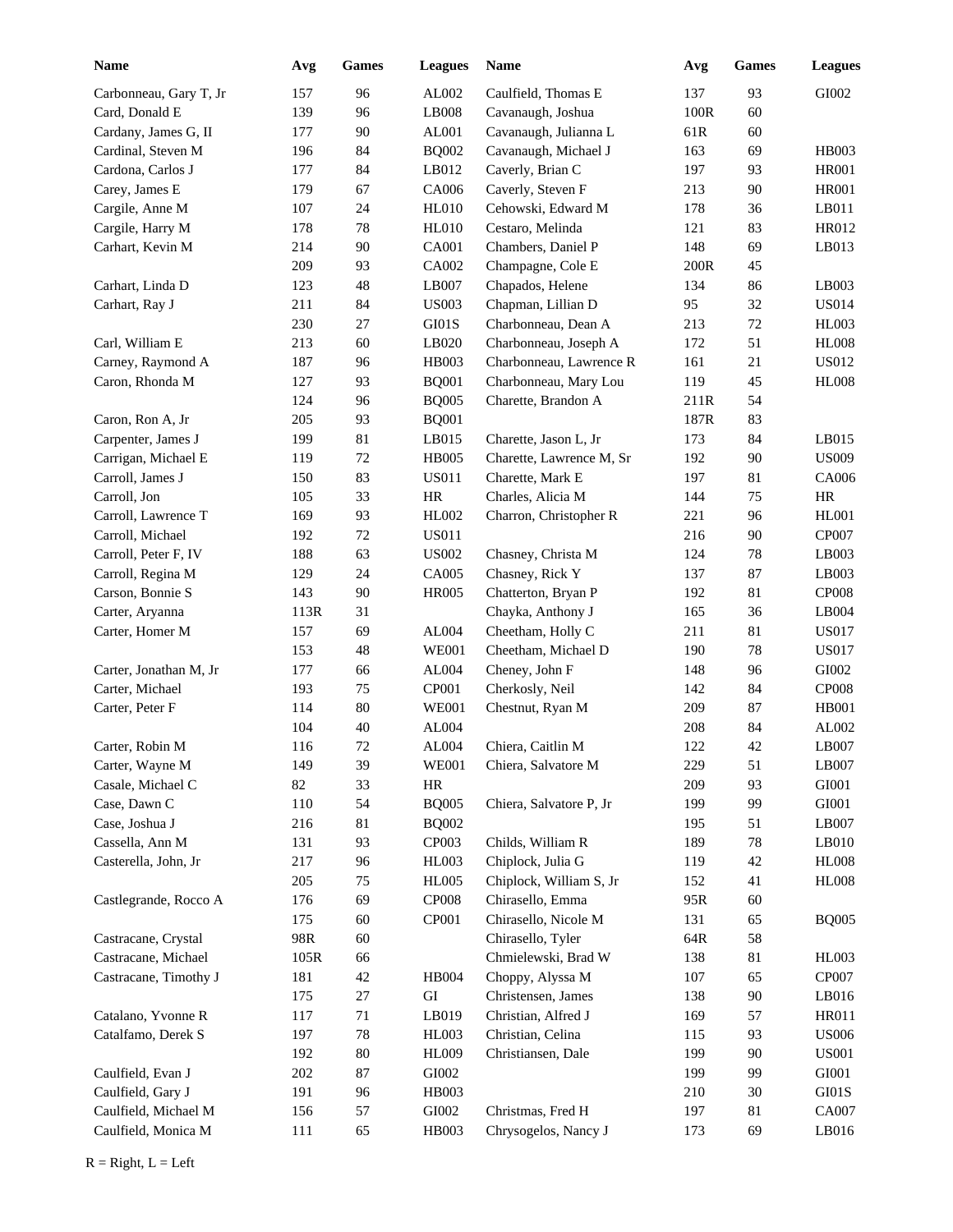| Name                     | Avg  | Games  | <b>Leagues</b> | Name                     | Avg             | <b>Games</b> | <b>Leagues</b> |
|--------------------------|------|--------|----------------|--------------------------|-----------------|--------------|----------------|
| Chrysogelos, Ryan G      | 164R | 21     |                | Colantonio, James P, Jr  | 186             | 96           | HL002          |
| Chura, Eric C            | 184  | 84     | AL003          | Colantonio, Lisa A       | 122             | 93           | <b>HL002</b>   |
| Chura, Libby A           | 97   | 42     | <b>HL008</b>   | Colclough, Pam           | 133             | 77           | CP003          |
| Church, Jason            | 184  | 54     | LB002          | Cole, Marta A            | 153             | 93           | ${\rm GIO}04$  |
| Ciccarelli, Nick M       | 98   | 84     | AL003          | Cole, Martin P           | 117             | 51           | <b>CP001</b>   |
| Cicchinelli, Anthony D   | 189  | 96     | <b>US003</b>   | Cole, Michael G          | 185             | 64           | LB018          |
|                          | 184  | 30     | GI01S          | Coleman, Brian L         | 170             | 87           | <b>CP008</b>   |
| Cicchinelli, Joseph      | 204  | 45     | <b>HB004</b>   | Collett, Patrick D       | 199             | 87           | <b>HB001</b>   |
|                          | 204  | 93     | CA001          |                          | 197             | 42           | <b>US003</b>   |
|                          | 199  | 30     | GI01S          |                          | 195             | 66           | CA001          |
| Cicchinelli, Vincent     | 199  | $90\,$ | <b>US003</b>   | Colliano, Jake M         | 230             | $72\,$       | <b>BQ002</b>   |
| Ciccone, Edward          | 169  | 84     | LB017          |                          | 223             | 60           | <b>BQ006</b>   |
| Cietek, Anthony G        | 140  | 21     | LB011          |                          | 216             | 54           | <b>BQ003</b>   |
| Cipperly, Carl W         | 154  | 84     | <b>BQ001</b>   | Colliano, Samuel J       | 219             | 30           | <b>BQ002</b>   |
| Cipperly, Colin          | 174R | 78     |                |                          | 213             | 95           | <b>BQ003</b>   |
|                          | 173  | 90     | <b>BQ004</b>   |                          | 210             | 96           | <b>BQ006</b>   |
| Cipperly, Daryl T        | 206  | 96     | <b>BQ006</b>   | Collins, Alfred A        | 185             | 87           | HL002          |
|                          | 207  | 30     | BQS01          | Collins, Alfred J, III   | 172             | 85           | HL002          |
| Cipperly, Joan M         | 131  | 93     | <b>BQ005</b>   | Collins, Brendan J       | 189             | 90           | HL002          |
| Cipperly, William F, Jr  | 196  | 99     | <b>BQ001</b>   | Collins, James E         | 170             | 81           | CP007          |
|                          | 195  | 21     | <b>BQ002</b>   | Collis, Brian R          | 155             | 76           | <b>US011</b>   |
|                          | 191  | 36     | <b>BQ006</b>   | Colson, Bill             | 128             | 60           | CA007          |
| Clark, Christopher C     | 193  | 24     | <b>HL003</b>   | Coluccio, Joseph M       | 157             | 30           | <b>HR005</b>   |
| Clark, Dave G            | 198  | 96     | <b>BQ001</b>   | Colvin, Bradley G        | 215             | 96           | <b>BQ006</b>   |
| Clark, Guy H, III        | 165  | 93     | <b>BQ001</b>   | Colvin, Jordan           | 191             | $27\,$       | <b>BQ006</b>   |
| Clark, Robert J          | 198  | 93     | CA004          | Colvin, Lincoln G        | 71R             | 52           |                |
| Clark, Tanya L           | 112  | 63     | <b>BQ004</b>   | Colvin, Tyler J          | 224             | 90           | <b>BQ006</b>   |
| Clark, Tyler G           | 193  | 84     | <b>BQ001</b>   | Companion, John W, Jr    | 190             | 66           | <b>HL005</b>   |
| Clarke, Bruce R          | 192  | $72\,$ | CP008          | Companion, Kenneth L, Jr | 219             | 93           | <b>HL005</b>   |
|                          | 185  | 87     | CP001          | Companion, Kenneth L, Sr | 192             | $72\,$       | <b>HL005</b>   |
| Clarke, Daniel R         | 199  | 84     | <b>HR011</b>   | Comtois, Roland E        | 193             | 75           | CA006          |
| Clarke, Jolene           | 109  | 74     | LB012          | Conaway, Joyce M         | 141             | 75           | LB012          |
| Claus, Christopher H     | 222  | 81     | <b>HL009</b>   | Conde, Crystal L         | 152             | 84           | <b>US013</b>   |
|                          | 173L | 81     | <b>HL003</b>   | Conde, Sean M            | 209             | 96           | <b>US013</b>   |
| Claus, Lori A            | 191  | 84     | <b>HL009</b>   | Cone, Michael T          | 179             | 93           | CA004          |
| Claus, Tea M             | 139  | 94     | <b>HL009</b>   | Conger, Christopher C    | 155             | 63           | <b>BQ001</b>   |
| Clemens, Andrea M        | 114  | 96     | LB012          | Conklin, Robert W        | 165             | 96           | LB002          |
| Clementi, Lisa           | 140  | 91     | <b>HR010</b>   | Conley, Cathy M          | 123             | 81           | <b>WE004</b>   |
| Clements, Maureen        | 121  | 27     | <b>HL008</b>   | Connally, Michael        | $202\mathrm{R}$ | 51           |                |
| Clements, Russell        | 135  | 36     | <b>HL008</b>   |                          | 195R            | 90           |                |
| Clifford, Darryl T       | 208  | $90\,$ | HL001          | Connelly, Jeremy J       | 184             | 88           | <b>HL005</b>   |
| Clifford, Tyler D        | 216  | 84     | HL001          |                          | 181             | 76           | HL003          |
| Clow, Martha A           | 155  | 84     | LB016          | Connelly, Shawn P        | 164             | 80           | <b>HL009</b>   |
| Clowe, William B         | 168  | 85     | <b>HB005</b>   | Connery, Blake R, Jr     | 75R             | 46           |                |
| Cobberti, Daniel C       | 169  | 93     | HL002          | Connery, Blake R, Sr     | 197             | 93           | <b>CA001</b>   |
| Cocca, Frank J, Jr       | 168  | 79     | WE002          |                          | 198             | $21\,$       | $\rm GI01S$    |
| Cocca, Phil M            | 172  | 74     | <b>US001</b>   | Connors, Matthew P       | 166             | 42           | HL002          |
| Cocco, Eric J            | 196  | 84     | <b>US001</b>   | Connors, William E       | 126             | 81           | <b>WE001</b>   |
| Cocco, Jason M           | 208  | 84     | <b>US001</b>   | Constable, Emily R       | 177             | 81           | ${\rm GIO}04$  |
| Cocco, Joseph            | 189  | 84     | <b>US001</b>   | Constable, Francis       | 148             | 75           | GI003          |
| Coffey, Meghan A         | 115  | 57     | CP007          | Cooke, Donald E          | 180             | 87           | LB018          |
| Cogan, Maureen           | 124  | $30\,$ | LB01S          | Cooke, Paul A            | 139             | 93           | <b>US009</b>   |
| Coghill, Andrew D        | 187  | 71     | AL003          | Coon, Richard M          | 218             | 87           | HL003          |
| Coghill, David C         | 203  | 87     | AL003          | Coon, Susan J            | 142             | 33           | ${\rm HLO}08$  |
| Colantonio, James P, III | 165  | 30     | HL002          | Cooney, Kevin M          | 149             | 33           | <b>WE002</b>   |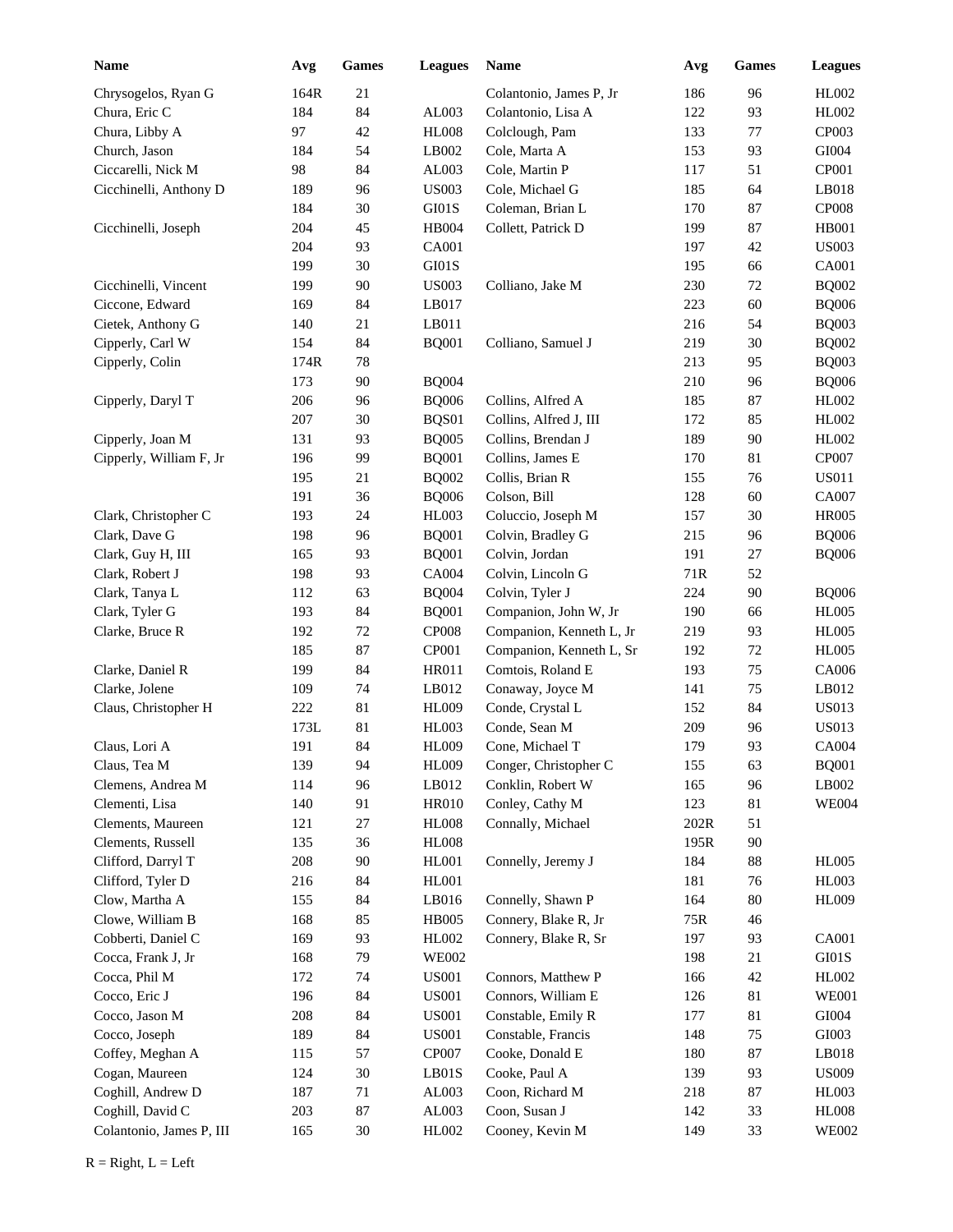| <b>Name</b>           | Avg  | <b>Games</b> | <b>Leagues</b>    | Name                      | Avg  | Games  | <b>Leagues</b> |
|-----------------------|------|--------------|-------------------|---------------------------|------|--------|----------------|
| Coonrad, Darrell M    | 223  | 93           | <b>CA001</b>      | Cummings, William H       | 222  | 96     | <b>HL001</b>   |
|                       | 222  | 30           | GI01S             | Cumo, Charles M           | 187R | 87     |                |
| Coonrad, James F      | 145  | 90           | <b>HR011</b>      | Cumo, Emily               | 163R | 78     |                |
| Coonrad, James F, II  | 188  | 90           | <b>HR011</b>      | Cumo, Todd R              | 205  | 93     | <b>HB003</b>   |
| Coonradt, Dwayne O    | 207  | 33           | <b>CA001</b>      |                           | 203  | 27     | <b>HB001</b>   |
| Coonradt, Mark D, Sr  | 204  | 27           | <b>US017</b>      | Cunningham, Andrew A      | 150  | 36     | <b>HR</b>      |
|                       | 198  | 33           | <b>CA001</b>      | Cunningham, Thomas A      | 204  | 93     | GI003          |
| Cooper, Logan         | 97   | 80           |                   | Cunningham, William       | 204  | 90     | <b>CP008</b>   |
| Cooper, Marshall A    | 198R | 25           |                   | Curran, Gerard            | 207  | 93     | <b>US003</b>   |
| Cooper, Matthias A    | 189  | 96           | AL002             |                           | 206  | 96     | <b>HB001</b>   |
| Cooper, Noo           | 129  | 90           | <b>HL010</b>      | Curtin, Christopher C     | 153  | 84     | LB002          |
| Copps, Carl D         | 169  | 87           | CP <sub>010</sub> | Curtis, Bruce E           | 196  | 90     | <b>HL001</b>   |
| Corchado, Jessica C   | 164  | 81           | CP <sub>010</sub> |                           | 195  | 84     | <b>HL005</b>   |
| Corcione, Michael     | 211  | 54           | LB017             | Curtis, Dale R            | 188  | 85     | $\rm GIO08$    |
| Cordell, Edward J     | 203  | 60           | CP002             | Curtis, Sully M           | 142  | 45     | HB004          |
| Cornelius, Paula A    | 150  | 79           | <b>HR004</b>      | Curtis, Wanda Jean        | 164  | 79     | <b>HL005</b>   |
| Cornwell, James G, II | 176  | 66           | <b>WE002</b>      | Cusack, Elyssa            | 88R  | 67     |                |
| Correa, Aiden         | 83   | 69           |                   | Cushine, Todd             | 162  | 84     | <b>US011</b>   |
| Corrigan, Joe J       | 210  | 84           | CP001             | Cuva, Fred J, Jr          | 180  | 81     | CP004          |
| Cosgrove, Stephen F   | 193  | 39           | <b>HB004</b>      | Cuva, Sam S               | 187  | 81     | CP004          |
| Cossart, Scott D      | 190  | 54           | LB017             | Czamara, Ann M            | 140  | 48     | <b>HB003</b>   |
| Costantino, Johnnie A | 131  | 87           | <b>BQ005</b>      | Czech, Matthew P          | 224  | 72     | LB005          |
| Costantino, Wendy V   | 112  | 84           | <b>BQ005</b>      | Daigle, Virginia          | 119  | 102    | CP003          |
| Costanzo, Carolyn M   | 128  | 63           | CP002             | Daigneault, John A        | 215  | 60     | <b>US003</b>   |
| Costanzo, Salvatore C | 209  | 45           | <b>HL005</b>      | Daigneault, Nicholas J    | 214  | 90     | CA002          |
| Cotch, David L        | 172  | 90           | <b>US009</b>      | Daigneault, Robert A, Jr  | 230  | 96     | <b>CA001</b>   |
| Cotch, Erik D         | 220  | 24           | <b>HR011</b>      |                           | 225  | 96     | <b>US003</b>   |
|                       | 226  | 24           | GI01S             |                           | 228  | 30     | GI01S          |
| Cottrell, Tara A      | 88   | 66           | <b>BQ005</b>      | Daigneault, Robert A, Sr  | 200  | 93     | <b>HL005</b>   |
| Couch, Joanne         | 134  | 84           | GI006             |                           | 189  | 30     | CA005          |
| Coughlin, Melissa A   | 127  | 84           | <b>WE004</b>      | Daigneault, Tricia A      | 185  | 75     | CA002          |
| Cox, Alex             | 129R | 78           |                   | Dakin, Earl J             | 120  | $80\,$ | <b>HR001</b>   |
| Cox, Logan            | 125R | 78           |                   | Daley, Lisa F             | 116  | 72     | HR012          |
| Craft, Heath T        | 238  | 93           | <b>HL003</b>      | Daley, Paul M             | 122  | 81     | HR012          |
|                       | 230  | 96           | <b>HL005</b>      | Dalheim, Linda C          | 128  | 84     | <b>HL004</b>   |
| Craft, Lisa A         | 143  | 87           | <b>HL007</b>      | Dalsania, Bhavik          | 170  | 96     | LB002          |
| Crandall, Bill F      | 146  | 73           | LB003             | Dalton, Justin            | 199  | $72\,$ | LB010          |
| Crandall, Jennie M    | 119  | 96           | LB003             | Dan, Andy                 | 152  | 81     | <b>US017</b>   |
| Crandall, Melissa A   | 125  | 73           | LB003             | Dan, Sherri L             | 128  | 78     | <b>US017</b>   |
| Crisafulli, James D   | 206  | 66           | LB018             | Danbury, Chris S          | 194  | 75     | <b>US006</b>   |
| Crognale, Alice       | 120  | 81           | <b>HR005</b>      | Danbury, Jane             | 139  | 48     | <b>US006</b>   |
| Cropsey, Merritt      | 164  | 87           | HR012             | Darby, Harriet            | 109  | 96     | <b>US012</b>   |
| Cross, John P         | 210  | 69           | <b>BQ002</b>      | Davendonis, John E        | 128  | 84     | <b>BQ006</b>   |
|                       | 207  | 30           | BQ02S             | Davendonis, Paul J        | 197  | $87\,$ | <b>BQ002</b>   |
| Cross, Keith L        | 182  | 96           | <b>BQ002</b>      | Davenport, Sherri A       | 172  | $87\,$ | CP003          |
| Crowe, Ronald E       | 143  | 63           | <b>HR010</b>      | Davenport-reidy, Terrissa | 92   | 71     | AL004          |
| Crucetti, Paul G      | 154  | 81           | <b>WE002</b>      | Davey, Michael A          | 164  | 86     | <b>US013</b>   |
| Crucetti, William     | 171  | 36           | <b>WE002</b>      | Davey, Tracy A            | 156  | 33     | LB016          |
| Cruver, Richard D     | 157  | 87           | <b>CP008</b>      | Davis, Anthony            | 136  | 87     | HL002          |
| Culihan, Linda        | 159  | 96           | GI004             | Davis, Catherine C        | 131  | 86     | HR012          |
|                       | 144  | 63           | <b>WE003</b>      | Davis, Frank              | 187  | 73     | CP001          |
|                       | 151  | 23           | GI                | Davis, Keith J            | 140  | 43     | HR012          |
| Culliton, Giavanni    | 82R  | 44           |                   | Davis, Mike               | 113  | 81     | LB016          |
| Cummings, Tanya M     | 142  | 99           | <b>BQ005</b>      | Dawson, Denise G          | 175  | $87\,$ | <b>HR010</b>   |
|                       | 140  | 96           | <b>BQ001</b>      | Dawson, Eric E            | 174  | $30\,$ | CP008          |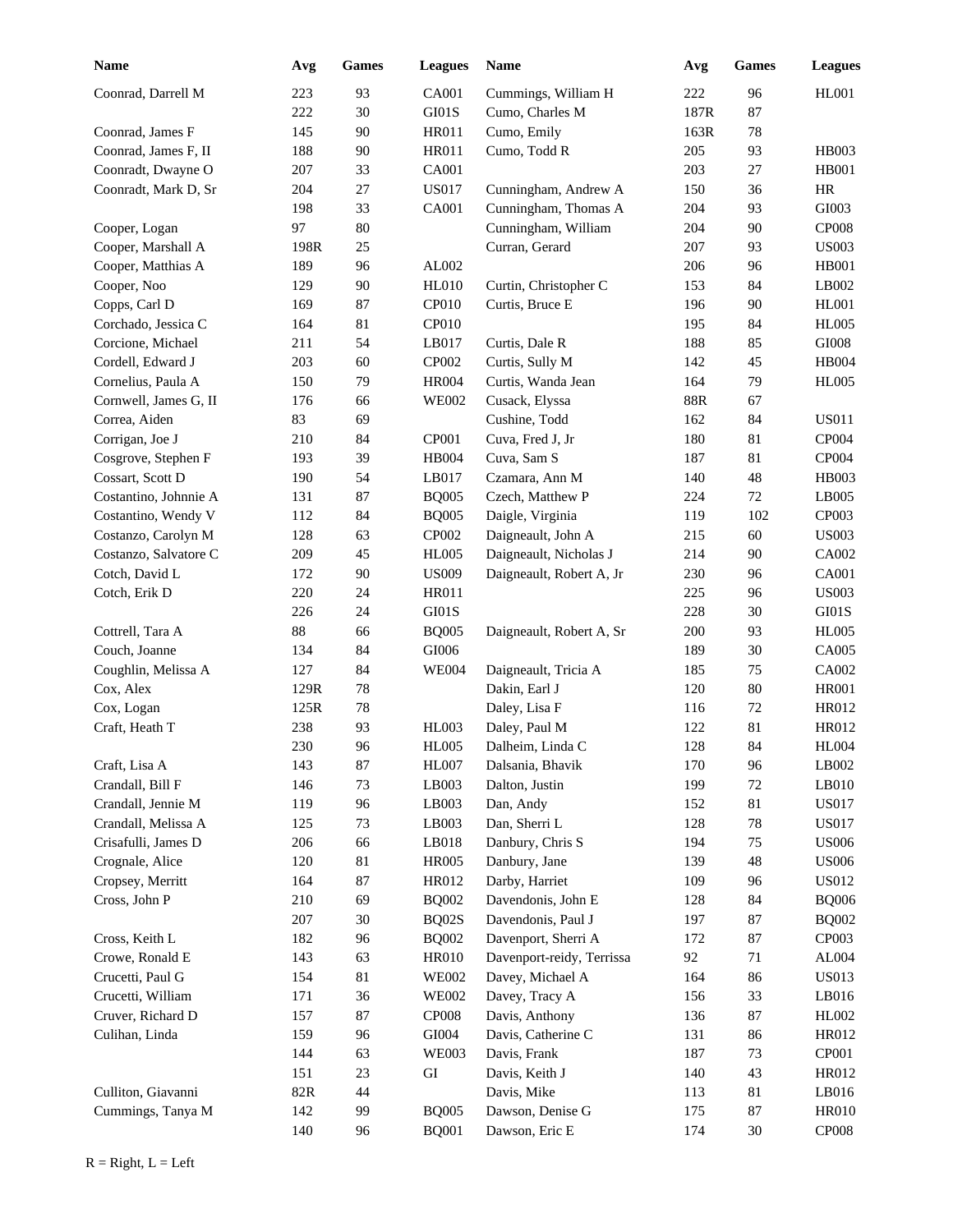| <b>Name</b>             | Avg  | Games  | <b>Leagues</b> | Name                  | Avg  | Games  | <b>Leagues</b> |
|-------------------------|------|--------|----------------|-----------------------|------|--------|----------------|
| Day, Angel R            | 181  | 93     | <b>BQ005</b>   |                       | 208  | 87     | <b>HL005</b>   |
| Day, Kyla               | 210R | 55     |                | DeWald, Frederick P   | 155  | 90     | CA007          |
| Day, Robert W           | 201  | 75     | <b>BQ002</b>   | Dewey, Harold T       | 171  | 84     | LB010          |
| Day, Ronald J           | 205  | 66     | CP002          | Di Donato, Anthony R  | 199  | 83     | CP001          |
| De Fruscio, Scott A     | 188  | 67     | CA006          | Di Donato, Robert, Jr | 198  | 86     | CP001          |
| De Genero, Angelo T     | 177  | 84     | <b>HR004</b>   | Di Novo, Adam T       | 207  | 93     | CA002          |
|                         | 176  | 90     | <b>HR011</b>   | Di Pietro, Shirley A  | 116  | 74     | LB019          |
| De Genero, Dave         | 186  | 93     | <b>HR004</b>   | DiBiase, Joseph R     | 208  | 78     | LB010          |
| De Lair, Carolanne      | 134  | 95     | HR002          | Dice, Tommy L         | 142  | 81     | CP001          |
| De Lima, Robert E       | 157  | 84     | LB017          | Dickinson, Charlotte  | 140  | 75     | <b>HL006</b>   |
| De Lucia, Theodore, Jr  | 204  | 57     | LB010          | Dickinson, David J    | 190  | 57     | <b>BQ006</b>   |
| DeCapita, Joseph R      | 141  | 96     | LB012          | Dietlein, Richard A   | 172  | 96     | LB002          |
| DeCitise, Charles P, Jr | 196  | 51     | <b>HB004</b>   | DiFabio, Peter        | 94   | 42     | <b>WE002</b>   |
| Decitise, Olivia        | 171L | 90     |                | Diiorio, Jen          | 147  | 81     | <b>HR004</b>   |
| Decker, Stephen P       | 205  | 84     | CP001          | Dillon, Matthew J     | 132  | 66     | <b>HR009</b>   |
| Decker, William H, Jr   | 162  | 39     | <b>US013</b>   | Dinallo, Darin        | 179  | 74     | CP001          |
| Deerfield, Thomasine    | 131  | 90     | HR012          | Dingley, Ariana M     | 131R | 69     |                |
| DeFlumer, Andrew        | 175  | 81     | AL004          | Dingley, Emma E       | 145R | 78     |                |
| DeFrias, Michael A      | 155  | 86     | LB017          | Dix, James E          | 163  | 81     | LB009          |
| Deitz, Catherine F      | 159  | 93     | <b>HR010</b>   | Dobert, Christopher J | 179  | 51     | <b>HL008</b>   |
| Delalney, James         | 168  | 96     | LB013          | Dobert, Daniel M      | 158  | 90     | <b>HR005</b>   |
| Delaney, James M        | 183  | 48     | LB013          | Dobert, Dennis C      | 173  | 93     | HR011          |
| DellaCioppa, Angelo     | 231  | 87     | GI001          | Dobert, Dennis C, Jr  | 164  | 96     | <b>HR011</b>   |
| DellaRocca, Isabella    | 61R  | 52     |                | Dobert, Travis K      | 135  | 86     | <b>HR001</b>   |
| DeMarco, Brian P        | 185  | 30     | CA005          | Dodge, Charles M      | 159  | 96     | <b>HR010</b>   |
|                         | 179  | 57     | CP007          | Dodge, Jeremy J       | 184  | 81     | <b>HR010</b>   |
| DeMarco, David F        | 187  | 30     | CA005          | Doesburg, Casey L     | 108  | 90     | <b>HL009</b>   |
| Demartino, Joel H       | 167  | 78     | CP001          | Doesburg, Doreen M    | 155  | 90     | <b>HL009</b>   |
| Demartino, Zach J       | 171  | 54     | CP001          | Doesburg, Michael J   | 185  | 90     | <b>HL009</b>   |
| Demetros, Robert E, Jr  | 184  | 84     | AL003          | Dolan, Donna L        | 130  | 87     | GI008          |
| Dempsey, Ian T          | 173  | 96     | GI003          | Dolan, John J         | 185  | 84     | <b>US002</b>   |
| Dennis, John A          | 153  | 93     | LB002          | Dolder, Josephine     | 144  | 84     | <b>WE004</b>   |
| Denue, Susan L          | 119  | 81     | <b>WE004</b>   | Dombroski, Stephen T  | 154  | $81\,$ | LB010          |
| Denue, Thomas R         | 180  | 36     | <b>WE003</b>   | Domey, Jim            | 184  | 36     | <b>HB004</b>   |
| Deo, Debra J            | 109  | 27     | CA005          | Donaldson, Samuel E   | 184  | 90     | LB012          |
| Derocher, Dominic       | 15R  | 43     |                | Donlon, Patrick J, Jr | 132  | 63     | <b>WE003</b>   |
| Derocher, Joseph A, Jr  | 210  | $87\,$ | <b>CA001</b>   | Doremus, Albert F     | 145  | $81\,$ | <b>WE002</b>   |
|                         | 219  | 27     | GI01S          | Dorsey, Mykel A       | 141  | 96     | LB003          |
| Derocher, Regina        | 16R  | 40     |                | Doty, James A, Jr     | 173  | 90     | <b>HL009</b>   |
| Derocher, Sophia        | 15R  | 38     |                | Dow, Daniel           | 154  | 93     | AL004          |
| Deroziere, Stevie L     | 110  | 48     | <b>HL005</b>   | Dow, Linda M          | 140  | 84     | <b>WE004</b>   |
| DeSain, Douglas J       | 180  | 81     | CP001          | Dowd, Jerry F         | 150  | 89     | HR012          |
| Desnoyers, Joshua D     | 206  | 48     | HB004          | Dowd, Joseph P        | 203  | $87\,$ | <b>HB005</b>   |
| Desnoyers, Shawn E      | 198  | 48     | <b>US003</b>   | Dowd, Rosemary        | 128  | 85     | HR012          |
|                         | 182  | 21     | HB004          | Doyle, Livia J        | 60R  | 54     |                |
| Deuel, Louis R          | 189  | 87     | HR011          | Dragonette, Angelo    | 156  | 90     | HL002          |
| Deuel, Michele M        | 168  | 48     | <b>WE004</b>   | Dragt, Dwayne D       | 203  | 84     | <b>HL009</b>   |
| Devaren, Paul M         | 188  | 93     | CA002          |                       | 201  | 57     | <b>HL003</b>   |
|                         |      | 93     | <b>US003</b>   |                       |      | 93     |                |
|                         | 187  |        |                |                       | 200  |        | <b>HL010</b>   |
|                         | 188  | 30     | $\rm GI01S$    | Dragt, Dwayne D, Jr   | 205  | 96     | <b>HL009</b>   |
| DeVito, Dominic J       | 132  | 42     | <b>HL003</b>   |                       | 203  | 96     | <b>HL010</b>   |
| DeVoe, Danielle M       | 206  | 80     | <b>HL005</b>   | Dragt, Michele M      | 178  | 93     | <b>HL010</b>   |
|                         | 206  | 96     | HL001          |                       | 177  | 90     | <b>HL009</b>   |
| DeVoe, Kevin            | 162R | 53     |                | Drake, Daniel H       | 186  | 93     | <b>BQ006</b>   |
| DeVoe, Ronald G         | 216  | 96     | HL001          | Drumm, James J        | 194  | 96     | LB002          |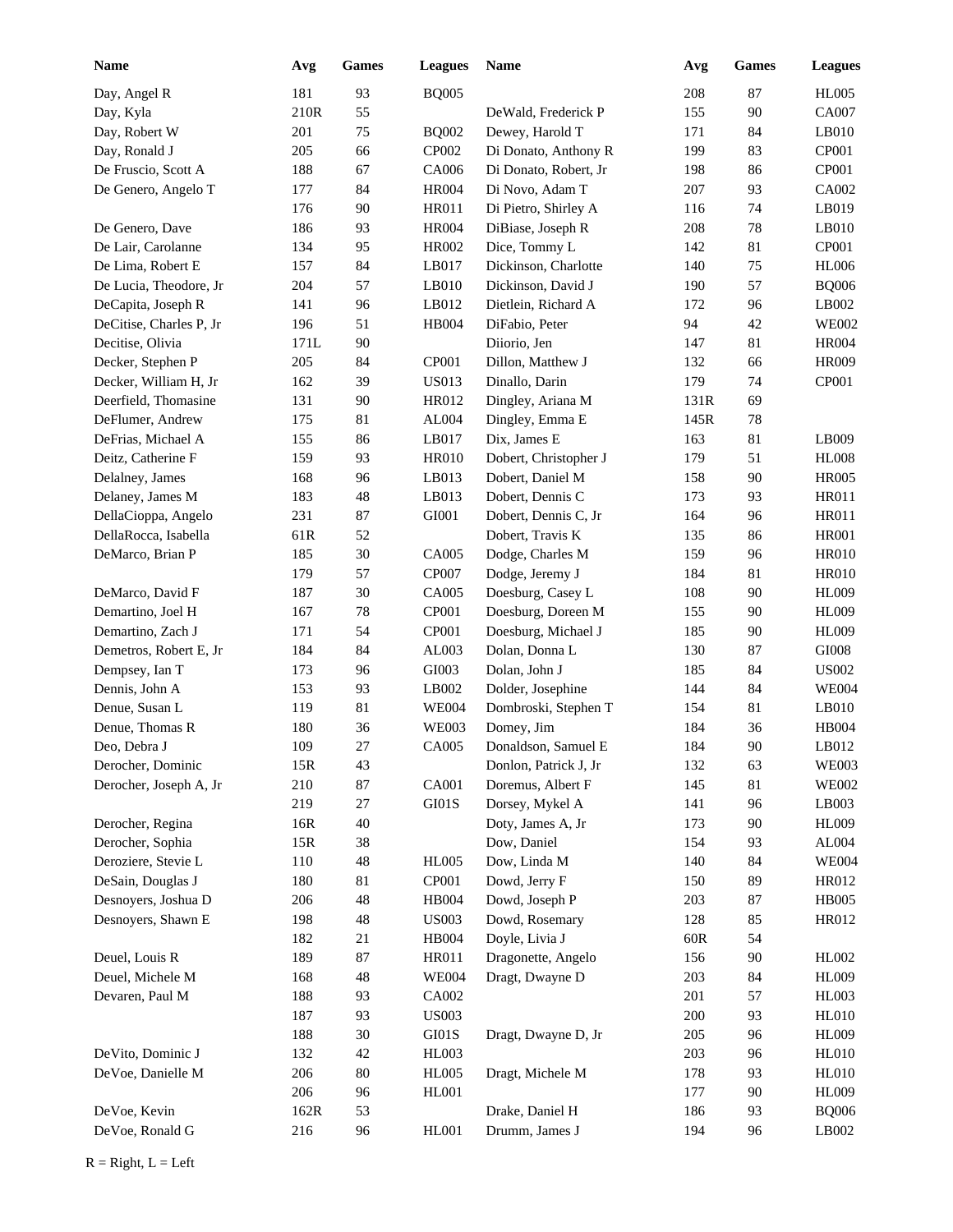| <b>Name</b>              | Avg  | Games  | <b>Leagues</b> | Name                      | Avg  | <b>Games</b> | <b>Leagues</b>    |
|--------------------------|------|--------|----------------|---------------------------|------|--------------|-------------------|
| Drzymala, Peter          | 134  | 81     | <b>WE001</b>   | Esteves, Naime A          | 212  | 81           | <b>HL005</b>      |
| DuBray, Deborah          | 161  | 96     | US012          |                           | 203  | 87           | CP <sub>008</sub> |
| DuBray, Michael W        | 162  | 91     | <b>US012</b>   | Ethier, Zac J             | 185  | 83           | <b>CA004</b>      |
| Duchowny, Luke S         | 186  | 93     | <b>US012</b>   |                           | 174  | 27           | GI                |
| Duesler, Matt            | 159  | 60     | <b>HL010</b>   | Etman, Marcia             | 160  | 78           | $\rm GIO08$       |
| Dufek, Florence J        | 186  | 91     | <b>HL007</b>   | Evans, Carl               | 177  | 84           | <b>HR001</b>      |
| Duff, Robert A           | 177  | 75     | CP001          | Evans, Stephen            | 126  | 90           | LB002             |
| Dufort, Victoria M       | 152  | 96     | LB012          | Every, John               | 151  | 75           | <b>HR004</b>      |
| Dufresne, David E        | 124  | 75     | CA007          | Facteau, Karl F           | 179  | 75           | AL004             |
| Duma, Peter M            | 185  | 78     | CA006          |                           | 169  | 48           | <b>WE001</b>      |
|                          | 183  | 93     | CA002          | Facteau, Patricia A       | 90   | 54           | AL004             |
|                          | 181  | 29     | GI01S          | Facteau, Philip P         | 153  | 96           | AL004             |
| Dumesnil, Ronald         | 168  | 45     | LB007          | Fahey, Matthew J          | 183  | 45           | <b>HB004</b>      |
| Duncan, Charles W        | 165  | 75     | CA004          | Fahey, Michael J          | 195  | 48           | <b>HB004</b>      |
|                          | 159  | 30     | CA005          | Faizy, Anzil              | 103  | 75           | CP001             |
| Duncan, Joseph B         | 206  | 96     | AL002          | Falasco, Joseph M         | 150  | $27\,$       | GI003             |
| Duncan, Kirk E           | 174  | 59     | <b>US006</b>   | Falasco, Steve            | 161  | 96           | GI003             |
| Duncan, Penny            | 147  | 30     | <b>US005</b>   | Falato, James J           | 181  | 96           | CA007             |
| Dunn, Madison L          | 190R | 36     |                | Faraci, Anthony J         | 214  | 81           | <b>HB001</b>      |
| Dunn, William G, III     | 201  | $27\,$ | CA001          |                           | 198  | 69           | <b>CA001</b>      |
|                          | 201  | 93     | CA002          | Farinaccio, Brandon C     | 196  | 72           | <b>HR001</b>      |
| Dushane, Brian M         | 192  | 96     | AL004          | Farinaccio, Mike J, Sr    | 175  | 42           | <b>HL008</b>      |
| Dushane, David J, Jr     | 196  | 81     | AL002          | Farinaccio, Rita J        | 123  | 42           | <b>HL008</b>      |
|                          | 193  | 96     | AL004          | Farley, Timothy D         | 185  | 84           | <b>HR001</b>      |
| Dushane, David J, Sr     | 120  | 84     | AL004          | Farragher, Janinna        | 120R | 30           |                   |
| Dushane, Traci A         | 136  | $80\,$ | AL004          | Farrar, Lorice Y          | 129  | 32           | <b>HL009</b>      |
| Dyer, Charles F, Jr      | 178  | 48     | <b>HL003</b>   | Farrell, Eric D           | 172  | 77           | LB004             |
| Dyer, Morgan             | 131R | 57     |                | Farrell, Josh D           | 155  | 21           | <b>US001</b>      |
| Dynko, Michael D         | 173  | 53     | CA004          | Favreau, Brien R          | 212  | 93           | CA002             |
| Eaton, Michael E         | 223  | 78     | <b>HL005</b>   |                           | 193  | 33           | <b>CA001</b>      |
|                          | 221  | 84     | HL001          |                           | 212  | 30           | GI01S             |
| Eaton, William E         | 194  | 78     | <b>CA001</b>   | Favro, Gary M             | 178  | 60           | <b>HB006</b>      |
| Edmond, Joseph D         | 175  | 60     | <b>US012</b>   | Fecura, Patrick M         | 205  | 81           | CA004             |
| Edmond, Sabrena J        | 135  | 63     | <b>US012</b>   |                           | 190  | 81           | CA002             |
| Edwards, Haywood, Jr     | 172  | 84     | <b>US001</b>   | Fecura, Robert E, Jr      | 181  | 87           | GI002             |
| Edwards, Joseph          | 103  | 30     | CP007          | Fedden, Chris M           | 220  | 90           | <b>US003</b>      |
| Eggleston, Christopher B | 195  | 66     | CA001          | Fedoreshenko, Christine A | 181  | 86           | CA006             |
| Einbinder, Eric B        | 186  | 48     | LB010          | Fehily, Angela R          | 153  | 54           | <b>HL007</b>      |
| Ellett, George E         | 212  | 90     | CA002          | Felitte, Alec J           | 202  | 96           | HL003             |
|                          | 207  | 24     | CA005          | Felock, James E           | 155  | 93           | LB012             |
| Elliot, Ray              | 142  | 93     | <b>HR004</b>   | Ferrari, David            | 193  | 78           | CP001             |
| Ellison, John A          | 202  | 76     | HL003          | Ferrell, Brittni J        | 134  | 90           | <b>HL006</b>      |
| Ellison, Nancy J         | 160  | 90     | <b>HL009</b>   | Ferris, Emmett H          | 155  | 60           | LB015             |
| Ely, Nicholas C          | 130R | 66     |                | Ferrucci, Frank P, Jr     | 224  | 81           | LB004             |
| Ely, Tina M              | 161  | 36     | <b>BQ006</b>   | Ferrucci, Frank P, Sr     | 178  | 78           | LB004             |
|                          | 150  | 45     | <b>BQ004</b>   | Fiegler, Christopher S    | 152  | 84           | LB020             |
| Ely, Trevor W            | 191  | 57     | <b>BQ002</b>   | Fields, Daryl             | 197  | 96           | <b>US013</b>      |
|                          | 188  | 69     | <b>BQ006</b>   | Fieseher, Thomas          | 183  | 81           | LB015             |
| Emanatian, Anthony P     | 193  | 45     | CA001          | Fifield, Amanda R         | 189  | $72\,$       | <b>BQ004</b>      |
| Enfield, Ronald M        | 185  | 93     | <b>US003</b>   | FiField, Brian L          | 164  | 69           | CP008             |
| Epner, Mary Lou          | 131  | 63     | <b>HL010</b>   | Fifield, Craig S          | 195  | 45           | <b>BQ004</b>      |
| Ernst, Danielle M        | 148  | 81     | CP007          | Filarecki, Donald         | 162  | $75\,$       | LB009             |
| Ernst, Joseph M          | 180  | $90\,$ | CP007          | Filarecki, Marianna L     | 154  | 84           | LB009             |
| Espey, Crystal W         | 130  | 42     | <b>HL008</b>   | Filuta, Anne M            | 123  | $87\,$       | GI006             |
| Espey, Donald R          | 166  | 42     | <b>HL008</b>   | Finch, Justin M           | 183  | $90\,$       | LB009             |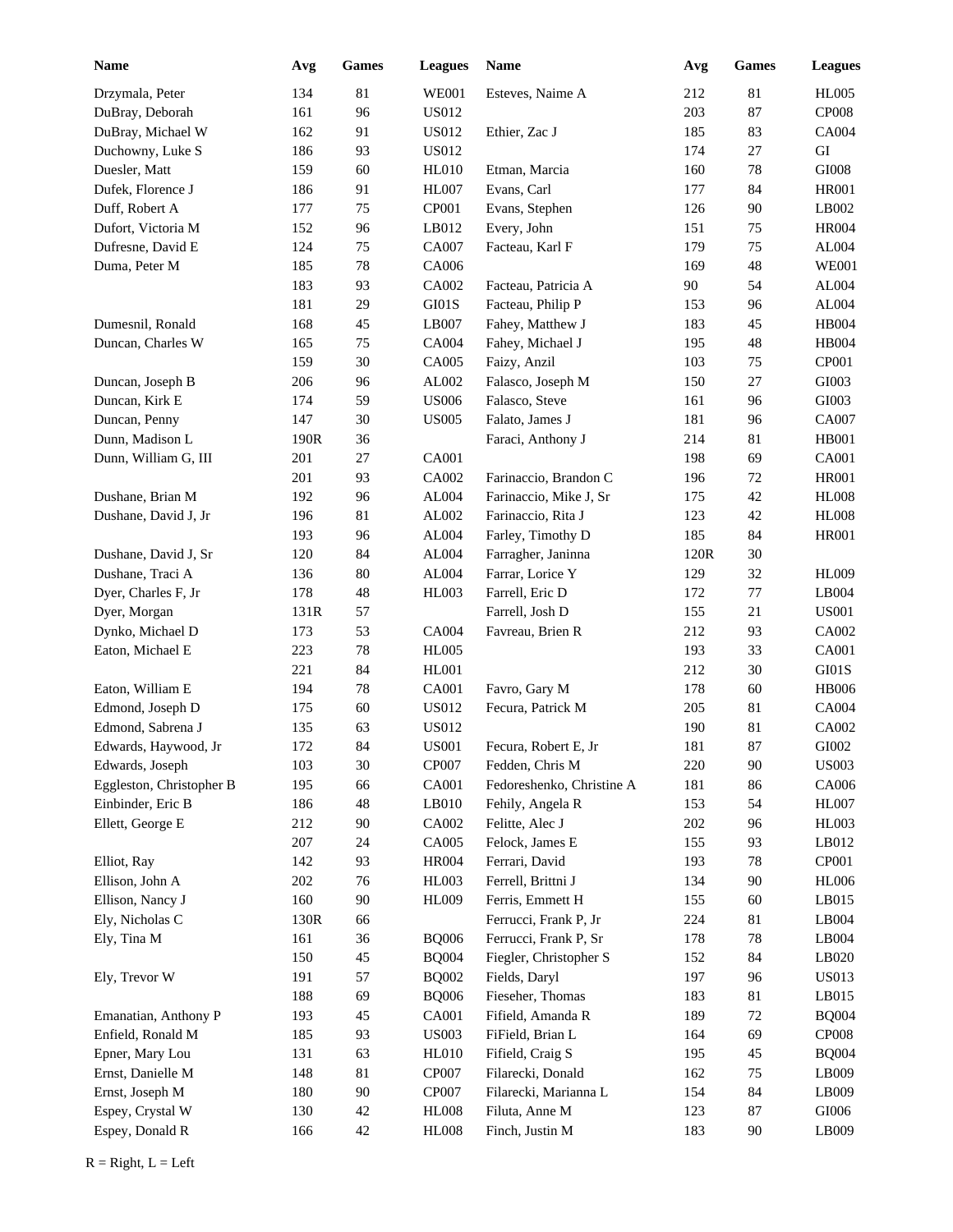| <b>Name</b>            | Avg  | Games  | <b>Leagues</b> | <b>Name</b>           | Avg  | <b>Games</b> | <b>Leagues</b> |
|------------------------|------|--------|----------------|-----------------------|------|--------------|----------------|
| Finch, Michelle L      | 192  | 45     | LB009          | Fox, Vince W          | 194  | 81           | GI001          |
| Fink, Evan W           | 138R | 33     |                | Frament, Barbara      | 180  | 96           | CA006          |
| Finkle, Loia           | 126  | 28     |                | Franciosa, Kate       | 105  | 36           | <b>HR006</b>   |
| Firetog, Heather       | 139  | 51     | <b>HL008</b>   | Francis, Keith M      | 185  | 87           | $\rm GIO08$    |
| Firstion, Justin       | 174R | $22\,$ |                | Franco, Anthony W     | 197  | 86           | GI003          |
| Fishman, Rita          | 115  | 81     | <b>WE003</b>   | Franklin, Christopher | 110R | 90           |                |
| Fitch, Ashley J        | 180  | 51     | <b>HB004</b>   | Fraser, Wendy         | 106  | 77           | $\rm GIO06$    |
|                        | 168  | 30     | GI             | Frazier, Earl         | 193  | 24           | GI01S          |
| Fitch, Fred T          | 157  | 85     | CP007          | Frazier, Myles        | 138R | 84           |                |
| Fitch, Herbert D, Jr   | 225  | 30     | <b>HL009</b>   | Frederick, Ray C      | 143  | 93           | LB003          |
|                        | 221  | 96     | <b>HL005</b>   | Fredricks, Thomas F   | 179  | 96           | HR010          |
| Fitch, John, Jr        | 182  | 42     | HB004          | Freemantle, Timothy J | 182  | $72\,$       | <b>HR009</b>   |
|                        | 180  | 30     | ${\rm GI}$     | Freitag, Maryann      | 126  | 30           | CP007          |
| Fitch, John J, Sr      | 195  | 45     | <b>HB004</b>   | Freitag, Patricia A   | 139  | 63           | CP007          |
| Fitch, Praphai T       | 206  | 96     | <b>HL010</b>   | French, Charles W     | 208  | 76           | CP001          |
|                        | 189  | 93     | <b>HL001</b>   | French, Daren         | 99R  | 54           |                |
| Fittizzi, Rocky        | 138  | 50     | CP001          | French, Darin P       | 178  | 83           | CP001          |
| Fitzgerald, Nicholas J | 177  | 36     | <b>HB004</b>   | French, Faith M       | 87R  | 54           |                |
| Fitzpatrick, Thomas J  | 171  | 42     | HR             | French, Jennifer L    | 163  | 66           | <b>HB003</b>   |
| FitzPatrick, William J | 201  | 90     | CA006          | Fretto, Audrey A      | 136  | 87           | LB016          |
| Fitzsimmons, Donna     | 170  | 96     | <b>US009</b>   | Fribourg, Rosemary    | 119  | 96           | AL004          |
| Fitzsimmons, Michael H | 177  | 96     | <b>US009</b>   | Fronczek, Susan M     | 119  | 48           | <b>HL007</b>   |
| Fitzsimmons, Walter J  | 221  | 96     | <b>BQ003</b>   | Frost, Stephen E      | 175  | 47           | CP001          |
| Flatley, Chase         | 116R | 61     |                | Fruiterman, Abbey     | 170R | 66           |                |
| Fletcher, Dyllan J     | 196  | 96     | <b>BQ006</b>   | Fruiterman, Zachary   | 191R | 60           |                |
| Fogarty, Kathy M       | 127  | 92     | <b>HB003</b>   | Fruscio, Daniel J     | 189  | 78           | LB020          |
| Fogarty, Peter R       | 194  | 75     | <b>HB003</b>   | Fruscio, Sharon M     | 144  | 66           | LB020          |
| Fogarty, Timothy J     | 160  | 90     | <b>HB003</b>   | Fryer, Candace M      | 153  | 96           | US012          |
| Foley, Brian J, Jr     | 212  | 30     | <b>HL001</b>   | Fuller, Jeffrey A     | 207  | 87           | <b>HR001</b>   |
|                        | 206  | 56     | HL003          | Fuller, Matthew J     | 115  | 94           | <b>BQ006</b>   |
|                        | 206  | 84     | <b>US017</b>   | Fuller, Ryan P        | 148  | 84           | <b>US004</b>   |
|                        | 206  | 93     | <b>HL005</b>   | Funaro, Kathryn M     | 154  | 60           | CP002          |
| Foley, Michael R       | 170  | 60     | <b>US012</b>   | Funaro, Richard J     | 221  | 78           | <b>HL005</b>   |
| Follett, Michael J     | 130  | 76     | GI001          | Furbeck, Gorden R     | 186  | 87           | <b>HL005</b>   |
| Fontaine, Theodore J   | 116  | 96     | <b>HL005</b>   | Furbeck, Jill N       | 115  | 76           | LB012          |
| Forbes, Robert A       | 217  | 96     | <b>HL001</b>   | Furlano, Joseph       | 180  | 24           | CA005          |
| Forbes, Steven C, Jr   | 225  | 90     | <b>HL001</b>   | Fusci, Kenneth G      | 134  | 90           | LB003          |
|                        | 222  | 93     | <b>HL005</b>   | Fusci, Rozanne C      | 144  | 87           | LB003          |
| Ford, Amanda R         | 111  | 46     | <b>HL008</b>   | Gabriel, Steven J     | 226  | $87\,$       | <b>HL005</b>   |
| Ford, Thomas E, Jr     | 175  | 45     | <b>HL008</b>   | Gabriele, Anthony D   | 182  | 84           | CP001          |
| Forner, Jane E         | 145  | 84     | <b>US006</b>   | Gabriele, Thomas M    | 164  | 93           | LB002          |
| Foster, Lucas          | 151L | 87     |                | Gaedje, John W        | 166  | 81           | CP007          |
| Foster, Matthew M      | 187  | 96     | GI003          | Gaetano, Michael L    | 213  | 96           | <b>HL005</b>   |
| Foucher, Andre F       | 182  | $72\,$ | <b>CA008</b>   | Gaffney, Kevin P      | 143  | 90           | LB019          |
| Fountaine, Mary Alice  | 129  | 83     | <b>HL007</b>   | Gaghich, Matthew P    | 207  | 86           | <b>BQ006</b>   |
| Fournier, Dylan D      | 173  | 75     | <b>HR011</b>   |                       | 211  | $27\,$       | BQS01          |
| Fournier, Gerald E     | 181  | 96     | ${\rm GIO}01$  | Gaige, Carol L        | 151  | 84           | <b>US017</b>   |
|                        | 175  | 93     | HR011          | Gaige, Christopher L  | 202  | $81\,$       | <b>US017</b>   |
| Fournier, Jeffrey T    | 182  | 96     | HR011          | Gaige, Joyce M        | 157  | 69           | <b>US017</b>   |
| Foust, Amber J         | 104R | 81     |                | Gaige, Kevin J        | 198  | 90           | <b>US017</b>   |
| Foust, Timothy         | 136R | 81     |                | Gaige, Robin L        | 198  | 84           | <b>US017</b>   |
| Fox, Thomas E, Jr      | 209  | 96     | <b>US003</b>   | Galinski, David S     | 214  | 78           | LB012          |
|                        | 205  | 96     | <b>HB001</b>   |                       | 209  | 45           | LB011          |
|                        | 199  | 87     | <b>CA001</b>   | Galinski, Melanie L   | 150  | 36           | LB011          |
|                        | 203  | $30\,$ | GI01S          | Galinski, Scott C     | 193  | $90\,$       | LB012          |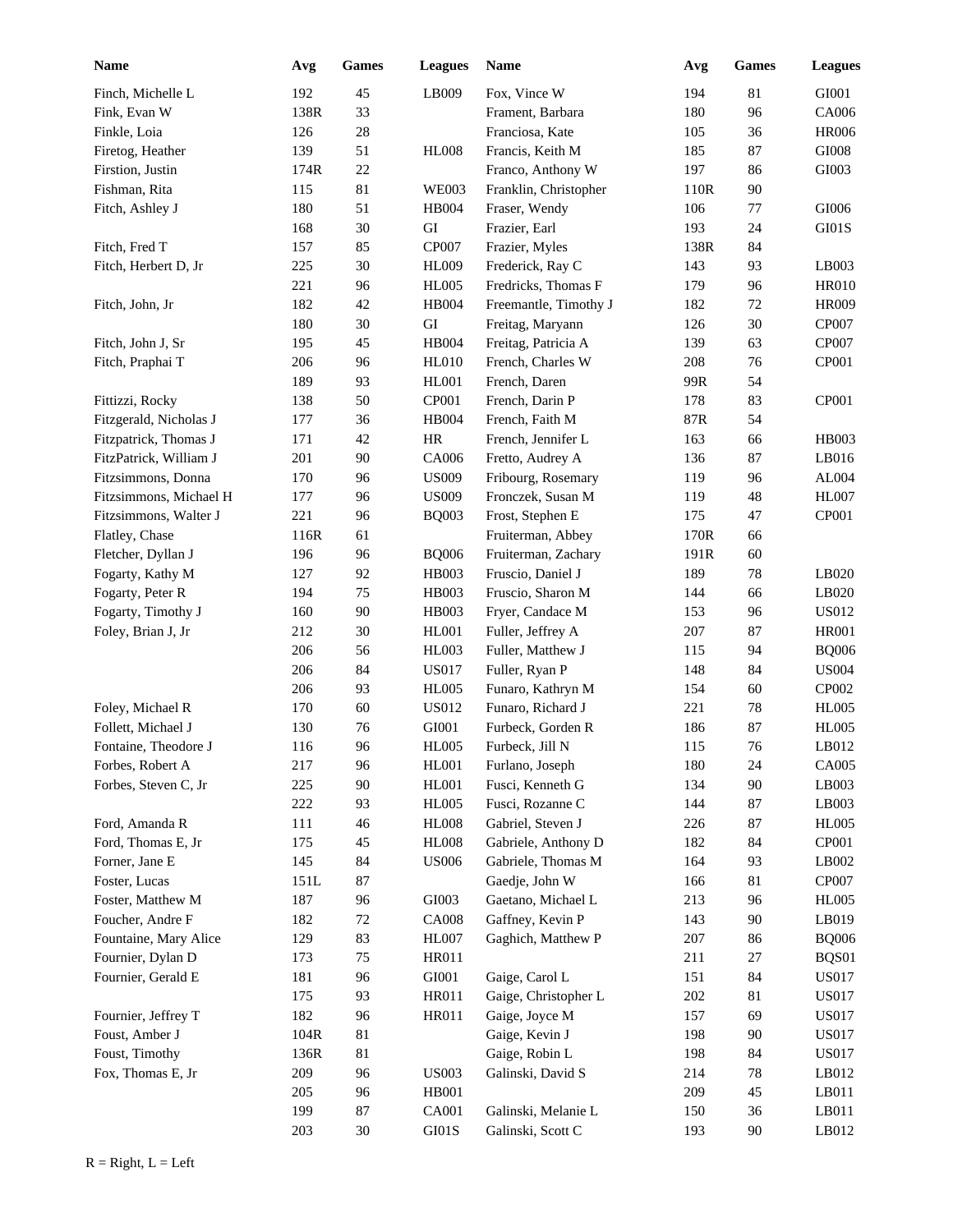| Name                   | Avg  | Games  | <b>Leagues</b> | <b>Name</b>               | Avg  | <b>Games</b> | <b>Leagues</b> |
|------------------------|------|--------|----------------|---------------------------|------|--------------|----------------|
|                        | 190  | 42     | LB011          | Giroux, Dawn M            | 108  | 87           | <b>HL009</b>   |
| Galvin, Willaim J      | 181  | 72     | LB015          | Giroux, Joseph A          | 126  | 87           | <b>HL009</b>   |
| Garabedian, Nazareth   | 162  | 60     | CP001          | Giunta, Richard A         | 202  | 72           | <b>HL005</b>   |
| Gardner, Melissa A     | 111  | 75     | <b>BQ005</b>   | Gladding, Marc R          | 169  | 75           | <b>HL003</b>   |
| Gardner, Ronald P      | 218  | 93     | HB001          | Gleason, Rebecca A        | 118  | 24           | $\rm GIO08$    |
|                        | 206  | 27     | GI01S          | Gleeson, John P           | 130  | 87           | <b>CP008</b>   |
| Garelick, Ellen        | 149  | 72     | CP002          | Glynn, Bernadette         | 127  | 36           | $\rm GIO08$    |
| Garland, Anthony J, II | 196  | $90\,$ | CP007          | Glynn, Christopher B      | 205  | 84           | GI008          |
| Garland, Linda M       | 138  | 78     | <b>HL007</b>   | Glynn, Richard W          | 195  | 36           | $\rm GIO08$    |
| Garner, Emily N        | 161R | 30     |                | Gnip, Ashley L            | 116  | 27           | <b>HR010</b>   |
| Garrity, Christine R   | 158  | 66     | <b>HR010</b>   | Gochenaur, Andrew M       | 166  | 90           | GI002          |
| Garrity, David P, Jr   | 158  | 96     | <b>HR010</b>   | Gochenaur, Ryleigh        | 54R  | 58           |                |
| Garrity, Matthew T     | 220  | 87     | CA001          | Godin, Jodie L            | 108  | 25           | CA005          |
|                        | 220  | 90     | CA002          | Goedtel, Edward R         | 208  | 96           | LB009          |
| Garrity, Thomas G, Jr  | 173  | 84     | CA006          | Gokey, Joseph F           | 167  | 81           | AL004          |
| Garry, Brian M         | 210  | 96     | <b>HL003</b>   | Golston, Daniel           | 135R | 84           |                |
|                        | 206  | 57     | <b>HL010</b>   | Gongoleski, Chester R     | 205  | 96           | CA001          |
| Gates, Raymond G       | 153  | 93     | <b>BQ002</b>   | Gonzalez, Arnoldo         | 124  | 84           | LB003          |
| Gatus, Carol           | 122  | 75     | <b>BQ005</b>   | Gonzalez, Carlsbury       | 178  | 73           | LB010          |
| Gaudette, Tim J        | 201  | 63     | <b>HR</b>      | Goodbred, William         | 202  | 24           | <b>BQ002</b>   |
| Gauthier, Daniel R     | 193  | 78     | GI001          | Goodermote, Donald J, Jr  | 191  | 24           | <b>BQ002</b>   |
|                        | 197  | 21     | GI01S          |                           | 183  | 90           | <b>BQ003</b>   |
| Gauthier, Jason D      | 166  | 87     | <b>HR010</b>   |                           | 183  | 24           | BQ02S          |
| Gauthier, Paul J       | 169  | 81     | GI003          | Goodermote, Kaitlyn A     | 203  | 96           | <b>BQ003</b>   |
| Gavales, Vincent       | 155  | 59     | CP007          | Goodermote, Kathryn L     | 188  | 96           | <b>BQ003</b>   |
| Gazzetta, Marshall V   | 151  | 80     | <b>US001</b>   |                           | 187  | 27           | BQ02S          |
| Gazzetta, Ronald C     | 159  | 77     | <b>US001</b>   | Goodermote, Kenneth L, Jr | 144  | 54           | <b>HR004</b>   |
| Geene, Jeffrey         | 170  | 36     | <b>HB004</b>   | Goodermote, Lester E      | 183  | 60           | <b>BQ006</b>   |
| Geene, Kristin M       | 149  | 48     | <b>HB004</b>   | Goodness, Kyle J          | 185  | 75           | <b>HR002</b>   |
| Geene, Maria           | 176  | 51     | <b>HB004</b>   | Goodness, Stephen E, Jr   | 206  | 81           | <b>HR002</b>   |
|                        | 174  | 78     | <b>HB003</b>   | Goodness, Stephen E, Sr   | 166  | 84           | <b>HR002</b>   |
| Geleta, Tim C          | 221  | 90     | <b>US003</b>   | Goodwin, Barbara A        | 167  | 90           | <b>HL009</b>   |
|                        | 218  | 90     | <b>HB001</b>   | Gordon, Kevin J           | 180  | 54           | <b>HB006</b>   |
| Genthner, Codi M       | 199R | 51     |                | Gordon, Philip W          | 209  | 87           | <b>HR011</b>   |
|                        | 199R | 81     |                | Gorham, Clifford H        | 139  | 82           | <b>HB005</b>   |
| Genthner, George M     | 216  | 60     | <b>HB006</b>   | Gorman, George B, III     | 222  | 57           | <b>HB001</b>   |
| George, Sara N         | 94   | 99     | <b>BQ001</b>   |                           | 217  | 57           | <b>US003</b>   |
| Gerth, David A         | 126  | 81     | CA006          |                           | 214  | 96           | <b>CA001</b>   |
| Gerth, Jenna E         | 103  | 76     | CA006          |                           | 211  | 30           | $\rm GI01S$    |
| Gettings, Victoria     | 130  | 70     | HB003          | Gorman, George B, Jr      | 224  | $72\,$       | GI008          |
| Gianovlis, Nik         | 190  | 81     | <b>US003</b>   | Gorman, Heather A         | 157  | 81           | <b>US007</b>   |
| Giesin, Alana G        | 150R | 36     |                | Gorman, Keith R           | 181  | 75           | <b>WE002</b>   |
| Gilbert, Michael E     | 216  | $21\,$ | CA002          | Gorman, Michael J, Jr     | 153  | 96           | HL003          |
|                        | 198  | 51     | CA001          |                           | 152  | 86           | <b>HL009</b>   |
|                        | 193  | 81     | <b>US003</b>   |                           | 151  | 72           | HL010          |
| Gillick, Carol M       | 154  | 87     | US012          |                           | 148  | 89           | HL002          |
|                        | 141  | 24     | GI             | Gorman, Peter J           | 161  | 78           | <b>US007</b>   |
| Gillick, Elijah        | 160R | 46     |                | Gorman, Shani L           | 117  | 84           | CP007          |
| Gillick, Michael J     | 185  | $90\,$ | CA006          | Gorman, Stephen J, Sr     | 163  | 84           | <b>BQ002</b>   |
|                        | 177  | 96     | <b>US012</b>   | Gowett, John R            | 170  | 90           | <b>US005</b>   |
|                        | 175  | 30     | ${\rm GI}$     | Gowie, Mason M            | 205  | 34           | HB004          |
| Gillick, Nathan M      | 227  | 92     | CA002          | Goyette, Andrew J         | 187  | 75           | <b>US011</b>   |
|                        | 224  | 93     | CA006          | Goyette, Christopher D    | 175  | 84           | <b>US011</b>   |
|                        | 218  | $24\,$ | <b>US003</b>   | Graf, Danny               | 197  | 69           | CP001          |
| Gillick, Sarene L      | 130  | 85     | CA006          | Gratton, Bruce T          | 179  | 96           | ${\rm GIO}02$  |
|                        |      |        |                |                           |      |              |                |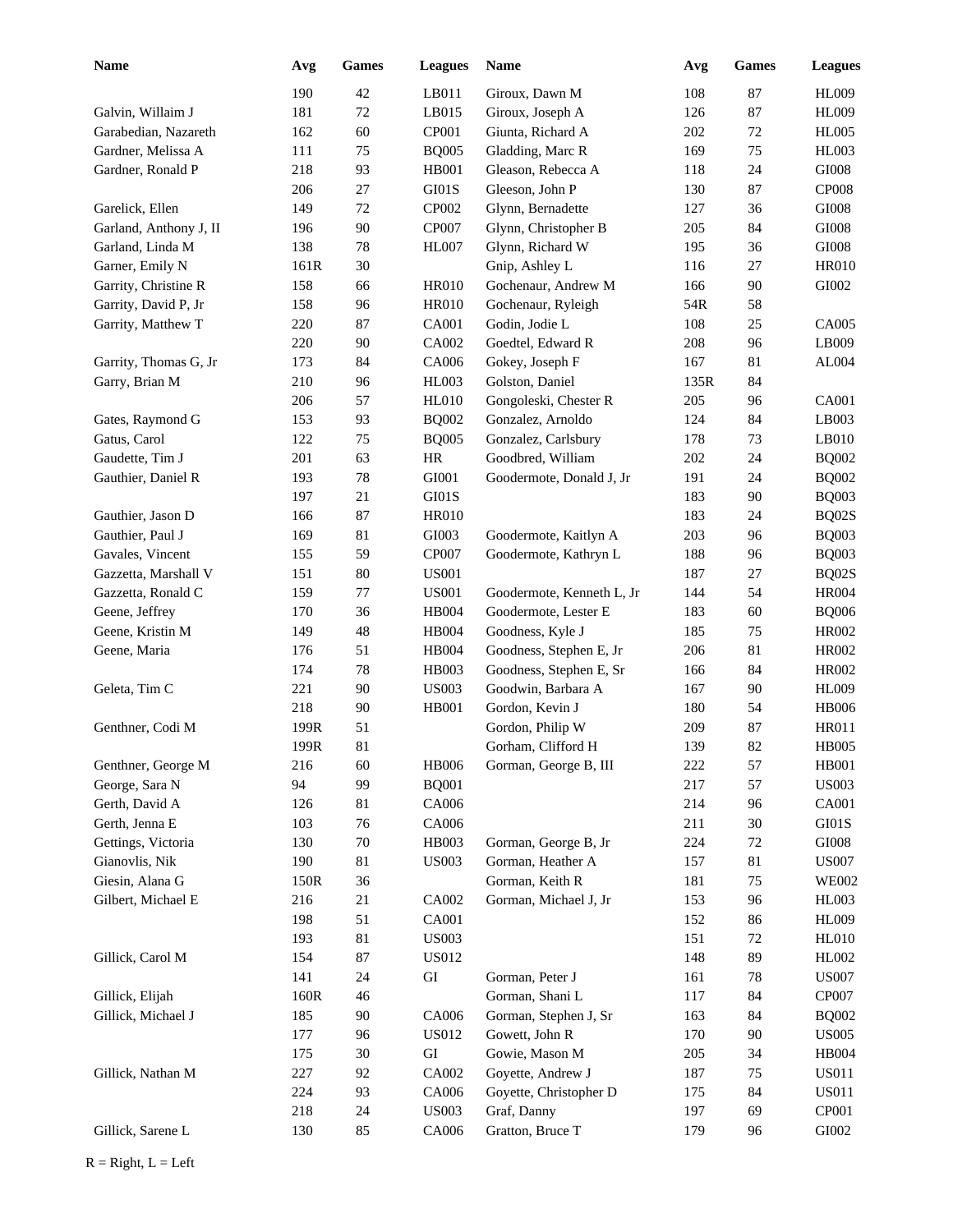| <b>Name</b>           | Avg  | <b>Games</b> | <b>Leagues</b>         | Name                     | Avg  | <b>Games</b> | <b>Leagues</b> |
|-----------------------|------|--------------|------------------------|--------------------------|------|--------------|----------------|
| Gray, Charles M       | 190  | 90           | <b>US017</b>           | Gwinn, Kenneth F         | 148  | 96           | <b>HR010</b>   |
|                       | 186  | 84           | AL001                  | Hackett, Joseph E        | 189  | 92           | <b>BQ001</b>   |
| Gray, Janis I         | 133  | 90           | <b>US017</b>           | Hackett, Owen J          | 92L  | 69           |                |
| Gray, Joshua J        | 205  | 78           | <b>HL003</b>           | Haight, Austin           | 103R | $80\,$       |                |
|                       | 195  | 66           | <b>HL005</b>           | Hall, Corey J            | 182  | 60           | <b>CP008</b>   |
| Gray, Patricia A      | 155  | 78           | GI002                  | Hallenbeck, Donald E     | 198  | 81           | <b>HL005</b>   |
| Green, Michael        | 105  | 69           | CP <sub>008</sub>      | Halpin, Clifford J       | 202  | 71           | <b>HR005</b>   |
| Greene, Cindy         | 126  | 74           | LB013                  | Halpin, Kathy M          | 131  | 21           | CA005          |
| Greene, Michael R     | 223  | 93           | CA007                  | Hamlin, Terry M          | 152  | 78           | CP001          |
| Greenway, Lynne W     | 145  | 89           | LB014                  | Hammond, Gregory A       | 161  | 63           | <b>HR010</b>   |
| Gregory, Gina M       | 139  | 45           | <b>HB004</b>           | Hammond, Kelly A         | 130  | $80\,$       | <b>HR004</b>   |
| Gregus, Laura E       | 203  | $90\,$       | CP <sub>008</sub>      | Hand, Ryan J             | 146  | 27           | <b>BQ001</b>   |
| Gregware, Aaron E     | 203  | 75           | <b>HR011</b>           | Hannigan, James G, III   | 185  | 36           | $\rm{HR}$      |
| Gregware, James E, Jr | 185  | 87           | AL003                  | Hannigan, Kimberly E     | 124  | 86           | <b>HR002</b>   |
| Grenier, James R      | 163  | 78           | <b>US003</b>           | Hannigan, Ryan M         | 156  | 30           | <b>HR</b>      |
|                       | 162  | 24           | GI01S                  | Hanor, Robert D          | 145  | 96           | LB001          |
| Grennon, Edward W     | 197  | 90           | <b>HL005</b>           | Hansen, Barbara          | 135  | 69           | <b>HR004</b>   |
|                       | 196  | 72           | HL003                  | Hansen, Dayna R          | 115  | 68           | <b>HR004</b>   |
| Greschak, Samuel R    | 126  | 87           | LB004                  | Hansen, Heather L        | 148  | 81           | <b>HL006</b>   |
| Grey, Richard R       | 178  | 96           | <b>BQ002</b>           | Hansen, Mark J           | 208  | 90           | <b>US001</b>   |
| Grieco, Ben D         | 175  | 69           | CP004                  | Hansen, Mark W           | 171  | 84           | AL003          |
| Grieco, Joseph S, Jr  | 193  | 96           | <b>US003</b>           | Hanson, Karl A           | 158  | 66           | <b>CP008</b>   |
| Griffen, Christy R    | 109  | 81           | <b>HL006</b>           | Hanson, Thomas           | 164  | 54           | LB010          |
| Griffen, Shawn T      | 162  | 90           | <b>HL006</b>           | Hare, Jessica N          | 162  | 93           | AL002          |
| Griffen, Thomas T     | 165  | 81           | <b>HL006</b>           | Hare, Paul W             | 183  | 69           | CP001          |
| Griffin, Kyle D       | 183  | 87           | LB015                  | Hare, Phil A             | 201  | 90           | AL001          |
| Grignon, Paula L      | 173  | 90           | LB009                  |                          | 199  | 84           | <b>HB005</b>   |
| Griswold, Jerry B     | 155  | 36           | <b>BQ001</b>           |                          | 198  | 84           | AL002          |
| Gritzuk, Kathryn E    | 135  | 66           | CP002                  | Harrell, Aaron           | 120  | 63           | CP004          |
| Groff, Vickey         | 111  | 87           | LB012                  | Harrell, Russell         | 199  | 81           | <b>US017</b>   |
| Grosso, Frank         | 178  | 66           | CP <sub>008</sub>      | Harrington, Bill K       | 147  | 36           | <b>HR010</b>   |
| Groudine, Stephen M   | 153  | 93           | <b>HR009</b>           | Harrington, Laure A      | 152  | 83           | <b>HL010</b>   |
| Grugan, Ian K         | 220  | 81           | <b>HL001</b>           | Harrington, Michael J    | 181  | 75           | <b>HL010</b>   |
| Grugan, Keith         | 212  | 24           | <b>US003</b>           | Harrington-Bacon, Risa A | 160  | 99           | <b>BQ005</b>   |
| Guariglia, Al         | 165  | 51           | <b>CP008</b>           | Harris, Jarrod S         | 196  | 81           | <b>US001</b>   |
| Guariglia, Thomas D   | 191  | 69           | LB018                  | Harris, Jeffrey J, Jr    | 195R | 51           |                |
| Guerro, Gary C        | 204  | 84           | LB013                  | Harris, Kevin S          | 158  | 87           | <b>HR010</b>   |
|                       | 202  | 42           | LB011                  | Harris, Nancy A          | 149  | 87           | <b>HR010</b>   |
| Guerro, Sandra        | 128  | 45           | LB011                  | Harris, Nick J           | 225  | 93           | CA001          |
|                       | 127  | 87           | LB013                  | Harris, Richard G, Jr    | 191  | 69           | <b>US001</b>   |
| Guile, John B         | 124  | 84           | <b>BQ002</b>           | Harris, Ryan             | 99R  | 47           |                |
| Guilianelli, David A  | 147  | 48           | <b>US012</b>           | Harrison, Marcia L       | 110  | 90           | <b>US014</b>   |
| Guilianelli, Robert   | 173  | 87           | <b>US012</b>           | Harting, Joseph M        | 153  | 66           | LB015          |
| Guilianelli, Sharon   | 132R | 32           |                        | Hartnett, Daniel L       | 124  | 93           | <b>HR010</b>   |
| Guilianelli, Ursula M | 133  | 96           | <b>US012</b>           | Hartshorn, Sandra        | 96   | $90\,$       | AL004          |
| Gulley, Jake J        | 141  | 87           | LB017                  | Harvin, Carol            | 113  | 54           | <b>US014</b>   |
| Gundrum, Cortney L    | 124  | $30\,$       | BQ02S                  | Haschytz, Peter J, II    | 201  | 57           | <b>US016</b>   |
| Gundrum, Patricia L   | 155  | 45           | $\operatorname{LB}007$ | Haskins, Timothy R       | 139  | 75           | <b>HR010</b>   |
| Gundrum, Steven M     | 160  | 41           | $\operatorname{LB}007$ | Hatfield, Donna M        | 178  | $90\,$       | AL002          |
| Gundrum, Wayne C, Jr  | 169  | 30           | BQ02S                  | Hathaway, Elaine M       | 146  | 69           | <b>HR005</b>   |
| Gunnigle, Kevin R     | 186  | 54           | <b>CP008</b>           | Hathaway, Keith R        | 223  | 96           | <b>BQ002</b>   |
| Gurbey, Arthur L      | 191  | 61           | GI008                  | Hathaway, Memphis        | 95R  | 81           |                |
| Gurden, Gregory C, Jr | 194  | $60\,$       | CP004                  | Hathaway, Rory J         | 164  | 93           | LB017          |
| Guthier, Connie       | 118  | 45           | LB009                  | Haupt, Michele A         | 162  | 48           | <b>US017</b>   |
| Guthier, Vince        | 147  | 60           | HR003                  |                          | 157  | 54           | LB014          |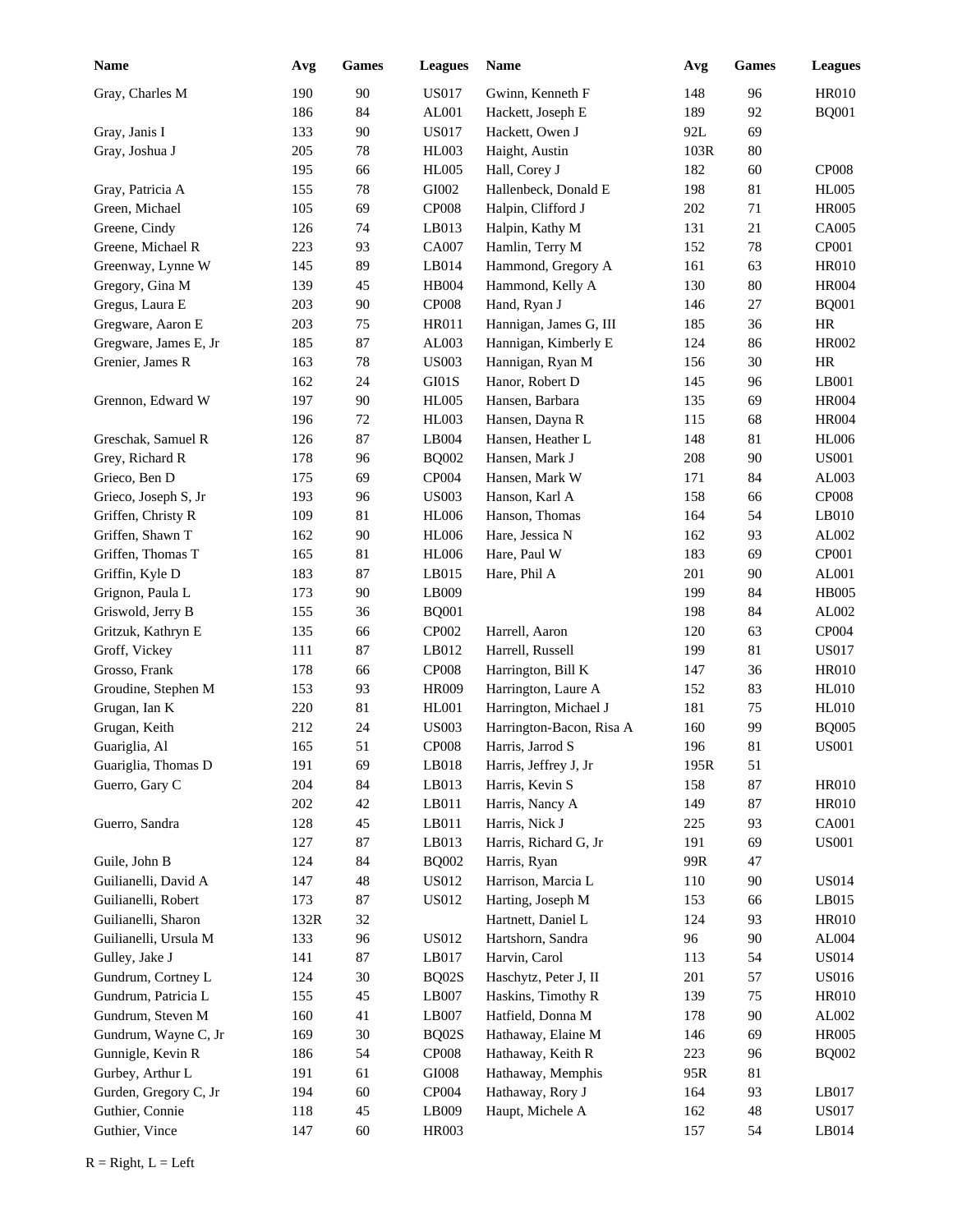| Name                    | Avg  | <b>Games</b> | <b>Leagues</b> | Name                   | Avg  | Games  | <b>Leagues</b> |
|-------------------------|------|--------------|----------------|------------------------|------|--------|----------------|
| Haupt, Raymond E        | 202  | 75           | <b>US017</b>   | Hill, Matthew T        | 230  | 21     | <b>HR009</b>   |
| Haupt, William H, Jr    | 195  | 84           | <b>HR011</b>   |                        | 227  | 90     | HR011          |
| Hauser, Charles         | 169  | 87           | GI006          |                        | 223  | 41     | <b>HR006</b>   |
| Hauser, Rebecca A       | 131  | 90           | GI006          | Hill, Shannon M        | 111  | 36     | <b>HR006</b>   |
| Hawksby, Katie A        | 146  | 90           | <b>US005</b>   | Hill, Theodore C, III  | 212  | 66     | <b>HR011</b>   |
| Hayes, Patricia         | 113  | 89           | <b>BQ005</b>   |                        | 202  | 29     | <b>HR006</b>   |
| Hayes, Riley C          | 153  | 90           | <b>BQ004</b>   | Hill, Theodore C, Jr   | 135  | 21     | <b>HR011</b>   |
|                         | 147R | 78           |                | Hill, Trace            | 192  | 27     | GI01S          |
| Hayes, Sophie G         | 61L  | 74           |                | Himes, Cindy M         | 133  | 84     | LB009          |
| Hayes, Timothy F        | 212  | 30           | BQS01          | Hisgen, Tom            | 173  | 93     | <b>HL005</b>   |
| Haynes, Timothy F       | 213  | 90           | <b>BQ004</b>   | Hisgen, Troy M         | 165  | 95     | <b>HL005</b>   |
| Heaphy, William J, III  | 231  | 84           | LB010          | Hobbs, Kyle C          | 147  | 66     | CP004          |
|                         | 223  | 95           | LB009          | Hochberg, Debbie A     | 126  | 72     | LB019          |
| Hebert, Kimberly        | 158  | 27           | CA005          | Hochberg, Richard L    | 157  | 87     | LB019          |
| Hebert, Matthew C       | 203  | 96           | CA002          | Hodge, Richard         | 98   | 42     | <b>HL010</b>   |
|                         | 200  | 96           | <b>HL001</b>   | Hodges, William D, III | 168  | 81     | CP001          |
| Heekin, Matt J          | 214  | 57           | LB002          | Hodlik, Devan F        | 214  | 21     | <b>CA001</b>   |
| Heer, Diane M           | 222  | 87           | HB003          | Hodlik, Matthew E      | 201  | 93     | GI003          |
|                         | 222  | 96           | HB001          | Hodlik, Michael A      | 176  | 96     | GI003          |
| Heffern, Rita C         | 171  | 90           | GI004          | Hoefer, David          | 186  | 87     | CP001          |
| Heffern, Thomas J       | 125  | 74           | AL003          | Hoefer, Gregory S      | 207  | 87     | <b>HL001</b>   |
| Heinze, John L, Jr      | 149R | 74           |                |                        | 205  | 75     | CP001          |
| Heinze, Marisa          | 143  | 63           |                | Hoefer, Thomas W       | 161  | 24     | CA005          |
| Heinze, Matthew         | 120R | 67           |                | Hoetor, Simone M       | 151  | 51     | LB007          |
| Hellkamp, Jeffery A     | 193  | 87           | LB017          | Hoffman, Thomas J, Jr  | 194  | 76     | LB012          |
| Henkel, Kristina M      | 144  | 48           | <b>HB004</b>   | Hoffmann, Arthur P, Sr | 222  | 99     | <b>HR009</b>   |
| Henkel, Leigha          | 185R | 60           |                | Hogan, Kevin T         | 163  | 96     | LB012          |
| Hennessey, Gerald J     | 171  | 81           | LB006          | Hogan, Paul C          | 178  | 27     | LB009          |
| Henning, Dyle D         | 160  | 63           | <b>CP004</b>   | Holbrook, Robert W     | 191  | 69     | LB009          |
| Henry, Roger S          | 187  | 78           | LB006          | Holland, Allison       | 106  | 32     | <b>HL008</b>   |
| Hepp, Alexander P       | 154R | 78           |                | Holland, Chris D       | 181  | 48     | <b>HL008</b>   |
| Hernandez, Andrew R     | 193  | 42           | <b>HR009</b>   | Holland, Christopher   | 208  | 51     | HB004          |
| Hernandez, Jose L, Jr   | 163  | 87           | <b>HR009</b>   |                        | 208  | 96     | <b>HB001</b>   |
| Herring, Ema            | 126R | 36           |                | Hollenbeck, Edward J   | 172  | 74     | <b>US007</b>   |
| Herring, Tyler          | 188  | 51           | GI001          | Hollner, Benjamin      | 147  | 69     |                |
| Herrington, Jeffery, Jr | 143  | 78           | GI003          | Hollner, Lucas C       | 172R | 60     |                |
|                         | 139  | 26           | ${\rm GI}$     | Holmberg, April A      | 164  | $81\,$ | HL010          |
| Herrington, John S, Jr  | 179  | 24           | HR002          | Holmes, Thomas F       | 126  | 42     | HR012          |
| Herrington, Joseph      | 185  | 96           | GI003          | Honsinger, Robert J    | 176  | 90     | HR002          |
|                         | 181  | 96           | <b>US012</b>   | Hopkins, Kasandra A    | 140  | 84     | <b>HR004</b>   |
|                         | 175  | 84           | <b>US001</b>   | Hopkins, Michael D     | 212  | 92     | <b>HL001</b>   |
|                         | 181  | 30           | ${\rm GI}$     |                        | 208  | 93     | <b>HL005</b>   |
| Herrington, Sharon L    | 128  | 21           | CA005          | Horan, Jason E         | 209  | 63     | <b>US003</b>   |
| Hewitt, Annetta A       | 119  | 93           | US012          | Horn, Caral F          | 156  | 30     | CA005          |
| Hewitt, Dave            | 153  | 83           | <b>BQ003</b>   | Horn, Cassandra A      | 174  | $27\,$ | CA005          |
| Higgins, Andrew J       | 157  | 42           | HB003          | Horn, Robert N         | 133  | 75     | LB013          |
| Higgins, Drew           | 151  | 99           | GI001          | Horner, Mary V         | 145  | 102    | CP003          |
| Higgins, Matthew R      | 121  | 93           | HL002          | Horner, Michele S      | 145  | 105    | CP003          |
| Highfill, Beau D        | 212  | 36           | <b>US003</b>   | Hornick, Geraldine     | 132  | 68     | LB012          |
| Hilderbrand, Josh K     | 185  | 84           | CP001          | Horton, Chrystal       | 87   | $72\,$ | AL004          |
| Hildreth, Edward F      | 201  | 96           | GI003          | Horton, Keith A        | 188  | 78     | <b>HB005</b>   |
|                         | 196  | 96           | GI002          | Horton, Steven J       | 230  | 27     | $\rm GI01S$    |
|                         | 203  | 30           | GI             | Hotaling, Gregory H    | 171  | 86     | HR011          |
| Hill, Bradley P         | 224  | 24           | <b>BQ006</b>   | Hotaling, Jeff D, Jr   | 198  | 63     | LB016          |
|                         | 224  | 36           | <b>BQ003</b>   | Hotaling, John J       | 204  | 36     | HR011          |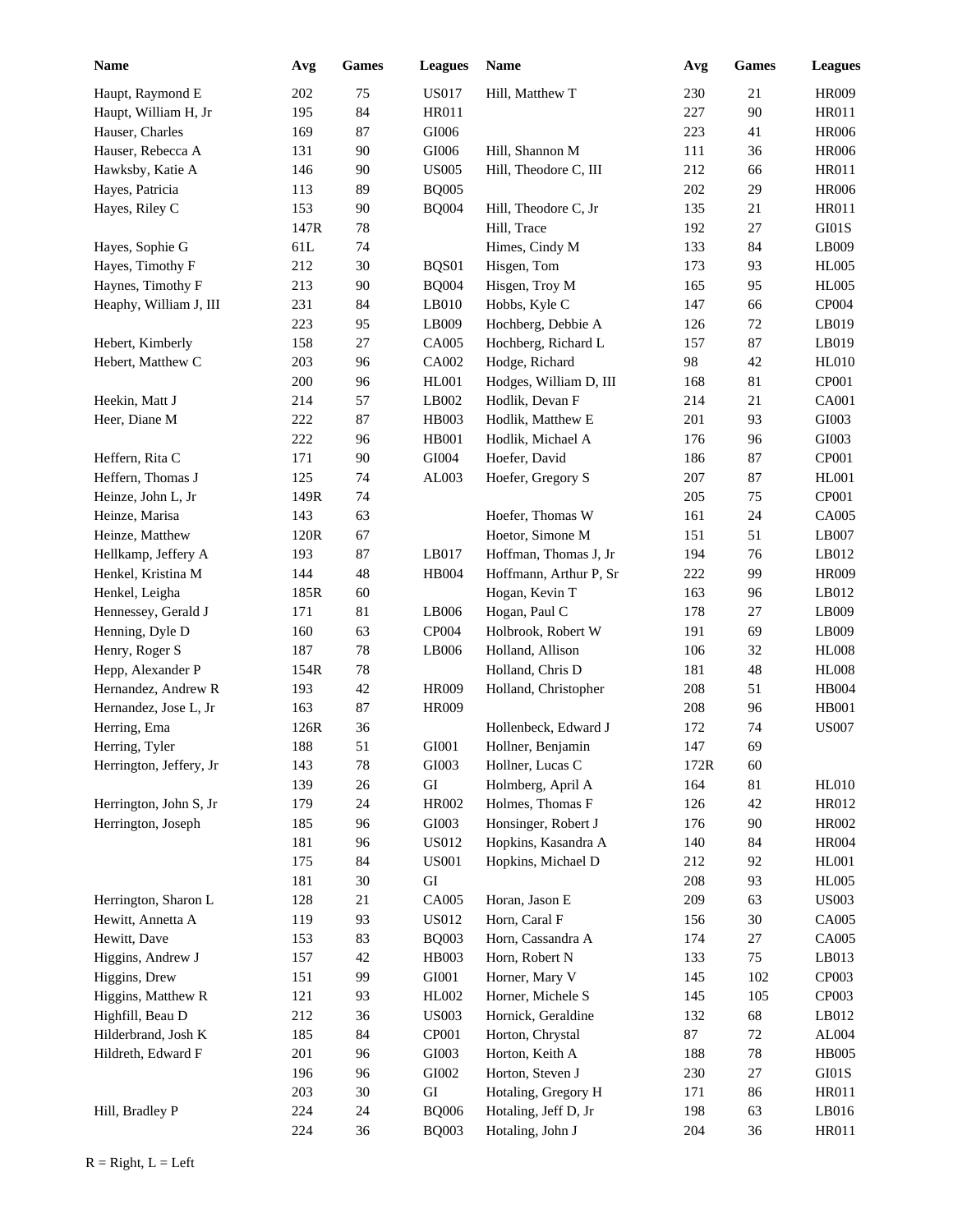| Name                   | Avg  | <b>Games</b> | <b>Leagues</b> | <b>Name</b>            | Avg    | Games  | <b>Leagues</b>    |
|------------------------|------|--------------|----------------|------------------------|--------|--------|-------------------|
|                        | 200  | 99           | <b>HR009</b>   | Hurley, Paul           | 157    | 94     | LB012             |
|                        | 187  | 57           | HR             | Hutton, Tom F          | 193    | 69     | CP007             |
| Houghtaling, James E   | 136  | 83           | GI006          | Hyde, Milo P, Jr       | 196    | 78     | <b>HR001</b>      |
| Houghtaling, Kevin M   | 218  | 84           | CA002          | Hyde, Paul F           | 171    | 23     | BQS01             |
|                        | 200  | 42           | <b>CA001</b>   | Hyde, Shelby A         | 120    | 26     | BQS01             |
|                        | 209  | 27           | GI01S          | Hynd, Cassandra J      | 157R   | 57     |                   |
| Houle, Tim J           | 161  | 81           | LB012          |                        | 157    | 67     | <b>BQ004</b>      |
| House, John C          | 197  | 78           | CP001          | Hynd, David H          | 184    | 75     | <b>BQ004</b>      |
| Housen, Kevin          | 139  | 69           | LB015          |                        | 179    | 93     | <b>BQ001</b>      |
| Houser, Abby           | 183R | 36           |                |                        | 177    | 27     | BQS01             |
| Houser, Andrew J       | 173  | 68           | <b>US007</b>   | Hynd, James C, III     | 180    | 78     | <b>BQ004</b>      |
| Houser, Edward J, Jr   | 202  | 48           | <b>US007</b>   |                        | $176R$ | 62     |                   |
| Hout, Jacquelyn A      | 178  | 84           | LB014          | Iachetta, Angelina     | 161R   | 54     |                   |
| Hover, Dylan J         | 153  | 93           | <b>BQ002</b>   | Iachetta, Zachary      | 184R   | 87     |                   |
| Hover, Todd E          | 197  | 78           | <b>BQ002</b>   | Imperial, Joe          | 193    | 76     | CP001             |
| Howansky, Robert A     | 198  | 92           | <b>US003</b>   |                        | 191    | 66     | CP002             |
| Howansky, Thomas E, Jr | 173  | 45           | $\rm GIO08$    | Impicciatore, Joseph M | 204    | 45     | CA007             |
| Howard, Kathleen A     | 135  | 42           | LB007          | Ingalls, Steven F      | 165    | 96     | <b>HL005</b>      |
| Howe, Trevor W         | 187  | 82           | GI001          |                        | 164    | 21     | <b>HL009</b>      |
| Howes, Zachary         | 99R  | 72           |                | Innes, Jaymz           | 132    | 25     | HL003             |
| Huber, Amy             | 140  | 69           | CA006          | Ippolito, Dominick     | 198L   | 81     |                   |
| Huber, Jennifer C      | 145  | 72           | LB012          | Irvine, John J         | 216    | 96     | <b>HL009</b>      |
| Huber, Stephen J       | 203  | 87           | LB012          | Irvine, Mary Anne      | 124    | 84     | <b>WE004</b>      |
|                        | 196  | 75           | LB010          | Irvine, Melanie B      | 150    | $72\,$ | <b>HL009</b>      |
| Hudspath, Colleen M    | 145  | 24           | <b>HR006</b>   | Irvine, Ralph E        | 166    | 78     | <b>WE002</b>      |
| Hudspath, Jason J      | 187  | 80           | <b>HR011</b>   | Irwin, John F          | 181    | 66     | CP <sub>008</sub> |
|                        | 185  | 22           | <b>HR006</b>   |                        | 178    | 81     | CP001             |
| Hudspath, Paul A       | 213  | 98           | <b>HR009</b>   | Irwin, Thomas J        | 122    | 27     | <b>WE002</b>      |
|                        | 211  | 96           | <b>HR011</b>   | Jackson, Derrick       | 135    | 81     | $\rm GIO08$       |
| Hudspath, Tracey L     | 147  | 54           | HR             | Jackson, Michael A     | 135    | 79     | GI001             |
|                        | 135  | 95           | <b>HR010</b>   | Jacobs, Hannah E       | 184R   | 34     |                   |
| Hufland, Jeffery M     | 134  | 93           | LB002          |                        | 182R   | 57     |                   |
| Huggins, Taylor        | 71R  | 46           |                | Jacques, Darrin J      | 195    | 90     | <b>HL001</b>      |
| Huggins, Wesley        | 79R  | 44           |                | Jacques, Judith A      | 89     | 81     | AL004             |
| Hughes, Cheryl T       | 148  | 84           | <b>HR005</b>   | Jacques, Nicole M      | 182    | 90     | CP007             |
| Hughes, Donald C       | 200  | 84           | HR011          | James, Denise A        | 105    | $27\,$ | <b>BQ005</b>      |
| Hulbert, Carl P, Jr    | 137  | 90           | <b>BQ002</b>   | Jamro, Steve           | 173    | 78     | LB016             |
| Hull, Dawn M           | 122  | 21           | HR003          | Jankowski, Kate W      | 133    | 55     | HR003             |
| Hull, Loren M          | 215  | 87           | HB001          | Jansen, Ralph L        | 189    | 90     | <b>US001</b>      |
|                        | 187  | 33           | CA001          | Jansen, Ralph L, Jr    | 168    | 90     | <b>US001</b>      |
| Hull, Loren M, Jr      | 174  | 25           | CA001          | Jarvis, Nathan S       | 123    | 90     | CP008             |
| Huneau, Mark S         | 207  | 75           | CA001          | Jarvis, Susan          | 182    | 78     | AL002             |
| Hunt, Kelly M          | 141  | 81           | AL004          | Jay, Thomas W          | 184    | 48     | <b>HL008</b>      |
| Hunt, Michael D        | 114  | 99           | <b>BQ001</b>   |                        | 175    | 87     | CP001             |
| Hunt, Tracy D          | 174  | 99           | <b>BQ001</b>   | Jayne, Corrie          | 97     | 24     | <b>US003</b>      |
| Hunter, Dawn M         | 154  | 73           | CA006          | Jenkins, Aiden         | 97     | 66     |                   |
|                        | 156  | 30           | GI             | Jenkins, Dana E        | 197    | $87\,$ | CP001             |
| Hunter, Russell        | 212  | 96           | CA002          | Jensen, Daphne A       | 160    | 66     | GI004             |
|                        | 211  | 93           | CA001          |                        | 149    | 60     | <b>WE001</b>      |
|                        | 210  | 30           | GI01S          | Jepson, Chase          | 110R   | 59     |                   |
| Hurd, Andrew J         | 202  | $72\,$       | <b>CP008</b>   | Jerard, Frank R        | 193    | 79     | LB004             |
|                        | 199  | $72\,$       | CP001          | Jerkins, John M        | 159    | 96     | LB012             |
| Hurlburt, Anthony      | 207R | 66           |                | Jesiolowski, Bruce     | 154    | 93     | LB002             |
| Hurlburt, Francis J    | 190  | $81\,$       | <b>BQ006</b>   | Jewett, Megan M        | 144    | 90     | LB019             |
| Hurlburt, Ziena        | 169R | 78           |                | Jewett, Paul N         | 169R   | 43     |                   |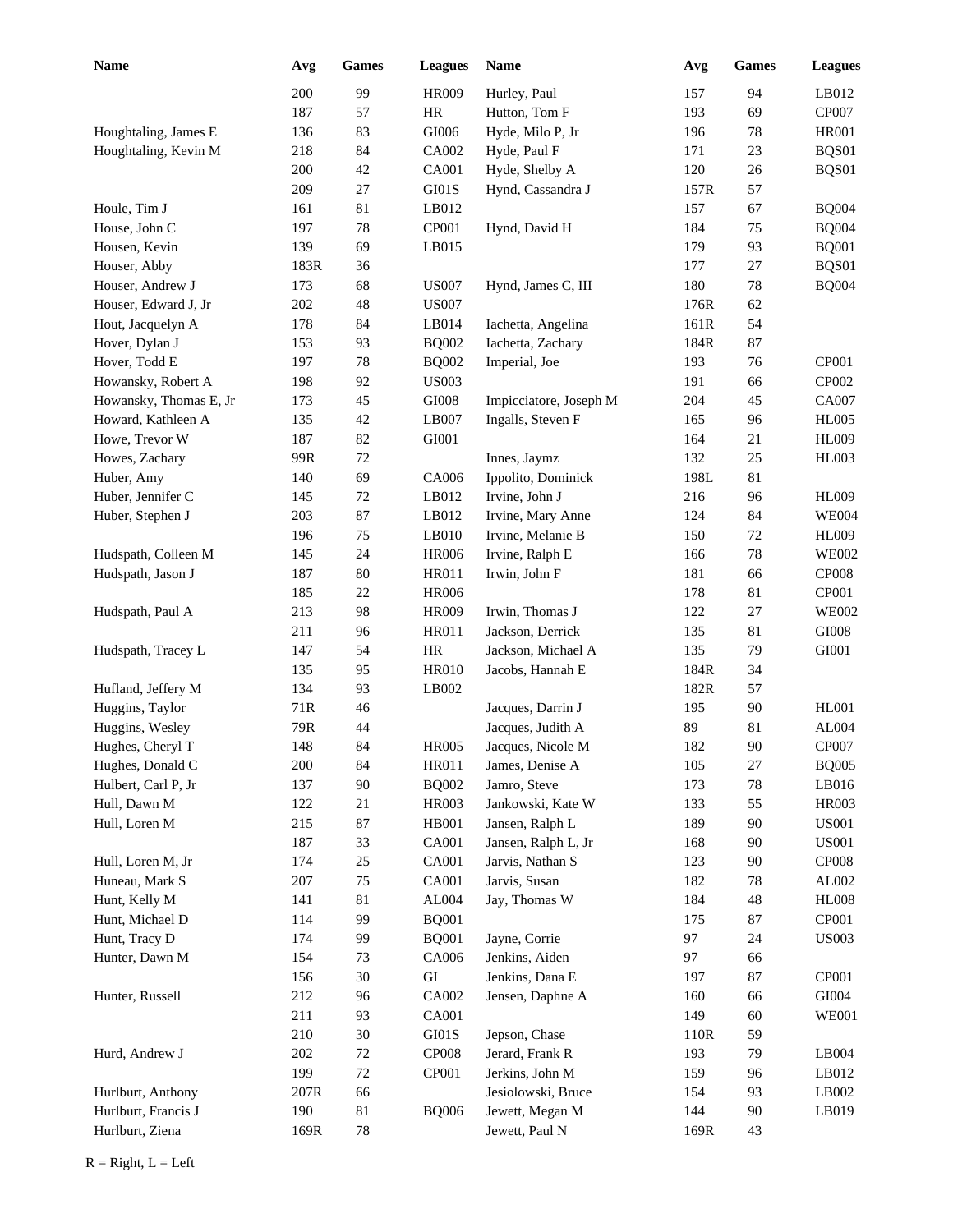| <b>Name</b>                | Avg  | Games  | <b>Leagues</b> | <b>Name</b>            | Avg    | <b>Games</b> | <b>Leagues</b> |
|----------------------------|------|--------|----------------|------------------------|--------|--------------|----------------|
|                            | 166R | 77     |                | Keith, James W         | 178    | 57           | <b>US016</b>   |
| Johnson, Thomas J          | 88   | 69     | <b>WE001</b>   | Keith. Kenneth K       | 183    | 57           | <b>US016</b>   |
| Jones, David J, Jr         | 213  | 45     | <b>US016</b>   | Keith, Melanie A       | 149    | 57           | <b>US016</b>   |
| Jones, Eugene F            | 197  | 89     | <b>CA008</b>   | Kellar, Tim            | 132    | $70\,$       | <b>HR002</b>   |
| Jones, Jordan M            | 157  | 62     | <b>US007</b>   | Kellar, Tina           | 146    | 82           | <b>HR002</b>   |
| Jones, Mary V              | 165  | 87     | <b>US014</b>   | Keller, Eric R         | 218    | 84           | LB010          |
| Jones, Penny E             | 116  | 51     | <b>HB004</b>   | Kellogg, Timothy R     | 177    | 75           | <b>WE002</b>   |
| Jones, Terry S             | 170  | 93     | <b>HL005</b>   | Kelly, Robert P        | 169    | 48           | LB011          |
| Jones, Tiffany P           | 153  | 96     | <b>HL005</b>   | Kelp, Mark E           | 181    | 90           | <b>US005</b>   |
| Jones, Vaughn A            | 201  | 84     | <b>HB001</b>   | Kennedy, Michael N, Jr | 175    | 72           | <b>HR002</b>   |
|                            | 210  | 27     | GI01S          | Kenneson, Brooks M     | 191    | 66           | <b>HL005</b>   |
| Jordan, David              | 128  | 78     | LB020          | Kent, Charlie C        | 147    | 81           | LB012          |
| Jordan, Phil A             | 192  | 93     | GI003          | Kent, William J        | 187    | 96           | <b>US002</b>   |
| Joslin, Alan D             | 159  | 69     | CP001          | Kepner, Eric J         | 215    | $72\,$       | HB001          |
| Joslin, William J          | 201  | 84     | <b>HL001</b>   |                        | 214    | 72           | <b>US003</b>   |
| Jourdanais, Franklin H, Jr | 129  | 68     | <b>HL004</b>   | Kepner, Mark E, Sr     | 219    | 96           | <b>US003</b>   |
| Jourdanais, Thomas B, Sr   | 176  | 72     | <b>HL004</b>   | Kern, Ernest L         | 149    | $78\,$       | <b>US004</b>   |
| Joyce, Eric D              | 178  | 33     | <b>HL008</b>   | Kern, John A           | 164    | 87           | <b>US004</b>   |
| Jozwiak, Edie M            | 130  | 36     | LB007          | Kervan, Michael F      | 193    | 60           | <b>US011</b>   |
| Jozwiak, Richard S, Jr     | 163  | 36     | LB007          | Kessler, Joanne M      | 121    | 65           | <b>HR005</b>   |
| Judge, Alex                | 159  | 87     | <b>US001</b>   | Kewley, William J      | 188    | 93           | <b>HB003</b>   |
| Jung, Charles A            | 190  | 75     | LB010          | Keyes, Todd W          | 212    | 96           | <b>BQ003</b>   |
| Jung, David M              | 195  | 72     | LB010          | Keyoskey, Debbie J     | 140    | 68           | CP004          |
| Jung, Michael D            | 209  | 78     | LB010          | Keyoskey, Patrick F    | 213    | 88           | <b>HL001</b>   |
| Kail, Camnyn E             | 97   | 34     | <b>HL005</b>   | Keyoskey, Thomas F     | 195    | 72           | CP004          |
| Kakdia, Bhargav            | 152  | 95     | LB002          |                        | 194    | 81           | $\rm GIO08$    |
| Kakule, Donald M           | 192  | 81     | <b>BQ006</b>   | Kilinski, Ernest L     | 149    | 81           | <b>CP008</b>   |
| Kalinchak, Harold M        | 165  | 87     | LB009          | Kilmer, Margaret L     | 122    | 102          | CP003          |
| Kallner, Jay               | 193  | 84     | <b>HR011</b>   | Kilventon, Kayla M     | 178R   | 76           |                |
| Kalwasinski, Keith         | 222  | 33     | HL003          | Kindlon, Jean C        | 109    | 96           | LB012          |
|                            | 221  | 93     | <b>HL005</b>   | Kindlon, Thomas F, Sr  | 151    | 96           | LB012          |
| Kampf, Jeff M              | 172  | 43     | <b>US004</b>   | King, Charity          | 167    | 81           | <b>BQ005</b>   |
| Kane, Brian A              | 191  | 24     | HB004          | King, Charles D, Sr    | 199    | 63           | LB020          |
|                            | 183  | 87     | HB003          | King, Colin J          | 176    | 57           | <b>BQ004</b>   |
| Kane, Debora A             | 147  | 96     | CA006          |                        | 170R   | 75           |                |
| Kane, Heide A              | 121  | 28     | HB003          | King, Johnnie A, Jr    | 194R   | 36           |                |
| Kane, Liam A               | 161R | 43     |                | King, Michael V        | 170    | 93           | <b>BQ006</b>   |
| Kane, Patrick E            | 183  | 96     | HR011          | King, Wayne F          | 211    | 81           | <b>BQ002</b>   |
|                            | 181  | 42     | <b>HR006</b>   | Kingsley, Michael A    | 182    | 39           | HB004          |
| Kapron, Robert, Jr         | 181  | 96     | <b>BQ006</b>   | Kingsley, Samantha     | 202    | 48           | HB004          |
|                            | 178  | 24     | BQS01          | Klar, James J, Sr      | 151    | 96           | CA004          |
| Karas, Stanley J           | 207  | 93     | <b>HL005</b>   |                        | 146    | $30\,$       | CA005          |
| Karatayeu, Dmitry A        | 116  | $60\,$ | CP007          | Klimkewicz, Edward     | 183    | 75           | AL001          |
| Keane, Liam P              | 115R | 75     |                | Knapek, Riley          | $48\,$ | 72           |                |
| Keating, Daniel F          | 192  | 75     | CP007          | Knapp, Christopher P   | 181    | 87           | CP007          |
| Keefer, Bryan T            | 175  | 63     | LB009          | Knapp, Edward K        | 150    | 93           | CA007          |
| Keefer, Kenneth E, Sr      | 164  | 81     | <b>WE002</b>   | Knapp, Jennifer M      | 155    | 90           | CP007          |
| Keefer, Sarah F            | 136  | 63     | LB009          | Knapp, Lou J           | 141    | 48           | <b>HL008</b>   |
| Kehn, Justin F, Jr         | 188  | $90\,$ | HR011          | Knapp, Patrick         | 146    | 63           | CP002          |
|                            | 184  | 87     | <b>HR003</b>   | Knapp, Sandra M        | 132    | 48           | CP002          |
| Kehn, Thomas M             | 191  | 90     | <b>HR001</b>   | Knight, Austin C       | 188R   | 69           |                |
|                            | 188  | 84     | HR011          | Knowles, Timothy       | 149R   | 66           |                |
| Keiper, Pamela J           | 141  | $72\,$ | CP004          | Knowles, Timothy G, Jr | 210R   | 51           |                |
| Keiper, Robert D, III      | 188  | 66     | CP004          | Kochan, Steven J       | 198    | 57           | LB017          |
| Keiper, Robert D, Jr       | 159  | 81     | CP004          | Koenig, Kristen L      | 167    | 24           | <b>HR006</b>   |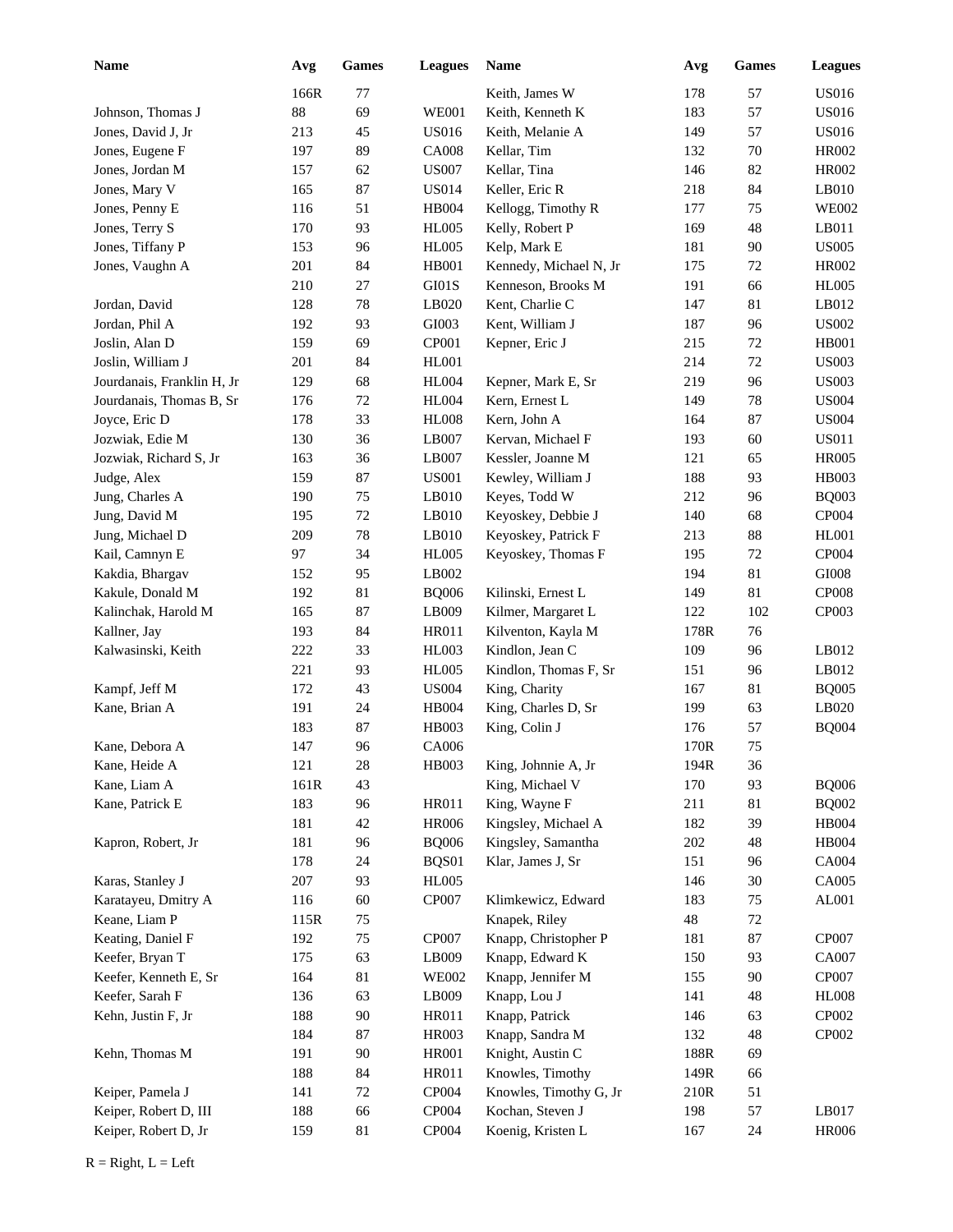| <b>Name</b>                | Avg | Games  | <b>Leagues</b> | Name                     | Avg    | <b>Games</b> | <b>Leagues</b> |
|----------------------------|-----|--------|----------------|--------------------------|--------|--------------|----------------|
| Kokernak, Joseph A         | 199 | 66     | CA006          |                          | 215    | 87           | <b>HL005</b>   |
| Koktowski, William M       | 218 | 75     | <b>US003</b>   | LaJeunesse, Bryan        | 187    | 36           | CA002          |
|                            | 210 | 72     | <b>CA001</b>   |                          | 179    | 90           | CA006          |
|                            | 219 | 24     | GI01S          | LaJeunesse, Karen        | 141    | 87           | CA006          |
| Kolakowski, John J         | 157 | 78     | CA004          | LaJeunesse, William G    | 200    | 69           | CA002          |
| Koniowka, Delvena A        | 164 | 72     | <b>HL009</b>   |                          | 199    | 75           | CA006          |
| Koniowka, Frank L          | 203 | 75     | <b>HL009</b>   | LaMarche, Daniel         | 192    | 72           | CP001          |
| Koniowka, Kevin R          | 179 | 69     | AL003          | Lamb, Edward D           | 214    | 99           | <b>BQ006</b>   |
| Koniowka, Larry J          | 172 | 96     | <b>HL009</b>   | Lamb, Randy A            | 197    | 99           | <b>BQ006</b>   |
| Koniowka, Mary E           | 149 | 83     | <b>CA008</b>   | Lamb, Terry A            | 201    | 93           | <b>BQ006</b>   |
| Korb, Samantha L           | 139 | 87     | <b>BQ005</b>   | LaMoy, Andrew M          | 134    | 81           | <b>HL009</b>   |
| Korkemaz, Joseph S         | 125 | 45     | <b>WE003</b>   | LaMoy, Austin T          | 141    | 30           | <b>HL009</b>   |
| Kosek, Edward              | 164 | 84     | LB016          | LaMoy, Timothy M         | 176    | 85           | <b>HL009</b>   |
| Kosek, Katny               | 142 | 75     | LB016          | Lance, Christopher J     | 207    | 90           | <b>HB001</b>   |
| Koslosky, Mark F           | 191 | 72     | LB006          | Lance, Patrick M         | 219    | 84           | <b>CA001</b>   |
| Kotary, Joseph M           | 202 | 63     | <b>US001</b>   |                          | 216    | 93           | <b>HB001</b>   |
| Kovacevich, Kristina       | 130 | 81     | LB020          | Landon, Bob              | 166    | 93           | LB012          |
| Kovalsky, James A          | 199 | 45     | <b>HR009</b>   | Landor, Cindy L          | 145    | 39           | <b>HL008</b>   |
| Kowalchyk, Theodore J      | 189 | 30     | CA005          | Landy, Victoria L        | 113    | 87           | <b>HB003</b>   |
| Kozlowski, Asnley L        | 126 | 86     | LB014          | Lane, Roberta B          | 148    | 36           | <b>HL010</b>   |
| Krage, Michael W           | 140 | 84     | <b>WE003</b>   | Lansing, Richard S       | 214    | 45           | LB011          |
|                            | 139 | 30     | ${\rm GI}$     |                          | 210    | 90           | LB012          |
| Krasewski, Adam            | 128 | 46     | <b>HL003</b>   | Lantlhier, Christopher A | 182    | 54           | CP007          |
| Krause, Michelle M         | 138 | 84     | <b>WE004</b>   | La-Padula, Chris J       | 99     | 77           | LB019          |
| Kritz, Mark J              | 169 | 42     | LB007          | LaPlante, Barbara A      | 137    | 27           | <b>US012</b>   |
| Kritz, Teri L              | 145 | 35     | LB007          | LaPlante, Shawn          | 175    | 93           | <b>HL009</b>   |
| Kron, Randy W              | 173 | 42     | CA007          | LaPointe, Robert T       | 188    | 93           | AL001          |
| Kruegler, Mark S           | 172 | 42     | LB011          |                          | 182    | 96           | AL002          |
|                            | 170 | 79     | LB012          |                          | 181    | 84           | AL003          |
| Krutka, Patti              | 118 | 24     | CA005          | Laranjo, Dennis          | 179    | 48           | <b>HB006</b>   |
| Kryzak, Daniel J           | 228 | 90     | <b>US003</b>   | Laraway, William E       | 200    | 90           | LB017          |
| Kuebler, Kris A            | 186 | 82     | <b>BQ006</b>   | Larkin, Lori A           | 92     | 64           | AL004          |
|                            | 186 | 27     | BQS01          | Larkin, Robert L         | 149    | 76           | AL004          |
| Kuebler, Terry             | 55R | 69     |                | Lasch, Brian L           | 194    | 84           | LB018          |
| La Chance, Ron J           | 169 | 96     | HR011          | Lasky, Dick              | 164    | 93           | LB013          |
| La Chapelle, Betty         | 134 | 93     | GI004          | Lasky, Kim E             | 124    | 30           | LB007          |
|                            | 126 | 96     | <b>US015</b>   | Lasky, Ray R             | 187    | 30           | LB007          |
|                            | 131 | $30\,$ | GI             | Lassonde, Ronald F       | 191    | 81           | CP001          |
| La Due, Robert C, Jr       | 138 | $30\,$ | CA004          | Lassonde, Ronald J       | 180    | 78           | CP001          |
| La Due, Stephanie N        | 185 | 21     | CA005          | Lassone, Mike L          | 183    | 84           | LB010          |
| La Due, Zachary H          | 223 | 21     | CA002          |                          | 182    | 69           | CP001          |
| La Fountaine, Mary Helen H | 171 | 78     | LB016          | Latal, Angela            | 104    | 87           | LB016          |
| LaBarge, Ryan C            | 170 | 91     | LB002          | Laustrup, Grant W        | 206R   | 48           |                |
| Labelle, Chris E           | 207 | 81     | <b>HL010</b>   |                          | $200R$ | 84           |                |
| LaBelle, Josh D            | 203 | $87\,$ | HL010          | Laustrup, Nathan R       | 205R   | 51           |                |
| LaBlanc, Starr             | 83  | 21     | CA005          | Lavazzo, Vincent P       | 195    | 96           | HL010          |
| LaBombard, Gregory         | 163 | $72\,$ | <b>WE002</b>   | Lavigne, Kenneth J       | 212    | 93           | HL003          |
| LaClair, Deborah L         | 123 | 73     | <b>HR010</b>   | Lavigne, Robert J        | 210    | $81\,$       | HL003          |
| LaClair, Randy A, Jr       | 109 | 36     | ${\rm GIO}01$  | Lavigne, Thomas W, Sr    | 160    | 96           | CA006          |
| Ladlee, Ryan C             | 224 | 96     | <b>US003</b>   | Lavoie, Raymond E        | 150    | 42           | HL002          |
| Laferriere, Robert J       | 184 | 78     | HR009          | Lawyer, Jeremiah T       | 176R   | 50           |                |
| LaFleur, David J           | 154 | 78     | LB017          | Lazzaro, Anthony J       | 120    | $30\,$       | ${\rm GIO}08$  |
| LaForest, Rebecca K        | 125 | $22\,$ | CA005          | Lazzaro, Beth A          | 104    | 30           | GI008          |
| LaFountain, Ronald K, Jr   | 227 | 30     | <b>HL005</b>   | Le May, Joshua J         | 198    | 93           | CA006          |
| LaFountain, Shane T        | 225 | 57     | HL002          |                          | 195    | 54           | CA002          |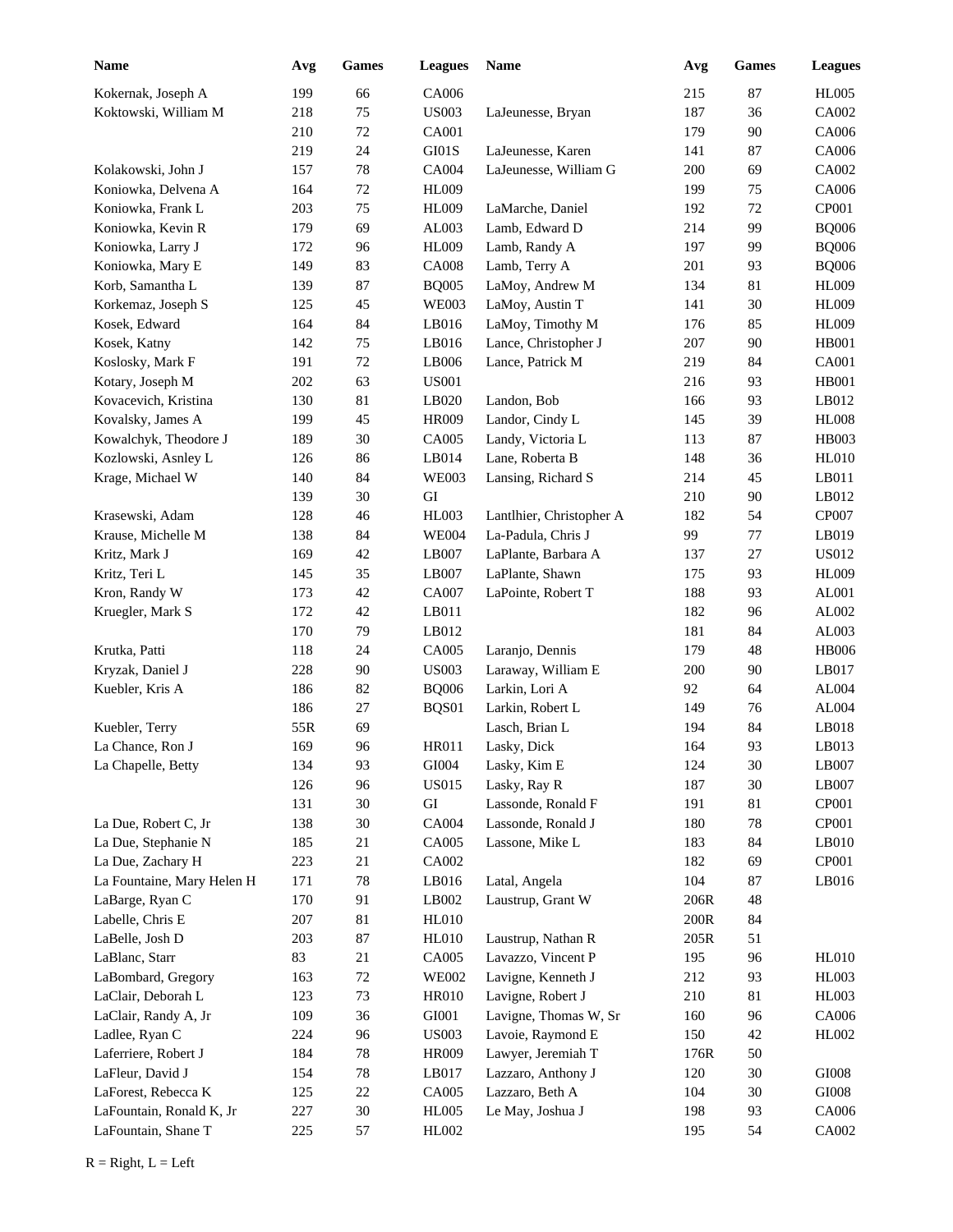| <b>Name</b>           | Avg  | Games  | <b>Leagues</b> | Name                  | Avg  | Games  | <b>Leagues</b> |
|-----------------------|------|--------|----------------|-----------------------|------|--------|----------------|
| Le May, Steven J      | 200  | 72     | CA006          | Luby, Sean K          | 147  | 33     | <b>HR006</b>   |
|                       | 193  | 90     | CA002          | Lucarelli, Teresa M   | 169  | 93     | <b>HL010</b>   |
| Leach, Vincent J      | 166  | 57     | <b>HB006</b>   | Luce, Francis P       | 203  | 93     | <b>US013</b>   |
| Leary, Laurel         | 115R | 60     |                | Luce, Jeffrey M       | 198  | 96     | <b>US013</b>   |
| Leary, Mark P         | 203  | 99     | <b>BQ003</b>   | Luce, John K, II      | 203  | 96     | <b>US013</b>   |
| Leary, Ryan P         | 132R | 75     |                | Luce, John K, Sr      | 190  | 90     | <b>US006</b>   |
| Leathem, Joseph H, Jr | 178  | 33     | <b>US017</b>   | Lucht, Matthew J      | 211  | 75     | <b>US002</b>   |
| LeClaire, Eugene P    | 160  | 96     | <b>HL003</b>   | Luffiman, Christopher | 151  | 66     | <b>US011</b>   |
| Lee, James R          | 159  | 73     | <b>WE001</b>   | Lundquist, Denise V   | 173  | 90     | <b>HL010</b>   |
| Lee, Paul M           | 173  | 93     | AL002          | Lynch, Bruce M        | 126  | 81     | <b>HR011</b>   |
| Lee, Robert E, Sr     | 173  | 87     | <b>HB005</b>   |                       | 121  | 36     | <b>HR006</b>   |
| Lefebvre, Kathy A     | 150  | 84     | LB008          | Lynch, Catherine      | 213R | 36     |                |
| LeFleur, William      | 166  | 84     | <b>HR004</b>   |                       | 204R | 57     |                |
| Legall, Vonzel        | 191  | 87     | GI003          | Lynch, John L         | 134R | 58     |                |
| Legault, Jerry W      | 165  | 87     | GI003          | Lynch, Jones R        | 208  | 90     | <b>BQ001</b>   |
| Legg, Edward E, Jr    | 209  | 99     | <b>BQ001</b>   | Lynch, Kevin A        | 163  | 93     | <b>HR011</b>   |
| Leibach, Darryl S     | 167  | 93     | CA007          | Lynch, Michele L      | 125  | 36     | <b>HR006</b>   |
| LeMay, Arthur J       | 202  | 90     | HR001          | Lynch, Mike           | 199  | 72     | LB010          |
| LeMay, Zach           | 182  | 27     | CA002          |                       | 191  | 81     | LB016          |
|                       | 178  | 87     | CA006          | Lynch, Robert A       | 85   | 30     | <b>HR011</b>   |
| Lemieux, Steven R, Jr | 144  | 66     | <b>US007</b>   | Lyon, Robert          | 182  | 69     | LB019          |
| Lemire, Aaron J       | 218  | 96     | <b>HL003</b>   | Lysogorski, Matthew D | 187  | 66     | ${\rm GIO}02$  |
| Lemire, Rick J        | 193  | 96     | HL003          | Mabee, Nick           | 217  | 78     | LB009          |
| Lennox, John M        | 199  | 90     | HL003          | Mabee, Tyler D        | 172  | 96     | LB012          |
| Lennox, Mark A        | 231  | 87     | <b>HL003</b>   | Mac Donald, Janice M  | 116  | 66     | <b>CA008</b>   |
| Leon, Mary E          | 168  | 83     | <b>HR005</b>   | Mac Veigh, Peter L    | 224  | 87     | <b>HR009</b>   |
| Leonard, Daniel J     | 175  | 75     | CP001          |                       | 240  | 30     | ${\rm GI}$     |
| Leonard, Ralph N, Jr  | 185  | 39     | LB004          | MacArevey, James A    | 198  | 72     | CP001          |
| Levan, Christine      | 143  | 51     | <b>HB004</b>   | MacArevey, James J    | 143  | 90     | <b>US005</b>   |
| Levan, Tim            | 167  | 51     | HB004          | MacCue, Timothy E     | 159  | 81     | <b>HL003</b>   |
| Libudziewski, Walter  | 157  | 66     | <b>WE002</b>   | Macey, Jason          | 203R | 51     |                |
| Lieberman, Jamie      | 163  | 87     | AL002          |                       | 188R | 66     |                |
| Light, James P        | 183  | 57     | LB010          | Mackenzie, David L    | 204  | 71     | CP001          |
| Lincoln, Keith M      | 142  | 48     | LB018          | Macksey, Susan A      | 158  | 51     | <b>US016</b>   |
| Linen, Dan E          | 172  | 96     | LB012          | MacNary, Nikole M     | 171  | 41     | <b>US017</b>   |
| Liotta, James J       | 147  | 75     | LB019          | Madsen, William C     | 177  | 87     | <b>HR004</b>   |
| Liotta, Joseph A, Sr  | 178  | $80\,$ | GI002          | Magisano, Joshua M    | 228  | 87     | <b>BQ006</b>   |
| Liotta, Nancy M       | 144  | 81     | LB019          |                       | 227  | 96     | <b>BQ003</b>   |
| Lippitt, Daniel E     | 171  | $77\,$ | <b>US009</b>   | Mahar, Brian          | 110  | 33     | HB006          |
| Lis-Marcil, Aiden     | 62R  | 42     |                | Mahsejian, Samuel     | 155  | 72     | $L$ B010       |
| Lis-Marcil, Ella      | 42R  | 38     |                | Mailloux, Nicole      | 161  | 75     | <b>WE001</b>   |
| Lloyd, Richard S      | 192  | 86     | LB009          | Mainella, Dominick M  | 182  | 81     | <b>HR010</b>   |
| Lmman, Jerry D        | 157  | 24     | <b>US007</b>   | Mainella, Michael D   | 180  | 43     | <b>HR010</b>   |
| Lobdell, Thomas C     | 140  | 91     | <b>BQ006</b>   | Makara, Heather       | 102R | 26     |                |
| Locke, Jo E           | 157  | 84     | <b>US007</b>   | Malary, June K        | 104  | 78     | CP004          |
| Locke, Leslie J       | 190  | 81     | <b>US007</b>   | Malary, Wayne G       | 149  | 84     | CP004          |
| Locken, Geoffrey D    | 145  | 93     | GI002          | Malette, Cameron      | 64   | 69     |                |
|                       | 146  | $30\,$ | ${\rm GI}$     | Malette, Nick         | 95R  | 69     |                |
| LoFink, Paul R        | 221  | 51     | <b>US003</b>   | Malette, Stephanie A  | 173  | 33     | CP007          |
| Lofrumento, Valina A  | 178  | $78\,$ | HB003          | Mallory, Aimee L      | 139  | 33     | HR             |
| Loomis, Daniel        | 166R | 41     |                | Maloney, Patrick F    | 184  | $72\,$ | LB009          |
| Loren, Roger A        | 147  | 63     | LB020          | Mancini, Stephen M    | 152  | 65     | LB015          |
| Lounello, James V     | 175  | 47     | LB011          | Mangene, David H      | 208  | $60\,$ | HR012          |
| Loveridge, Shannon E  | 160  | 81     | HL003          | Mangene, Erin E       | 147  | 45     | HR012          |
| Lubinski, Jason A     | 148  | 21     | CA005          | Mangene, Stephanie    | 169R | $80\,$ |                |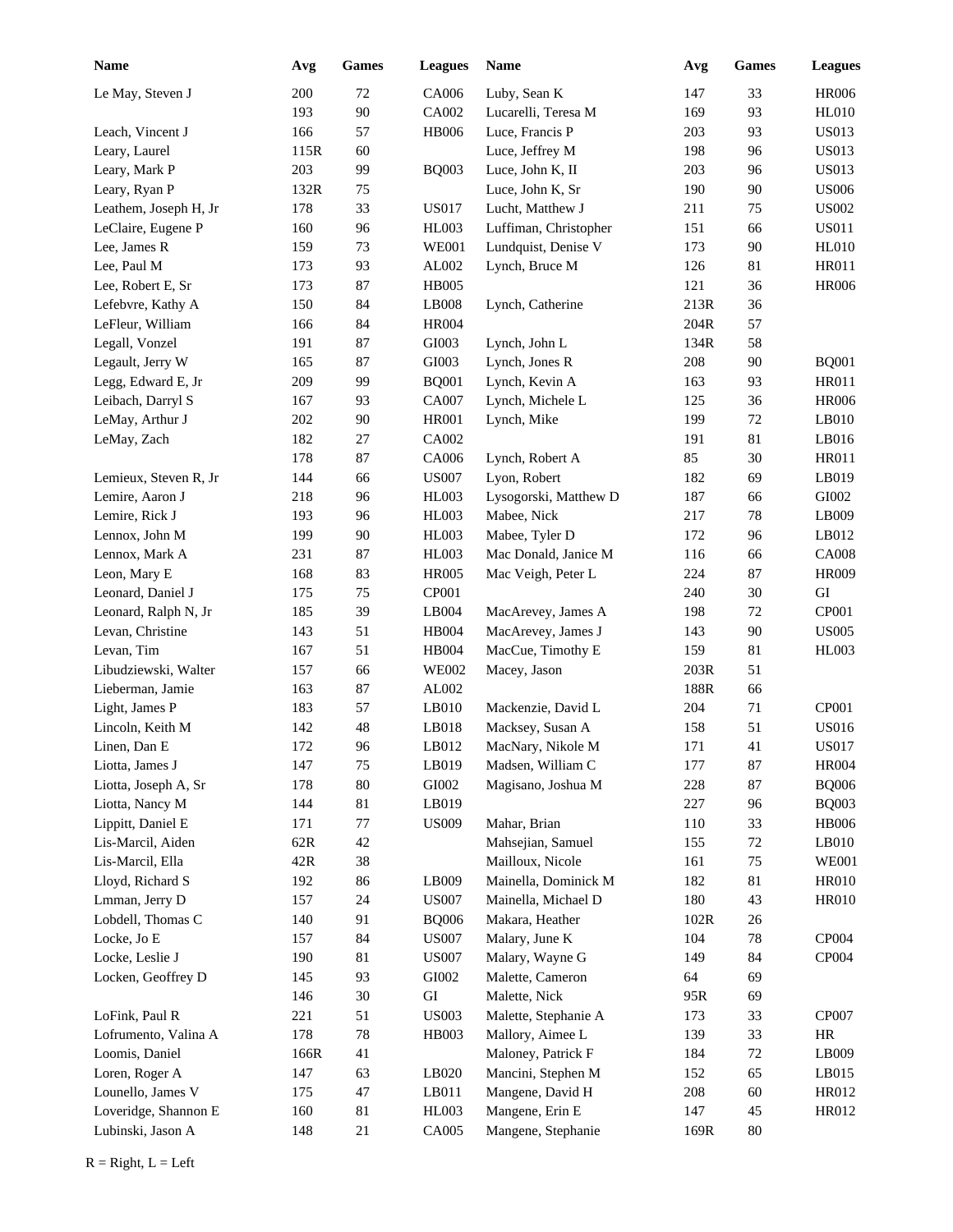| <b>Name</b>            | Avg  | Games  | <b>Leagues</b> | Name                   | Avg  | Games  | <b>Leagues</b> |
|------------------------|------|--------|----------------|------------------------|------|--------|----------------|
| Mann, Angelica T       | 97   | 81     | AL004          | Masigla, Josh B        | 155  | 81     | CA007          |
| Mann, Jennifer         | 100  | 81     | AL004          | Mason, Carl J, Sr      | 181  | $78\,$ | GI006          |
| Mann, Michelle         | 121  | 90     | LB012          | Mason, Michael         | 125  | 21     | HL002          |
| Manning, Karen A       | 132  | 93     | <b>HL009</b>   | Mason, Paul A          | 205  | 93     | <b>BQ002</b>   |
| Manny, Eric P          | 175  | 42     | HB004          |                        | 203  | 99     | <b>BQ006</b>   |
| Manny, Meghan A        | 146  | 48     | HB004          | Mason, Tracy           | 108  | 21     | HL002          |
| Mantello, Aaron        | 107R | 54     |                | Mason, Zachary W       | 212  | 87     | <b>BQ002</b>   |
| Mantello, Michael S    | 190  | 93     | <b>US003</b>   |                        | 211  | 93     | <b>BQ003</b>   |
| Mantica, Nick J        | 167R | 66     |                |                        | 209  | 93     | <b>BQ006</b>   |
| Manzer, Kevin L        | 212  | 96     | GI003          | Massaro, Ben J         | 178  | 63     | CP001          |
| Manzer, Michael L      | 176R | 84     |                | Massoth, Victoria J    | 144  | 93     | <b>US012</b>   |
| Marbot, Kenneth J      | 209  | 35     | <b>BQ006</b>   | Massoud, Sami          | 160  | 42     | CA007          |
|                        | 203  | 90     | <b>BQ001</b>   | Mastan, John P         | 121  | 36     | <b>HR001</b>   |
|                        | 200  | 26     | BQS01          | Masterson, Kimberly M  | 146  | 48     | <b>HL008</b>   |
| Marbot, Kenneth J, II  | 231  | 87     | <b>BQ001</b>   | Masterson, Todd J      | 183  | 48     | <b>HL008</b>   |
|                        | 223  | 81     | <b>BQ003</b>   | Mastropietro, Donald P | 182  | 66     | <b>HL003</b>   |
|                        | 220  | $22\,$ | BQS01          | Mastropietro, Jason H  | 205  | 94     | <b>HL003</b>   |
| Marbot, Mikaela J      | 218  | 75     | <b>BQ005</b>   | Mastropietro, Nathan S | 194  | 63     | <b>HL006</b>   |
|                        | 215  | 96     | <b>BQ003</b>   | Maswich, Stephen P     | 149  | 81     | LB013          |
| Marbot, Timothy E      | 167  | 99     | <b>BQ001</b>   | Mateunas, Mark P       | 157  | 90     | LB002          |
|                        | 162  | 87     | <b>BQ006</b>   | Matte, Nicole J        | 161  | 84     | <b>BQ005</b>   |
| Marbot, Wendy J        | 173  | 75     | <b>BQ005</b>   | Mattice, Aaron T       | 171  | 93     | GI003          |
| Marcil, George J       | 185  | 57     | <b>US016</b>   | Maxon, Chris G         | 193  | 99     | <b>BQ003</b>   |
| Marcus, Edward J       | 114R | 69     |                | Maxon, Cindy S         | 159  | 99     | <b>BQ005</b>   |
| Mariano, Brian J       | 225  | 51     | <b>HL005</b>   | Maxon, Deborah D       | 130  | 72     | <b>BQ005</b>   |
|                        | 217  | 78     | HB001          | Maxon, Matthew S       | 184  | 84     | <b>BQ003</b>   |
| Mariano, James A, Sr   | 148  | 84     | AL003          | Maxon, Ryan C          | 137R | 81     |                |
| Marino, John W         | 170  | 81     | <b>CP008</b>   | Maynard, Justin J      | 158  | 82     | CA004          |
| Marois, John P         | 207  | 21     | HB001          | Mayo, Jonathan M       | 187  | 99     | <b>BQ002</b>   |
|                        | 200  | 90     | CA001          | Mayo, Richard B        | 201  | 99     | <b>BQ002</b>   |
| Marpe, Andrew D        | 112L | 57     |                | Mazzacco, John N, Sr   | 150  | 93     | GI003          |
| Marpe, Isabella        | 75R  | 51     |                | Mc Cabe, Patricia A    | 149  | 84     | <b>HL010</b>   |
| Marr, Floyd L          | 164  | 90     | LB012          | Mc Crarry, Chris M     | 129  | 45     | LB013          |
| Marrow, David G, Jr    | 147  | 69     | AL001          | Mc Devitt, Pamela S    | 179  | 69     | <b>US006</b>   |
| Marshall, Glenn A      | 200  | 57     | CP004          | Mc Donald, Patsy A     | 155  | 96     | <b>US014</b>   |
| Marshall, Kendra R     | 141R | 78     |                | Mc Ginn, James E       | 212  | 84     | LB017          |
|                        | 140  | 90     | <b>BQ004</b>   | Mc Guire, Dan J        | 209  | 84     | LB018          |
| Marshall, Marianne     | 137  | 60     | CP004          | Mc Isaac, Jane A       | 149  | 45     | <b>US009</b>   |
| Marshall, W Cody       | 129  | 68     | CP002          | Mc Loughlin, David C   | 171  | 51     | <b>HL008</b>   |
| Marshall - Uber, Amy M | 171  | 78     | CP002          | Mc Loughlin, Leslie H  | 111  | 48     | <b>HL008</b>   |
| Martin, Allen M        | 219  | 90     | <b>US017</b>   | McCart, Brandon J      | 201  | 21     | <b>BQ001</b>   |
| Martin, Arleen M       | 142  | 78     | <b>HL004</b>   |                        | 197  | 99     | <b>BQ006</b>   |
| Martin, Ashley C       | 120  | 45     | <b>BQ005</b>   | Mccart, Erin           | 173  | 81     | <b>BQ004</b>   |
| Martin, Christina M    | 139  | 68     | <b>US017</b>   | McCart, Jean P         | 131  | 84     | <b>BQ004</b>   |
| Martin, Cynthia A      | 142  | 33     | HB003          |                        | 123  | 72     | <b>BQ005</b>   |
| Martin, Jared          | 181R | $72\,$ |                | Mccart, Joshua R       | 214  | 66     | <b>BQ004</b>   |
| Martin, John C         | 202  | $72\,$ | <b>US017</b>   |                        | 213  | $78\,$ | <b>BQ003</b>   |
| Martin, Sherry M       | 137  | 96     | <b>HL010</b>   | McCart, Timothy R      | 238  | 55     | <b>BQ004</b>   |
|                        | 135  | 96     | <b>HL006</b>   |                        | 237  | 76     | <b>BQ001</b>   |
| Martin, Wayne H        | 189  | 96     | <b>HL010</b>   |                        | 234  | 90     | <b>BQ003</b>   |
|                        | 185  | 96     | <b>HL006</b>   |                        | 235  | 26     | BQS01          |
| Martinez, Gloria A     | 139  | 90     | <b>BQ005</b>   | McCart, Troy           | 82R  | 72     |                |
| Maselli, Donato P      | 145  | 40     | LB017          | McCarthy, Austin       | 73R  | 50     |                |
| Masher, Eric C         | 119  | 56     | HR002          | McCarthy, Ayden        | 73L  | 48     |                |
| Masher, Stefanie A     | 162  | 65     | HR002          | McCarthy, Kacie        | 161  | 24     | CA005          |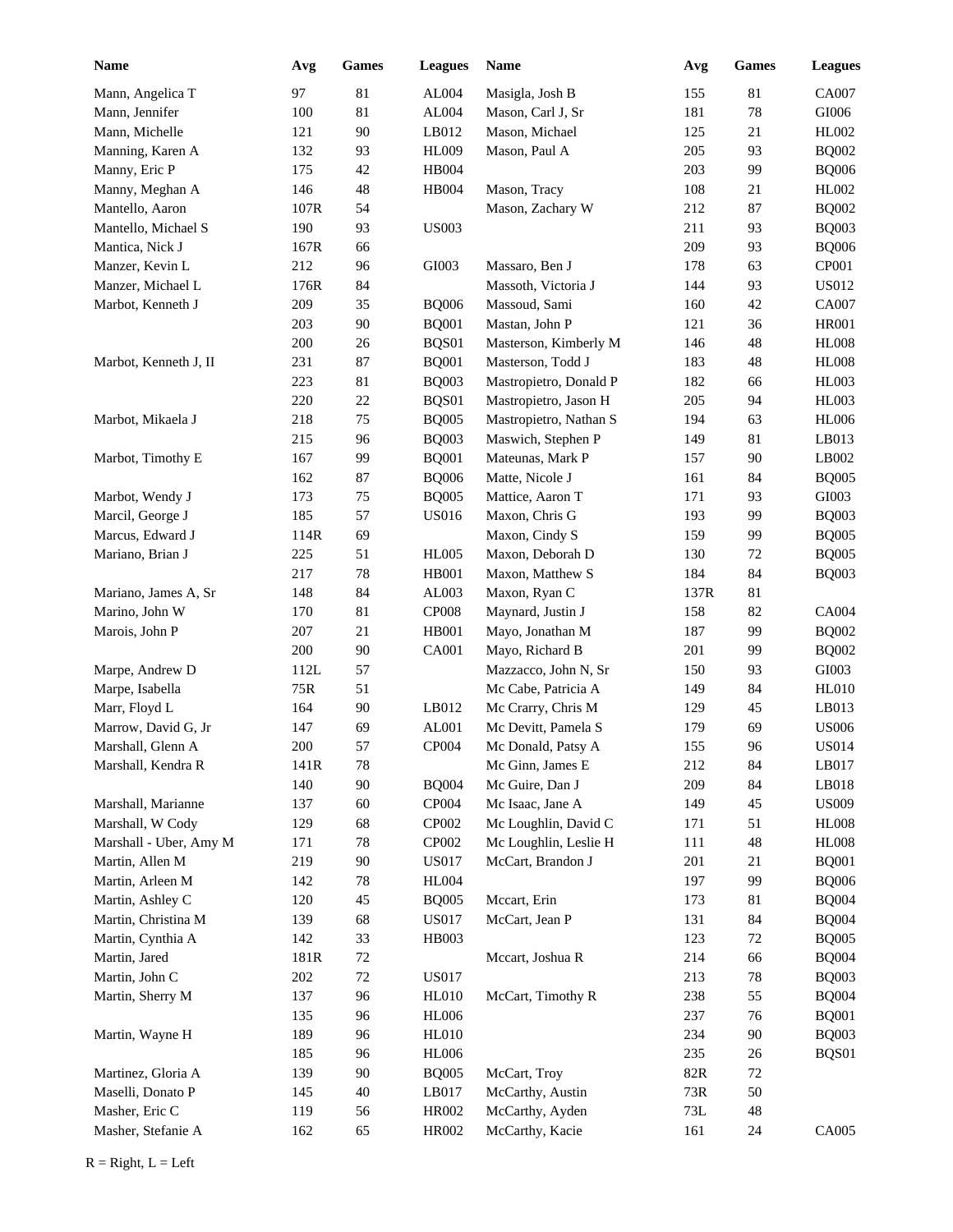| <b>Name</b>            | Avg  | Games  | <b>Leagues</b> | Name                 | Avg  | <b>Games</b> | <b>Leagues</b>         |
|------------------------|------|--------|----------------|----------------------|------|--------------|------------------------|
| McCarthy, Penny        | 136  | 86     | HB003          | Mennillo, Brandon    | 175  | 48           | LB009                  |
| McClellan, Spencer C   | 222R | 54     |                | Mennillo, John A     | 212  | 81           | LB009                  |
| McClenahan, Mark       | 123  | 62     | LB013          | Mero, Charles G, Jr  | 200  | 90           | HR011                  |
| McClenahan, Sherry     | 118  | 74     | LB013          | Mero, Daniel J       | 211  | 42           | <b>HR011</b>           |
| McCollum, Steven J     | 186  | 93     | ${\rm GIO}02$  | Mero, Rose M         | 155  | 30           | LBO1S                  |
| McConnell, Richard J   | 176  | 84     | <b>HR009</b>   | Mero, Thomas A       | 146  | 30           | LBO1S                  |
| McCumber, Chelsea S    | 108  | 48     | <b>US017</b>   | Merrills, Daniel, Jr | 106R | $81\,$       |                        |
| McDaniel, Belton C     | 161  | 78     | LB012          | Merrills, Daniel C   | 224  | 96           | <b>BQ002</b>           |
| McDermott, Robert J    | 166  | 96     | LB002          |                      | 216  | 96           | <b>BQ003</b>           |
| McDermott, Sara        | 165  | 89     | HB003          |                      | 207  | 78           | <b>BQ004</b>           |
| McDonald, Brian C      | 161  | 81     | CA006          | Merrills, Payton     | 133  | 87           | <b>BQ004</b>           |
| McDonald, Sammie L, Sr | 155  | 96     | AL002          |                      | 129R | $81\,$       |                        |
| McDowell, Michael      | 149  | 87     | <b>HR011</b>   | Merriman, Alex P     | 138  | 84           | <b>BQ001</b>           |
| McFarland, Timothy J   | 209  | 96     | <b>HR009</b>   | Merriman, Steven S   | 126  | $72\,$       | <b>HR001</b>           |
|                        | 203  | 93     | <b>HR003</b>   | Messier, David W     | 200  | 78           | GI002                  |
| McGarvey, Sean A       | 162  | 96     | <b>HR009</b>   | Messier, Joseph I    | 185  | 68           | CP001                  |
| McGeary, Darren S      | 214  | 90     | CA002          | Messitt, Lynda M     | 164  | 90           | <b>HL007</b>           |
|                        | 212  | 87     | CA001          | Metcalfe, Alexander  | 151R | 87           |                        |
|                        | 211  | $78\,$ | <b>US003</b>   | Metcalfe, Dorothy H  | 140  | 93           | LB014                  |
| Mcginn, Patrick F      | 186  | 63     | LB017          | Michalski, Donald M  | 222  | 57           | CA002                  |
| McGivern, Barbara A    | 114  | 75     | <b>US009</b>   |                      | 212  | 61           | CA001                  |
| McHarg, Justyn M       | 192  | 90     | GI003          | Michalski, Janis L   | 187  | 48           | CA002                  |
| McHarg, Timothy C      | 131  | 96     | GI003          |                      | 179  | 39           | CA001                  |
| McInerney, Ayla S      | 114  | 80     | CP007          | Michaud, Matthew E   | 205  | 83           | CA001                  |
| McKay, Julie L         | 157  | 72     | LB020          | Mickel, James P      | 191  | 93           | <b>US002</b>           |
| McKay, Kevin           | 203  | 81     | LB020          | Mickiewicz, Thomas S | 168  | 93           | GI003                  |
|                        | 198  | 78     | LB013          | Micklas, Erlene G    | 146  | 87           | <b>HL010</b>           |
| McLain, Gary T         | 171  | 87     | LB006          | Miclette, Zackary    | 140R | 87           |                        |
| McLarney, Heidi Lynn   | 77R  | 46     |                | Middleton, Douglas J | 202  | 84           | HB003                  |
| McMahon, Carla M       | 107  | 39     | <b>HL008</b>   | Midura, Eugene F, Sr | 198  | $72\,$       | <b>US017</b>           |
| McMahon, Daniel E      | 175  | 87     | <b>HB005</b>   | Miglianti, William A | 209  | 96           | <b>US003</b>           |
| McMahon, Derek         | 181R | 47     |                | Milanese, Anthony G  | 206  | 84           | <b>HR011</b>           |
| McMahon, Earl H        | 134  | 24     | HL008          | Miles, William R, Jr | 147  | $81\,$       | LB020                  |
| McMahon, Janice D      | 149  | 51     | <b>HL008</b>   |                      | 140  | 80           | LB013                  |
| McMahon, Marg P        | 132  | 60     | <b>CA008</b>   | Milette, Thomas R    | 213  | 81           | CA002                  |
| McMullen, Garrett      | 82R  | 50     |                |                      | 210  | 36           | <b>US003</b>           |
| McNab, Michael C       | 206  | 90     | HL001          | Miller, Drieux E     | 183  | 96           | <b>HR004</b>           |
| McNeice, Gabe W        | 79R  | 68     |                | Miller, Eric S       | 154  | 90           | HR011                  |
| Mehalich, David C      | 174  | 90     | HB003          |                      | 154  | 93           | <b>HR004</b>           |
|                        | 166  | 93     | AL002          | Miller, Erik C       | 205  | 78           | LB008                  |
|                        | 177  | $30\,$ | ${\rm GI}$     | Miller, Heather F    | 95   | 27           | $\operatorname{LB008}$ |
| Mehalich, Mary S       | 166  | 93     | ${\rm AL}002$  | Miller, Julius E     | 98R  | 60           |                        |
|                        | 166  | 96     | HB003          | Miller, Martin A     | 218  | 96           | <b>US003</b>           |
|                        | 170  | 30     | GI             |                      | 217  | 96           | <b>HB001</b>           |
| Mehalich, Priscilla R  | 194  | 96     | HB003          |                      | 197  | 30           | GI01S                  |
|                        | 187  | 96     | AL002          | Miller, Reid G       | 137  | 33           | <b>HR006</b>           |
|                        | 189  | $30\,$ | ${\rm GI}$     | Miller, Robert A     | 138  | 90           | <b>HR010</b>           |
| Meirs, Chris D         | 170  | 78     | LB020          | Miller, Shawn M      | 149  | 37           |                        |
| Meister, Jeffrey K     | 211  | 84     | CP001          | Miller, William      | 158  | $50\,$       | <b>HB006</b>           |
| Melesky, Robert M      | 190  | 87     | <b>BQ006</b>   | Miller, Yvonne F     | 164  | 63           | HR                     |
| Meliski, Mary C        | 152  | $78\,$ | LB006          | Millis, Michael J    | 195  | 84           | <b>US017</b>           |
| Mellon, James F, Jr    | 162  | 60     | <b>HL003</b>   | Millis, Stacey M     | 169  | 90           | <b>US017</b>           |
| Mellon, James T, III   | 191  | 77     | <b>HL003</b>   |                      | 163  | 84           | LB014                  |
| Mellon, Lynn A         | 181  | 48     | <b>HL007</b>   | Mincher, Gregory J   | 157  | $30\,$       | <b>HL008</b>           |
| Melucci, Salvadore M   | 163  | $90\,$ | LB020          | Mincher, Sandra L    | 113  | 39           | <b>HL008</b>           |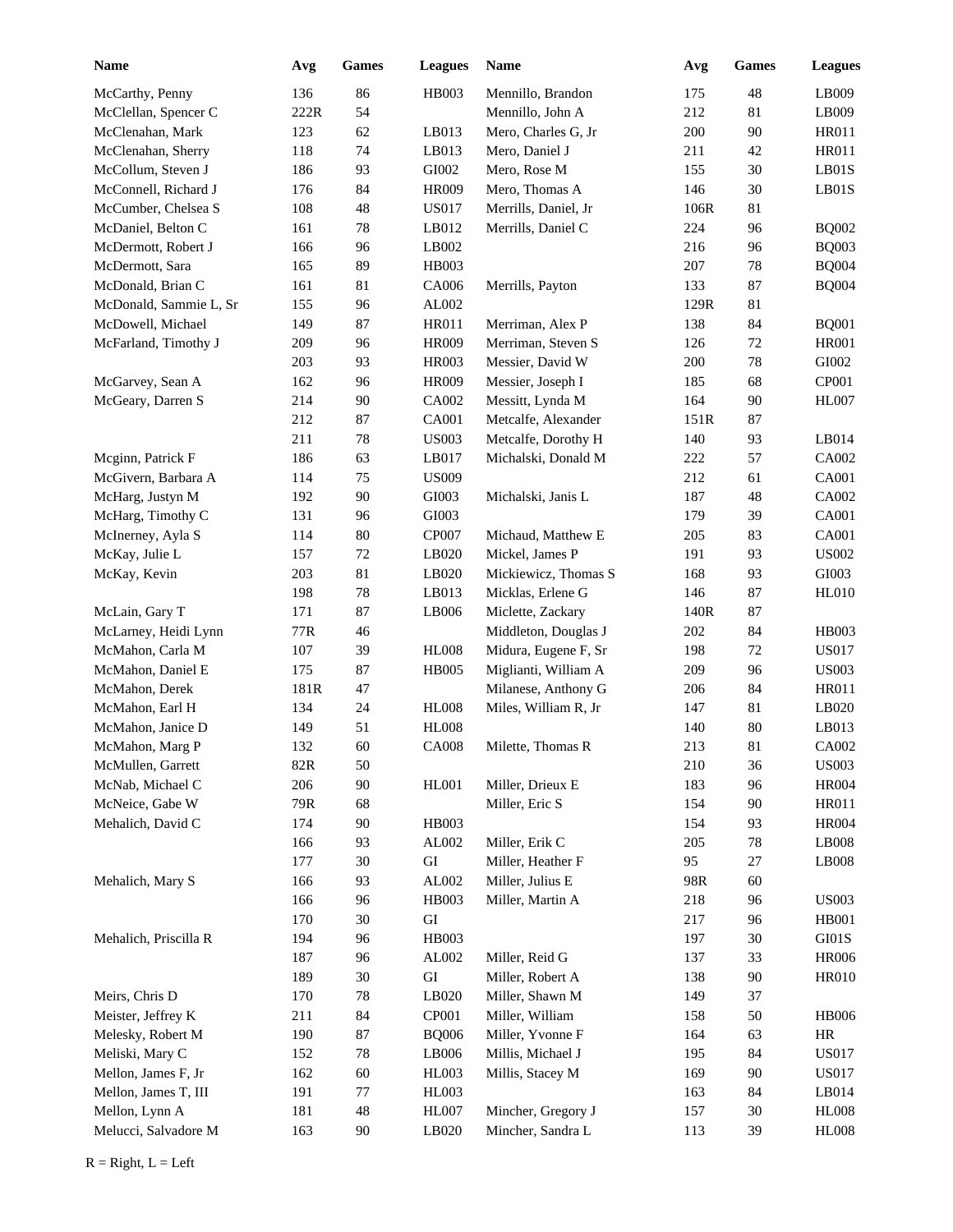| <b>Name</b>           | Avg        | Games  | <b>Leagues</b>    | Name                  | Avg  | <b>Games</b> | <b>Leagues</b> |
|-----------------------|------------|--------|-------------------|-----------------------|------|--------------|----------------|
| Mineau, David A       | 219        | 43     | <b>HL009</b>      | Mossey, Marilyn E     | 134  | 96           | <b>US006</b>   |
| Minor, Teddy N        | 152        | 93     | <b>HL009</b>      | Motler, Terry         | 117  | 90           | LB014          |
| Mitchell, Michael C   | 186        | 90     | US017             | Moylan, Michael S     | 159  | 27           | CA004          |
| Mitchell, Patricia    | 131        | 42     | LB007             | Mull, Richard M       | 185  | 75           | <b>US011</b>   |
| Mitchell, Robert E    | 162        | 45     | LB007             | Mullen, Brian M       | 213  | 81           | <b>BQ004</b>   |
| Mitchum, Judy A       | 137        | 75     | LB008             | Mullen, Brody         | 178  | 84           | <b>BQ004</b>   |
| Miter, Thomas M       | 153        | 36     | <b>HB006</b>      |                       | 168R | 81           |                |
| Mochrie, Brian K      | 206        | 96     | HB001             | Mullen, Craig A       | 180  | 78           | LB005          |
|                       | 197        | 93     | HR011             | Mullen, Makenna       | 102R | 66           |                |
| Mochrie, Rick, Jr     | 227        | 90     | HR011             | Mulligan, Brandie S   | 111  | $72\,$       | <b>BQ004</b>   |
| Moeske, Charles E     | 197        | 68     | LB004             | Mulligan, Edward C    | 186  | 99           | <b>BQ001</b>   |
| Moffre, Michael, III  | 83R        | 72     |                   | Mulligan, Michael     | 200  | 90           | CP010          |
| Moffre, Peter J, III  | 185        | 96     | CA006             | Mulligan, Robin T     | 155  | 84           | <b>BQ004</b>   |
| Montgoomery, Lesley A | 125        | 51     | CP <sub>008</sub> | Mulvihill, Patrick J  | 209  | 36           | <b>BQ003</b>   |
| Moore, Anne E         | 130        | 90     | LB003             | Muntz, Robert B, Jr   | 161  | 24           | LB01S          |
| Moore, Gloria J       | 138        | 95     | AL004             | Munyan, David         | 152  | 39           | <b>HL008</b>   |
| Moore, Jerry E        | 203        | 57     | CP004             | Murauskas, Willian D  | 190  | 87           | <b>HL003</b>   |
| Moore, Matt W         | 194        | 81     | CP001             | Murnane, Lisa M       | 128  | 57           | <b>BQ005</b>   |
| Moore, Peter J        | 188        | 99     | <b>BQ002</b>      | Murphy, Cindy         | 144  | 82           | US012          |
| Moore, Randi S        | 111        | 93     | HR003             |                       | 139  | 93           | <b>US009</b>   |
| Moore, Scott M        | 186        | 78     | CP001             | Murphy, David W, Jr   | 178  | 90           | GI003          |
| Moore, Tyler S        | 166        | 90     | CP007             | Murphy, Jacob M       | 195  | 89           | <b>BQ003</b>   |
| Moran, Diane M        | 177        | 78     | <b>HR010</b>      | Murphy, Spenser A     | 154  | 87           | LB012          |
| Moran, Edward J, II   | 203        | 21     | GI01S             | Murphy, Thomas        | 192  | 90           | <b>HR004</b>   |
| Moran, Taylor Shae    | 69R        | 48     |                   | Murray, Bethany       | 142R | 78           |                |
| Morehouse, Dylan      | 100R       | $72\,$ |                   | Murray, Bruce W, Sr   | 182  | 90           | CA007          |
| Moreland, Jason       | 130        | $78\,$ | LB016             | Murray, David L       | 158  | 96           | LB001          |
|                       | 129        | $72\,$ | LB010             | Murray, Gaige         | 80R  | 52           |                |
| Morgan, Scott E       | 185        | 31     | GI001             | Murray, Ralph T, Jr   | 172  | 57           | LB006          |
| Morine, Brandon D     | 198        | 92     | <b>HR010</b>      | Murray, Richard L     | 192  | 93           | LB001          |
| Morine, Frederick C   | 193        | 90     | GI001             | Murray, Thomas J      | 164  | 93           | <b>CA007</b>   |
| Morine, Suzanne E     | 221        | 90     | <b>HR010</b>      |                       | 167  | 30           | GI             |
| Morini, Vincent A     | 172        | 96     | <b>US003</b>      | Mushorn, Justin       | 157  | 66           | CP007          |
| Morizio, Carmen M     | 180R       | 48     |                   | Mustico, Richard A    | 201  | 92           | LB009          |
| Morizio, David L      | 144        | 87     | HB003             | Mustico, Robert E     | 174  | 90           | LB009          |
| Morizio, Michael J    | 201        | 96     | HL002             | Muzio, David W        | 206  | 87           | CA006          |
| Morlock, Jassan       | <b>70R</b> | 36     |                   | Muzio, Donald J       | 196  | 93           | <b>HL003</b>   |
| Moro, Scott S         | 205        | 93     | LB002             | Muzio, Edward A       | 175  | 93           | HL003          |
| Moro, Severin J       | 172        | 75     | LB002             | Muzio, Franklin D, Sr | 189  | 92           | HL003          |
| Morrell, Craig R      | 235        | 90     | <b>HL009</b>      | Muzio, Gary M         | 183  | 93           | <b>HL003</b>   |
| Morrell, Diane E      | 206        | 93     | <b>HL007</b>      | Myers, April A        | 111  | 42           | <b>BQ005</b>   |
|                       | 201        | 90     | <b>HL009</b>      | Myers, Bryan J, Jr    | 195  | 48           | <b>HL005</b>   |
| Morrell, Eric V       | 207        | 87     | <b>HL005</b>      | Myers, Shawn P        | 134  | 85           | <b>BQ002</b>   |
|                       | 207        | 93     | <b>HL009</b>      | Mysliwiec, Breanna    | 171R | 58           |                |
|                       | 204        | 84     | HL003             | Nacy, Leann J         | 130  | 74           | CP003          |
| Morris, Jim J         | 120        | 87     | CA006             | Nadeau, Jamie L       | 108  | 48           | <b>HL010</b>   |
| Morris, Kathleen      | 141        | 81     | CA006             | Napoli, Gianna        | 100  | $25\,$       |                |
|                       | 155        | $30\,$ | ${\rm GI}$        | Napples, Phelisha     | 145R | 33           |                |
| Morris, Sierra        | 150R       | $22\,$ |                   | Narkiewcz, Paul D     | 208  | 78           | CP001          |
| Morrison, Heather A   | 164        | 84     | <b>HR004</b>      | Nasca, Jack A         | 191  | 84           | LB008          |
| Morrissey, David B    | 175        | $78\,$ | LB010             | Nault, Joshua C       | 216  | 84           | CA002          |
| Moseley, Matthew R    | 201        | 42     | <b>HL008</b>      |                       | 211  | 74           | AL002          |
| Mosher, Donald L      | 145        | 81     | HR002             |                       | 210  | 30           | GI01S          |
| Mosher, Patricia E    | 119        | 93     | HR012             | Nault, Marybeth       | 152  | 76           | AL002          |
| Mosseau, Paul V       | 204        | 62     | $L$ B010          | Nault, Steven J       | 178  | 51           | <b>HB004</b>   |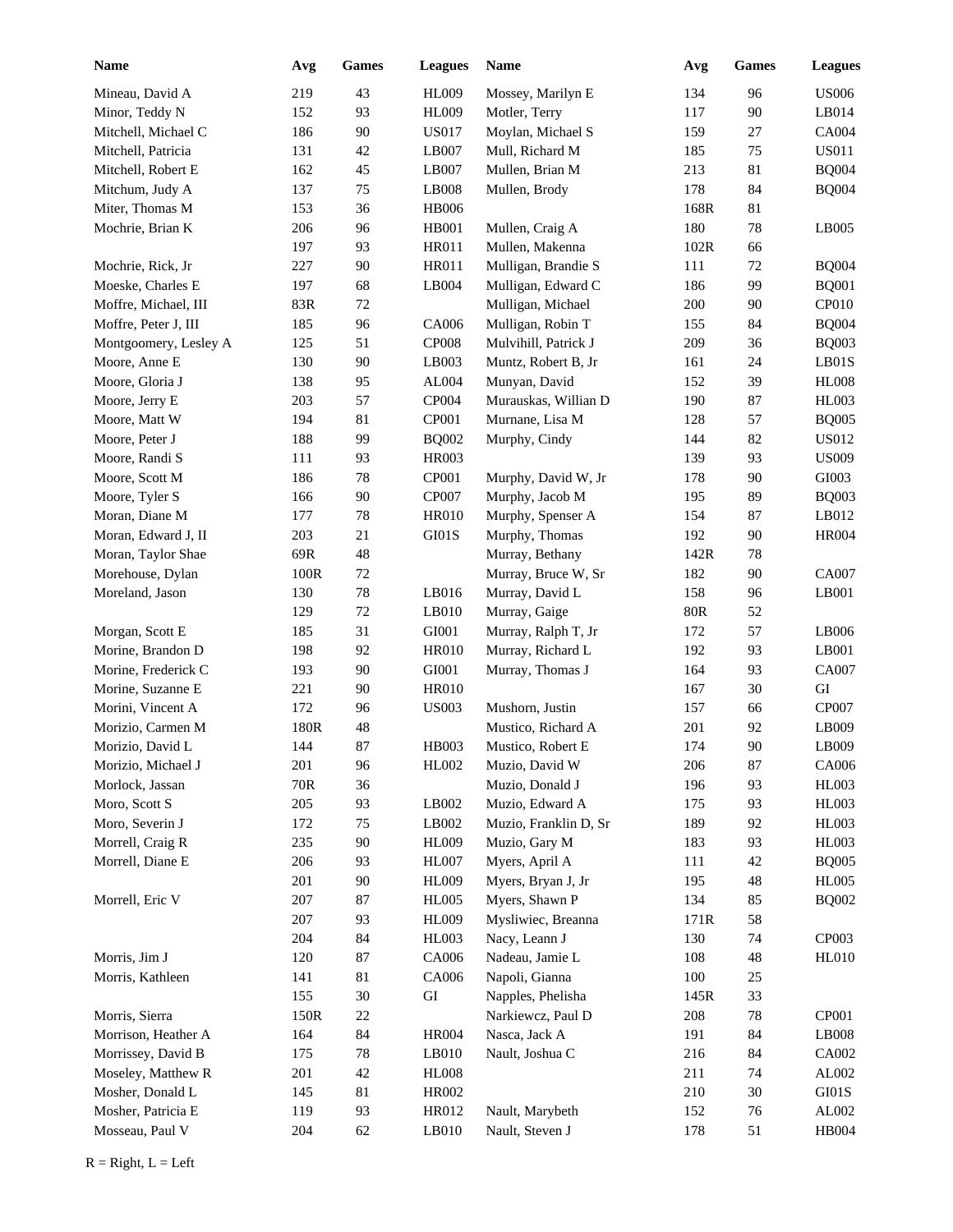| <b>Name</b>           | Avg  | Games   | <b>Leagues</b> | Name                   | Avg     | <b>Games</b> | <b>Leagues</b> |
|-----------------------|------|---------|----------------|------------------------|---------|--------------|----------------|
| Neddo, Brian S        | 154  | 48      | <b>HL008</b>   | O'Donnell, Brendon M   | 217     | 84           | HR011          |
| Nedoroscik, Kym       | 149  | 30      | LB01S          | O'Donnell, Katherine M | 144     | 92           | LB003          |
| Need, Ashlee L        | 129  | 93      | US012          | O'Donnell, Liam        | 144R    | 74           |                |
| Need, Mary            | 159  | 92      | <b>US012</b>   | O'Donnell, Simon F     | 121     | 69           | <b>US011</b>   |
| Need, Ronald D        | 194  | 83      | <b>US012</b>   | O'Hara, Camryn         | 148R    | 27           |                |
| Need, William A       | 195  | 95      | <b>US012</b>   | O'Keefe, Patrick L     | 168     | 99           | <b>HR009</b>   |
| Negus, Kris L         | 213  | 90      | <b>HL001</b>   | Olejnik, Eileen B      | 130     | 78           | AL003          |
| Neiss, Thomas         | 173  | 42      | LB005          | Oligney, Tracy M       | 129     | 87           | HB003          |
| Nelson, Jim           | 196  | 51      | <b>HL008</b>   | Oliksowycz, Daniel     | 168     | 87           | <b>HR003</b>   |
| Nelson, Michael S     | 163  | 48      | <b>CA008</b>   | Oliver, Jerry J, III   | 189     | 83           | CA006          |
| Newbegin, Robert E    | 173  | 90      | LB015          | Oliver, Jerry J, Jr    | 201     | 90           | CA006          |
| Newberry, Kourtney C  | 156  | 84      | LB016          | Olszewski, Alex, Jr    | 218     | 81           | <b>BQ003</b>   |
| Newman, Bruce         | 160  | 93      | LB012          | O'Melia, Lauren        | 124     | 87           | HL002          |
| Newman, Lily          | 100  | 25      |                | O'Neil, James G        | 198     | 69           | <b>HR010</b>   |
| Ng, Jimmy F           | 161  | 93      | LB002          | Onyon, Fred A          | 221     | 96           | <b>HL005</b>   |
| Ngo, Kevin A          | 228  | 84      | HL001          | Opoka, Matthew F       | 194     | 75           | AL003          |
|                       | 223  | 81      | CA002          | Opoka, Maxwell F       | 193     | 83           | AL003          |
|                       | 222  | 38      | <b>HL006</b>   | O'Reilly, Kevin W      | 179     | 63           | <b>US004</b>   |
|                       | 221  | 74      | <b>HL009</b>   | Oreshan, John          | 187     | 90           | LB008          |
|                       | 220  | 87      | HL003          | Orlyk, Harry           | 168     | 87           | CA004          |
|                       | 219  | 47      | <b>HL005</b>   | Orsini, Philip O       | 193     | 99           | <b>HR009</b>   |
|                       | 211  | 75      | <b>HL005</b>   | Osborn, Jeffery S      | 201     | 63           | LB018          |
| Nichols, Jeffrey C    | 188  | 92      | <b>BQ003</b>   | Osborne, Craig W       | 217     | 90           | <b>HB001</b>   |
|                       | 186  | 90      | <b>BQ002</b>   | Osgood, David W        | 154     | 99           | <b>BQ002</b>   |
|                       | 179  | 30      | BQ02S          | Ost, Rena              | 150     | 80           | LB012          |
| Nichols, Lowell D     | 173  | 75      | LB017          |                        | 147     | 32           | LB011          |
| Nichols, Zachary R    | 194  | 96      | HR002          | Osterhout, Austin L    | 147R    | 42           |                |
| Nikles, Donald T      | 146  | 96      | LB001          | Osterhout, Ryan D      | 184     | 69           | LB010          |
| Niles, Lyle A         | 156  | 87      | <b>BQ001</b>   | Ostiguy, Richard J     | 160     | 87           | <b>US001</b>   |
| Nocella, Chris S      | 216  | 87      | HB001          | Ostrander, Kevin J     | 214     | 87           | <b>US002</b>   |
| Nolan, James A        | 153  | 90      | GI002          | Ouimet, Bailey         | 143R    | 78           |                |
| Nolan, Scottie A      | 192  | 96      | GI002          | Ouimet, Patrick        | 77R     | 87           |                |
| Nolin, Kenneth F      | 165  | 87      | GI003          | Owens, Gregory M       | 164     | 89           | AL001          |
| Nolin, William J, Jr  | 209  | $77 \,$ | CA004          | Pacher, Joel S         | 190     | 27           | <b>BQ006</b>   |
|                       | 209  | 87      | CA002          | Padilla, Paige         | $125\,$ | 31           |                |
|                       | 199  | 87      | CA001          | Palka, Michael P       | 194     | 75           | <b>HR001</b>   |
|                       | 197  | 24      | GI01S          | Palladino, Jill A      | 147     | 81           | LB019          |
| North, Arlene M       | 134  | $30\,$  | LBO1S          | Palladino, Mark A      | 150     | $72\,$       | LB019          |
| Norton, Marlene R     | 148  | 75      | LB016          | Palmer, Kathleen E     | 114     | 86           | <b>US015</b>   |
| Norton, Patricia      | 113  | $87\,$  | <b>HL009</b>   | Palmieri, Vince        | 126     | 66           | CA006          |
| Nosal, Leo, Jr        | 152  | 72      | CA007          | Pancake, John M        | 241     | 48           | <b>HL005</b>   |
| Notar, Shawn F        | 156  | 93      | <b>US017</b>   | Panetta, John M        | 206     | 90           | HR011          |
| Notaro, Guido M       | 201  | 90      | LB017          | Panichi, Jen           | 104     | 84           | <b>HR010</b>   |
| Novak, Joseph P       | 175  | 90      | US015          | Paoli, Michael         | 177     | 87           | <b>CP008</b>   |
| Nyland, Daniel J      | 178  | $30\,$  | AL002          | Paolucci, Joseph F     | 193     | 50           | LB007          |
| Nystoriak, Mark       | 182  | 24      | CA005          | Paolucci, Thomas E     | 194     | 60           | CP002          |
| O'Brien, Gary D       | 147  | 72      | LB003          | Paquin, Cody B         | 167     | 34           | <b>CP008</b>   |
| O'Brien, Kyle M       | 181  | $90\,$  | CA007          | Parizo, Patrick S      | 150     | 57           | CP004          |
| O'Brien, Meghan A     | 131  | 48      | <b>US006</b>   | Parker, Reine E        | 116     | 49           | <b>US009</b>   |
| O'Brien, Michael J    | 191  | $90\,$  | CA007          | Parkis-Hewitt, Maria A | 103     | $72\,$       | <b>HL007</b>   |
| O'Connor, Brady       | 131R | 81      |                | Parks, Lawrence, Jr    | 152     | 45           | <b>HL008</b>   |
| O'Connor, Christopher | 133R | 81      |                | Parrott, Michael J     | 177     | 75           | <b>HR010</b>   |
| O'Connor, Scott E     | 209  | 87      | HB001          | Parsley, Evan M        | 175     | 90           | <b>US001</b>   |
| O'Dell, Linda         | 122  | 96      | <b>BQ001</b>   | Pascucci, Anthony F    | 168     | 78           | HL002          |
| O'Dell, Loren H       | 165  | 84      | <b>BQ001</b>   | Passineau, Albert E    | 184     | $81\,$       | CP001          |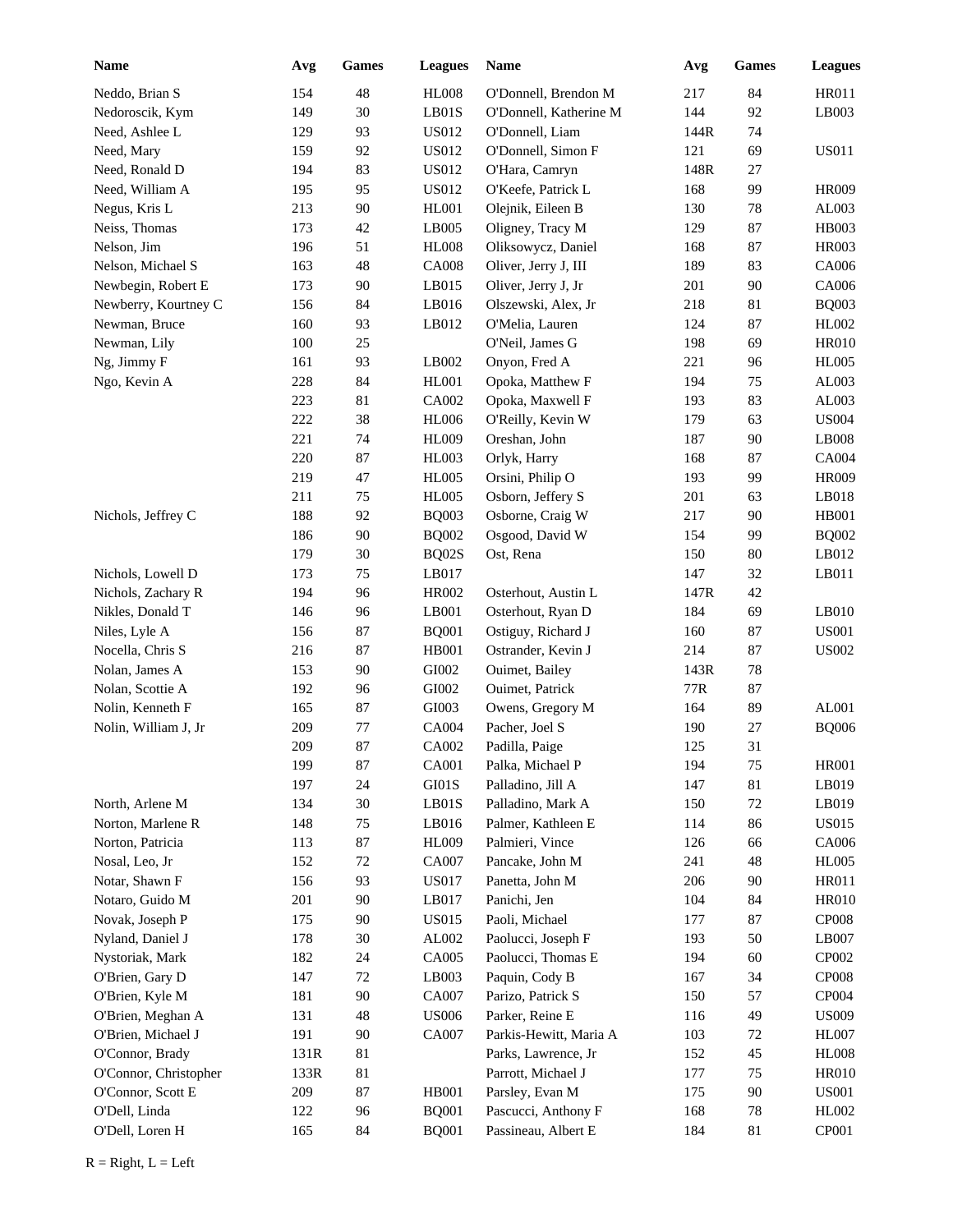| <b>Name</b>                                  | Avg  | Games  | <b>Leagues</b> | <b>Name</b>              | Avg  | Games  | <b>Leagues</b>        |
|----------------------------------------------|------|--------|----------------|--------------------------|------|--------|-----------------------|
| Pastore, Joseph J                            | 184  | 56     | <b>WE002</b>   | Perry, Kathy M           | 135  | 51     | <b>HB004</b>          |
| Patalino, Dominic J                          | 132  | 37     | <b>US007</b>   | Perry, Matthew J         | 140  | 87     | CP001                 |
| Patnode, Kayla M                             | 211  | 81     | CA002          | Perry, Rebecca L         | 158  | 54     | GI008                 |
| Patricelli, Albert E                         | 209  | 41     | HB004          | Pesta, Gregory W         | 162  | $72\,$ | CA004                 |
|                                              | 203  | 93     | <b>HB001</b>   | Pesta, James J           | 177  | 90     | CA004                 |
| Patricelli, Gina                             | 198L | 82     |                | Pesta, Steven A          | 174  | $78\,$ | CA004                 |
| Patricelli, James A                          | 214  | 66     | <b>HB001</b>   | Petell, Jenn A           | 111  | 33     | <b>BQ004</b>          |
| Patrician, Paula                             | 131  | 30     | CA005          | Petell, Scott J          | 187  | 39     | <b>BQ004</b>          |
| Patti, Cheryl A                              | 120  | 96     | <b>CA008</b>   | Peterson, Aubree         | 52R  | 54     |                       |
| Paulsen, Brett E                             | 196  | 87     | <b>US011</b>   | Peterson, Joseph P       | 234  | 96     | CA002                 |
| Paulsen, Craig D                             | 203  | 81     | <b>US011</b>   |                          | 223  | 48     | <b>HL009</b>          |
| Paulsen, Glenn J                             | 209  | 84     | <b>US011</b>   |                          | 223  | 90     | HL001                 |
| Paulsen, Todd F                              | 192  | 78     | <b>US011</b>   |                          | 215  | 84     | CA001                 |
| Peabody, Brian A                             | 207  | 81     | <b>HL005</b>   | Petrecky, Collette M     | 142  | 74     | LB009                 |
| Peabody, Craig, Jr                           | 180  | 96     | <b>US013</b>   | Petrocelli, Dino A       | 153  | 63     | LB017                 |
| Peabody, Craig S, Sr                         | 187  | 96     | <b>US013</b>   | Pettibone, Stanley J, II | 190  | 96     | <b>BQ001</b>          |
| Peabody, Malissa L                           | 171  | 81     | <b>HL005</b>   | Pettigrew, James B       | 181  | 33     | HB003                 |
| Pearson, David J                             | 182  | 81     | GI008          | Pettrigrew, Jeanne A     | 146  | 90     | HB003                 |
| Peck, Jamie C                                | 212  | 69     | <b>HL005</b>   | Phelan, Arthur W         | 98   | 39     | LB007                 |
| Pecker, Robert J                             | 204  | 77     | LB010          | Phelps, Amy M            | 159  | 83     | <b>HL010</b>          |
| Peckowitz, Autumn J                          | 122R | 50     |                | Phelps, Colby            | 177R | 42     |                       |
| Peckowitz, Courtney                          | 121R | 63     |                | Phelps, Michael J        | 174  | 75     | CP002                 |
| Peckowitz, Joseph                            | 209  | $70\,$ | HL010          | Phillips, George L, Jr   | 209  | 81     | <b>HR005</b>          |
| Peckowitz, Robert J                          | 185  | 87     | <b>US011</b>   | Phillips, Kevin S        | 185  | 87     | <b>HL010</b>          |
| Peer, Daniel J                               | 120  | 96     | <b>BQ001</b>   | Phillips, Kyle J         | 208  | 24     | <b>HL005</b>          |
| Pegarella, Sarah G                           | 126  | 26     |                | Phillips, Sarah T        | 99   | 78     | CA006                 |
| Pelkey, Angelina                             | 117  | 27     |                | Phillips, Yvonne         | 143  | 40     | <b>HR005</b>          |
| Pelton, Andrew M                             | 210  | 93     | <b>HB001</b>   | Phoenix, Miranda         | 63R  | 44     |                       |
|                                              | 209  | 96     | AL002          | Phoenix, Paul W          | 206  | 39     | HB004                 |
| Pelton, James F                              | 211  | 93     | HB001          | Piche, Gregory C         | 187  | 81     | HR011                 |
|                                              | 198  | 92     | AL002          | Pierce, Anna M           | 174  | 94     | <b>HL009</b>          |
| Pelton, Matthew                              | 176  | 83     | AL002          | Pierce, Michael G, Jr    | 213  | 81     | <b>BQ002</b>          |
| Peluso, Linda L                              | 140  | 66     | CP002          | Pierce, Thomas J, Jr     | 213  | 96     | <b>HL009</b>          |
| Peluso, Stephen                              | 209  | 63     | CP002          | Pietrzykowski, Matthew D | 145  | 87     | <b>CP008</b>          |
|                                              |      |        |                |                          |      | 93     |                       |
| Penarowski, Steven                           | 209  | 66     | <b>US003</b>   | Pignatelli, Joseph A     | 172  |        | HL003                 |
| Penker-Cavanaugh, Bradley<br>Penman, Brian A | 65   | 63     |                | Pignatelli, Joseph A, Jr | 174  | 51     | HL003<br><b>WE001</b> |
|                                              | 184  | 96     | <b>US012</b>   | Pino, Teresa A           | 119  | $72\,$ |                       |
| Pennisi, Mark J                              | 146  | 88     | <b>HR010</b>   | Pirri, David V           | 206  | 81     | LB012                 |
| Penree, Anthony J                            | 209  | 84     | CP001          | Pirri, Denise A          | 159  | 81     | LB012                 |
| Pepper, James                                | 195  | 47     | <b>HL008</b>   | Pittinaro, Kevin         | 170  | 90     | CA007                 |
|                                              | 189  | 45     | CP008          | Pivoda, Anthony          | 109  | 69     | AL004                 |
| Pepper, Kathleen                             | 133  | 39     | <b>HL008</b>   | Place, Bridget A         | 92   | 26     | LBO1S                 |
| Pereira, Ashley M                            | 110  | 86     | LB012          | Place, Loren W           | 116  | 27     | LB01S                 |
| Pereira, Eduardo P                           | 161  | 86     | LB012          | Plante, Alice            | 149  | 93     | LB016                 |
| Pergolino, Christopher D                     | 113  | 78     | CP007          | Plante, William B        | 216  | 68     | CA004                 |
| Pergolino, Kristen M                         | 101  | 69     | <b>CP007</b>   |                          | 211  | 90     | CA002                 |
| Perkins, Alexander H                         | 213  | 93     | <b>BQ006</b>   | Ploof, Matthew D         | 190  | 96     | <b>US013</b>          |
| Perkins, Chaz C                              | 203  | 84     | <b>BQ006</b>   | Ploof, Penny M           | 154  | 96     | <b>US013</b>          |
| Perkins II, Gregory                          | 68R  | 43     |                | Pludrzynski, Andrew      | 160  | 39     | <b>HL008</b>          |
| Permaul, Ronald K, Jr                        | 185  | 30     | $\rm GI01S$    | Pogge, Krysta R          | 141  | 72     | LB012                 |
| Perricone, Raymond A                         | 201  | 96     | LB012          | Pogge, Kyra              | 103  | $90\,$ | LB012                 |
| Perry, Joshua M                              | 224  | 66     | <b>US003</b>   | Poirier, Laura N         | 144  | 54     | <b>US017</b>          |
|                                              | 215  | 96     | <b>HB001</b>   | Polesel, Corey J         | 148  | 75     | LB006                 |
|                                              | 206  | 39     | HB004          | Polhemus, Michael        | 155  | 96     | CA007                 |
| Perry, Justin R                              | 206  | 54     | AL003          |                          | 146  | 96     | <b>CA008</b>          |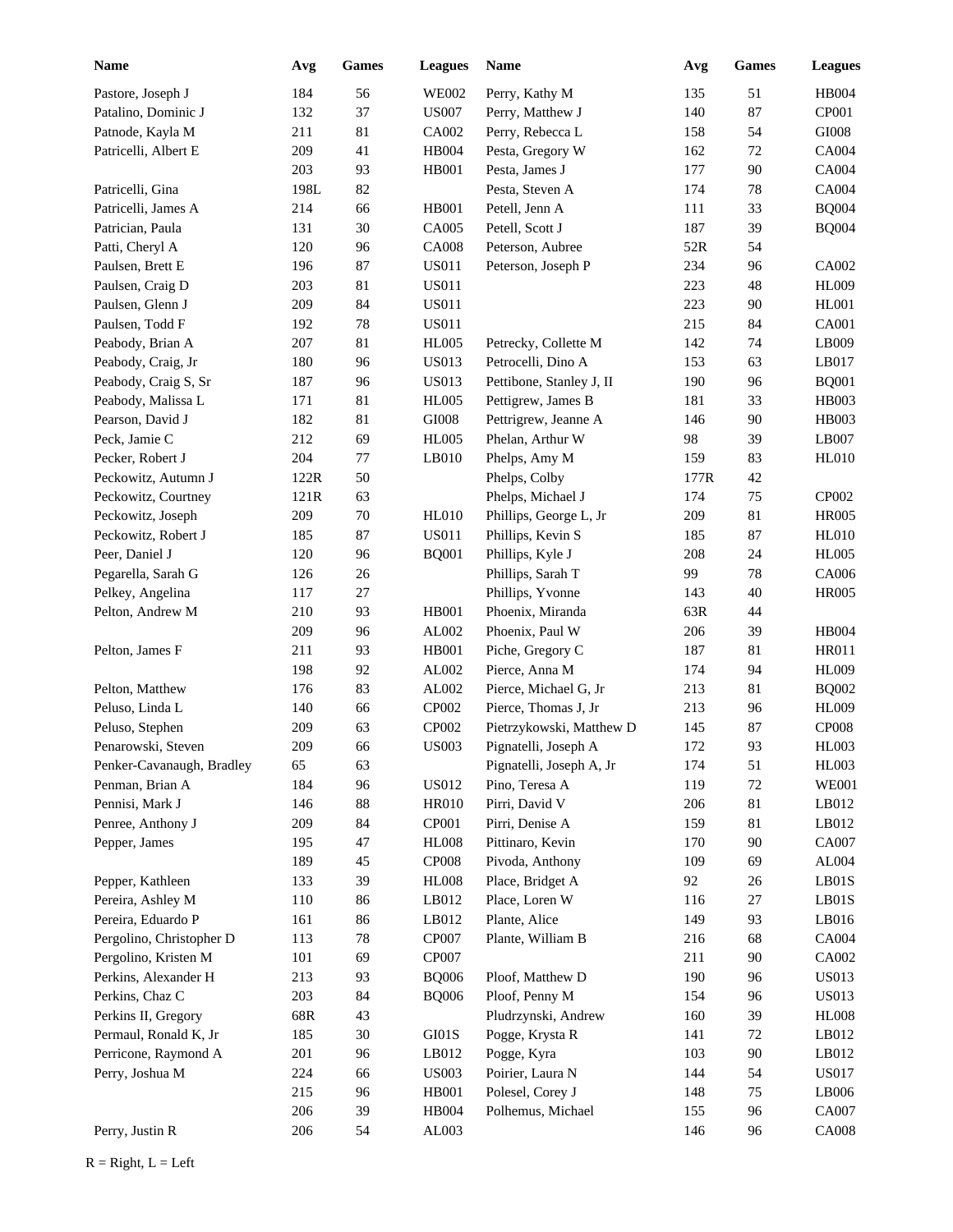| <b>Name</b>          | Avg    | Games  | <b>Leagues</b> | Name                   | Avg | Games  | <b>Leagues</b>         |
|----------------------|--------|--------|----------------|------------------------|-----|--------|------------------------|
| Polhemus, Wilma      | 145    | 96     | <b>CA008</b>   | Quackenbush, Colleen C | 144 | 60     | <b>WE003</b>           |
| Pomainville, Heidi L | 135    | 87     | CP007          | Quackenbush, Edgar L   | 124 | 69     | <b>WE003</b>           |
| Pomainville, Scott K | 181    | 90     | CP007          | Quandt, Phillip O      | 180 | 57     | <b>HB006</b>           |
| Pommer, Andrew J     | 195    | 93     | LB017          | Radick, Charles Z      | 185 | 24     | GI01S                  |
| Pommer, Steven P     | 175    | 92     | LB017          | Radley, Kyle E         | 182 | 90     | <b>HR001</b>           |
|                      | 174    | 85     | LB015          | Ramsey, Julie A        | 129 | 66     | CP002                  |
| Pondillo, Kristina   | 151R   | 31     |                | Ramsey, Timothy N, Jr  | 171 | 59     | CP002                  |
|                      | 145R   | 66     |                | Randall, Frederick L   | 166 | 84     | <b>US015</b>           |
| Pondillo, Nicholas J | 224    | 48     | <b>HB004</b>   |                        | 163 | 90     | CA007                  |
|                      | 224    | 84     | <b>HB001</b>   | Ranellucci, Mary C     | 121 | 30     | LB013                  |
|                      | 220    | 92     | <b>HB003</b>   | Rapp, Irma T           | 123 | 81     | LB019                  |
| Portanova, Linda Y   | 136    | 63     | LB014          | Rapp, Rodney A         | 124 | 30     | LB003                  |
| Portanova, Tony      | 134    | 30     | LBO1S          | Rasheed, Danyelle T    | 110 | 89     | <b>US014</b>           |
| Porter, Lisa M       | 112    | 51     | <b>HL008</b>   | Rasheed, Thelma J      | 166 | 96     | <b>US014</b>           |
| Porter, Steven C     | 145    | 48     | <b>HL008</b>   | Rasmussen, Christian   | 84R | 75     |                        |
| Potts, Brian C       | 201    | 96     | AL002          | Ray, Frederick D       | 176 | $90\,$ | GI008                  |
| Potts, David J       | 171    | 66     | LB004          |                        | 175 | 27     | GI                     |
| Potts, Eric E        | 200    | 90     | AL002          | Ray, Richard W, III    | 193 | 69     | GI008                  |
| Poutre, David J      | 201    | 69     | CP001          | Ray, Richard W, Jr     | 196 | 86     | GI008                  |
| Poutre, Donald S     | 186    | 78     | CP001          | Ray, Terry P           | 190 | 45     | <b>CA001</b>           |
| Poutre, Donald W     | 196    | 66     | CP001          | Raylinsky, Casimir E   | 185 | 93     | <b>HL006</b>           |
| Powers, Josh D       | 166    | 90     | HL003          | Raymond, Louis J       | 154 | 84     | <b>HB005</b>           |
| Prairie, Glenn       | 179R   | 46     |                | Raymond, Michael D     | 199 | 51     | <b>HL008</b>           |
| Pratt, Gerald E      | 217    | 96     | <b>HL005</b>   | Ready, Michael         | 134 | 78     | CA007                  |
| Prebble, Charles E   | 169    | 90     | <b>BQ002</b>   | Reagan, Richard W, Jr  | 174 | 39     | LB015                  |
| Premo, Sally A       | 172    | 93     | <b>HB003</b>   | Reardon, Travis        | 71  | 75     |                        |
| Prest, Joseph G, Sr  | 200    | $78\,$ | <b>HB001</b>   | Reardon, Tyler         | 74  | 75     |                        |
| Prest, Mary A        | 188    | 75     | <b>HL007</b>   | Rebhun, Leonard J      | 200 | 96     | HR011                  |
| Preville, Frank      | 173    | 44     | LB007          | Rector, Jason R        | 200 | 92     | <b>HR010</b>           |
| Preville, Helene     | 136    | 45     | LB007          | Rector, Pamela M       | 143 | 81     | <b>HR010</b>           |
| Preville, Kathleen   | 119    | 36     | LB007          | Rector, Stephen J, Jr  | 196 | 82     | <b>HR010</b>           |
| Preville, Rebecca J  | 139    | 30     | LB007          | Rector, Stephen L, Sr  | 185 | 93     | <b>HR010</b>           |
| Preville, Thomas     | 158    | 33     | LB007          | Rector, Victoria R     | 167 | 90     | <b>HR010</b>           |
| Primeau, Diane R     | 126    | 42     | <b>HL008</b>   | Redman, Damian S       | 193 | 78     | CP001                  |
| Primeau, Leo A       | 189    | 42     | <b>HL008</b>   | Reed, Brian            | 150 | 77     | LB020                  |
| Primeau, Timothy W   | 186    | 51     | <b>HL008</b>   | Reed, Thomas M         | 211 | 90     | HB001                  |
| Proctor, Adam M      | 204    | 34     | <b>US003</b>   | Reedy, Mary L          | 126 | 75     | <b>US017</b>           |
|                      | 199    | 24     | <b>CA001</b>   | Rehonis, Landyn T      | 71R | 44     |                        |
| Proctor, Gerald J    | 206    | 72     | <b>HL003</b>   | Rehonis, Lukas         | 48R | 46     |                        |
| Proctor, Leonard W   | 203    | 87     | HL001          | Reilly, John F         | 177 | 66     | LB012                  |
|                      | 199    | 89     | <b>HL003</b>   | Reilly, John M         | 170 | 57     | CP004                  |
|                      | 192    | 93     | <b>HL005</b>   | Reinhart, Scott J      | 198 | 93     | <b>BQ003</b>           |
| Propst, Walter       | 202    | 92     | HL003          | Reinhold, Bill         | 135 | 21     | <b>HR010</b>           |
|                      | 199    | 92     | HL010          | Reiniger, Clay A       | 203 | 93     | <b>US003</b>           |
|                      | 189    | 66     | AL001          |                        | 197 | 33     | <b>HR006</b>           |
| Prosser, Paul A      | 182    | 84     | <b>HR005</b>   |                        | 197 | 93     | HR011                  |
| Prouty, Kim A        | $80\,$ | $42\,$ | HR003          | Reiniger, Clay E       | 230 | $72\,$ | <b>US003</b>           |
| Pryor, Steve A       | 133    | 96     | LB002          | Relyea, Mitchell T     | 145 | 30     | <b>HL010</b>           |
| Pugliano, Michael A  | 189    | $90\,$ | CA002          | Remington, Brady       | 76R | 58     |                        |
| Purdy, Todd M, Jr    | 170    | 81     | <b>HB005</b>   | Remington, Jim C       | 157 | 68     | HB003                  |
|                      | 164    | 93     | AL002          | Renaghan, Michael E    | 179 | 66     | CP001                  |
| Purdy, Zachery T     | 139    | 81     | <b>HB005</b>   | Renna, Patricia        | 131 | 96     | HB003                  |
| Purificato, Anthony  | 209    | 78     | <b>US009</b>   | Rescott, James P       | 175 | 87     | <b>HR010</b>           |
| Pyskadlo, Mark J     | 200    | 69     | <b>US004</b>   | Resseque, Richard J    | 183 | 67     | <b>HL009</b>           |
|                      | 193    | 27     | CA005          | Reynolds, Karen A      | 147 | 93     | $\operatorname{LB008}$ |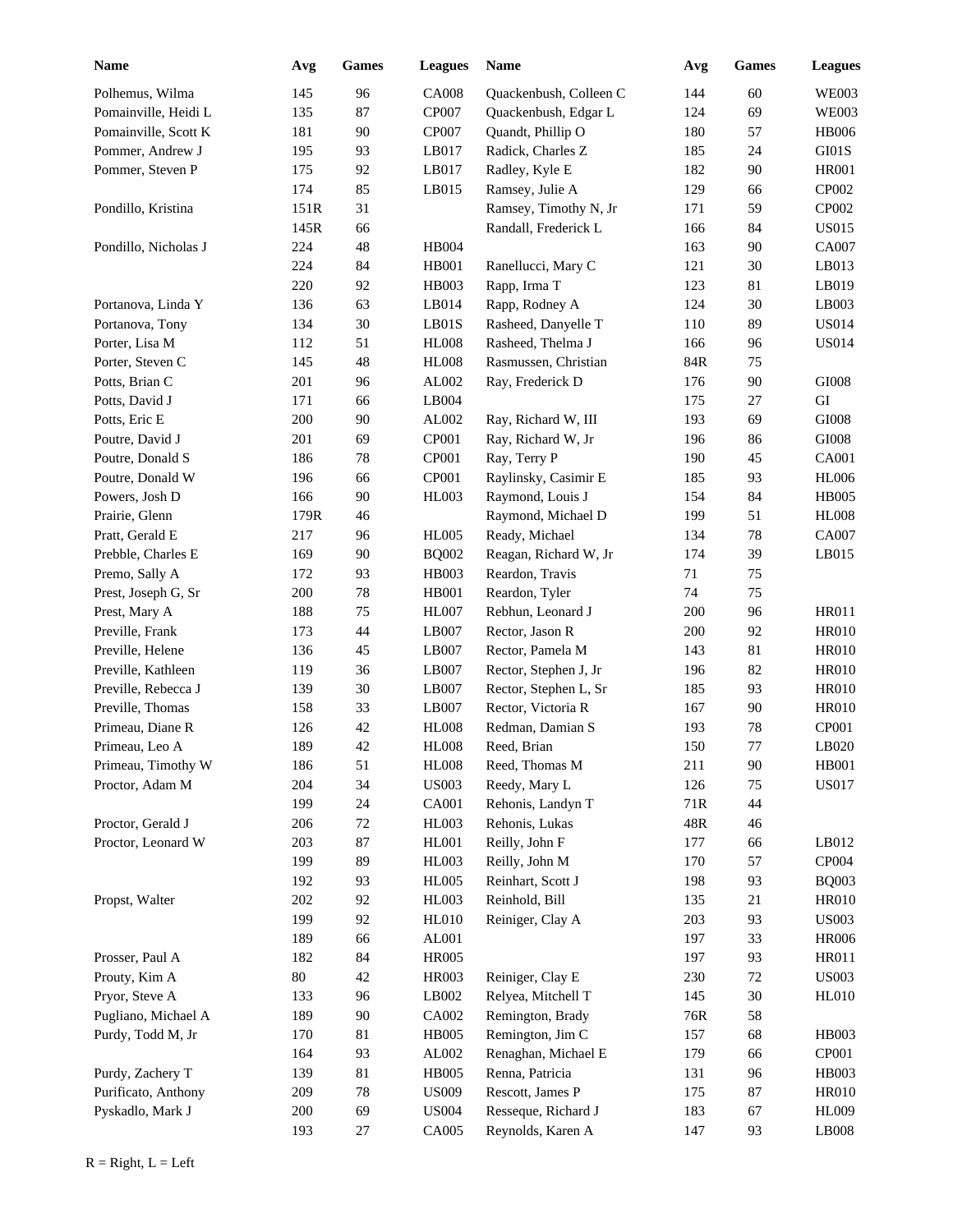| Name                   | Avg  | Games  | <b>Leagues</b> | <b>Name</b>          | Avg | Games | <b>Leagues</b> |
|------------------------|------|--------|----------------|----------------------|-----|-------|----------------|
| Rhodes, Richard D      | 148  | 52     | <b>CP008</b>   | Rogers, Scott A      | 191 | 63    | <b>BQ003</b>   |
| Rhynders, Edward A, Jr | 163  | 56     | LB019          | Rokjer, Daniel C     | 192 | 90    | <b>HR005</b>   |
| Rhynders, Kayla M      | 148  | 69     | LB019          | Rokjer, Frank W      | 184 | 84    | <b>HR005</b>   |
| Rhynders, Phyllis C    | 125  | 40     | LB019          | Romano, Ronald L     | 135 | 94    | <b>US006</b>   |
| Riano, Connor          | 86R  | 42     |                | Romanowski, Makayla  | 169 | 36    |                |
| Riberdy, Brian D       | 185  | 79     | <b>HL004</b>   | Ronca, James M       | 189 | 96    | <b>HL001</b>   |
| Riberdy, David R       | 145  | 81     | <b>HL004</b>   | Ronda, Michael P     | 189 | 87    | <b>HL003</b>   |
| Riberdy, Pamela J      | 173  | 96     | <b>HL004</b>   | Rondeau, Allen C     | 149 | 69    | <b>HR001</b>   |
| Riccitelli, JoAnn P    | 86   | 21     | CA005          | Rondeau, James       | 185 | 71    | <b>HR001</b>   |
| Riccitelli, John J     | 172  | 27     | LB011          | Rondeau, Paul J      | 176 | 37    | <b>US004</b>   |
| Rice, Brian W          | 207  | 99     | <b>BQ003</b>   | Rooney, Sean M       | 167 | 66    | AL004          |
| Rice, David C          | 216  | 24     | <b>BQ003</b>   | Rootes, Robert J     | 200 | 87    | GI008          |
| Rice, Edward J         | 165  | 48     | <b>WE002</b>   | Rosario, John        | 214 | 96    | <b>HB001</b>   |
| Rice, Jonathan E       | 198  | 99     | <b>BQ003</b>   |                      | 204 | 90    | HB003          |
| Richard, Michael L     | 127  | 24     | BQS01          |                      | 203 | 24    | GI01S          |
| Richmond, Nicolas      | 156  | $26\,$ | $\rm GIO08$    | Rosario, John M      | 174 | 81    | <b>HB003</b>   |
| Richmond, Wendy M      | 146  | 77     | $\rm GIO08$    | Rosario, Jose A      | 197 | 48    | GI001          |
| Riffelbach, Devyn      | 198R | 48     |                | Rosario, Mariah      | 39R | 52    |                |
| Riffelbach, Fred H, Jr | 195  | 84     | AL001          | Rosario, Tammy M     | 133 | 83    | <b>HB003</b>   |
| Riggins, Aaron G       | 138  | 81     | CP007          | Rose, Christine H    | 121 | 66    | <b>HL007</b>   |
| Riley, Daniel J        | 188  | 48     | <b>HB006</b>   | Rose, James H        | 109 | 87    | <b>HL004</b>   |
| Ring, Jason S          | 214  | 87     | <b>HB001</b>   | Rosekrans, Donald G  | 182 | 27    | CA005          |
| Ringer, Mark A         | 171  | 77     | CP002          |                      | 180 | 93    | GI003          |
|                        | 171  | 90     | CA007          | Rosekrans, Sherry A  | 119 | 78    | <b>US015</b>   |
| Riservato, Anthony M   | 179  | 81     | CP001          | Rosekrans, William R | 126 | 90    | <b>US015</b>   |
| Ritz, Mark E           | 185  | 77     | CP001          | Rosenberger, James   | 192 | 71    | LB010          |
| Rivenburg, Tim J       | 193  | 72     | LB010          | Rosenberger, John W  | 184 | 66    | LB010          |
| Rivenburgh, Roger C    | 193  | 33     | LB011          | Rosko, Evan          | 145 | 40    | <b>HB004</b>   |
|                        | 189  | 78     | LB012          | Ross, Gregory P      | 179 | 75    | <b>HR001</b>   |
| Rivera, Brandie L      | 114  | 77     | LB020          | Ross, Willaim F      | 178 | 72    | LB020          |
| Rivera, Samuel, Jr     | 167  | 82     | GI003          | Rossi, Peter L       | 134 | 34    | LB007          |
| Rivers, Katie M        | 152R | 21     |                | Rossi, Vincent R     | 167 | 93    | GI002          |
| Rivet, Michael J       | 180  | 84     | HL002          | Roth, Alan J         | 199 | 45    | <b>CA001</b>   |
| Roach, Mark G          | 160  | 72     | LB009          | Rothaupt, Daniel     | 159 | 81    | LB016          |
| Robert, Christopher    | 85R  | 54     |                | Rousia, Stephen P    | 192 | 96    | CA002          |
| Roberts, Annette       | 105  | $72\,$ | LB016          | Rousseau, Samantha A | 168 | 87    | <b>US013</b>   |
| Roberts, Colleen       | 121  | 87     | <b>HR005</b>   | Rowe, Daniel J       | 226 | 93    | <b>US003</b>   |
| Roberts, Edwin C, Jr   | 195  | 48     | HB004          | Rowe, Lois M         | 131 | 93    | HR002          |
| Roberts, Fred J        | 217  | 48     | LB010          | Rowe, Robert J       | 218 | 96    | <b>US003</b>   |
|                        | 203  | 48     | LB011          | Rowe, Thomas F       | 140 | 86    | HR002          |
| Roberts, Mark A, Sr    | 169  | 48     | LB007          | Roy, Bert F          | 163 | 96    | LB002          |
| Roberts, Thomas        | 147  | 84     | <b>HR005</b>   | Ruefle, Jay P        | 154 | 66    | <b>US009</b>   |
| Roberts, Wilfred M     | 181  | 75     | LB020          | Ruggiero, Vincent A  | 188 | 69    | <b>US002</b>   |
| Robertson, Joseph R    | 150  | 51     | <b>US016</b>   | Ruggles, Barbara J   | 138 | 96    | <b>BQ003</b>   |
| Robertson, Ralph       | 165  | 81     | <b>HR004</b>   | Ruggles, John        | 141 | 93    | <b>BQ002</b>   |
| Robilotto, Joseph L    | 160  | 81     | LB006          | Ruggles, John S, Sr  | 161 | 96    | <b>BQ002</b>   |
| Robilotto, Patricia L  | 121  | 63     | LB006          | Russ, Kenneth A      | 175 | 93    | L B001         |
| Robinson, Delorise     | 135  | 84     | <b>US014</b>   | Russell, James T     | 89  | 90    | AL004          |
| Robinson, Lillian      | 73R  | 52     |                | Russell, Jeanine D   | 120 | 96    | ${\rm AL004}$  |
| Robinson, Lisa M       | 181  | 78     | GI004          | Ryan, Alec           | 51R | 54    |                |
| Robinson, William T    | 204  | 69     | <b>HL005</b>   | Ryan, Brian J        | 171 | 93    | HR011          |
| Rockenstire, Raymond J | 164  | 96     | LB017          | Ryan, Carol A        | 121 | 105   | CP003          |
| Rockwell, Daniel J     | 173  | 45     | LB011          | Ryan, Ernie          | 179 | 87    | <b>US003</b>   |
|                        | 171  | 90     | LB012          |                      | 181 | 24    | $\rm GI01S$    |
| Roddy, Cathy V         | 136  | 90     | <b>US012</b>   | Ryan, Francis M      | 169 | 57    | HB006          |

 $R = Right, L = Left$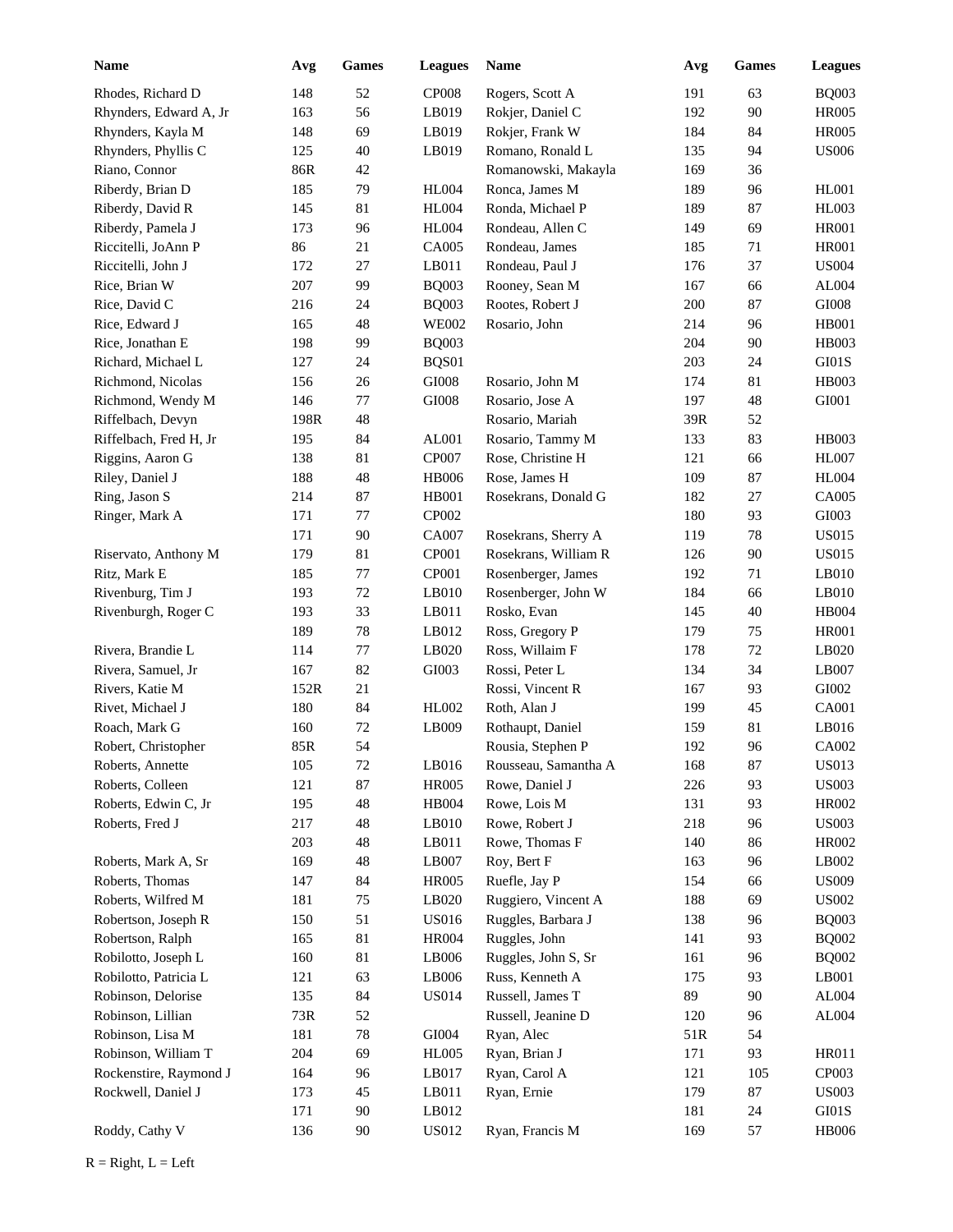| <b>Name</b>            | Avg  | Games  | <b>Leagues</b> | Name                  | Avg  | Games  | <b>Leagues</b> |
|------------------------|------|--------|----------------|-----------------------|------|--------|----------------|
| Ryan, Kevin P          | 152  | 72     | LB012          | Scaccia, Joseph P     | 205  | 78     | AL002          |
| Ryan, Laura J          | 152  | 87     | HB003          |                       | 205  | 81     | AL001          |
| Ryan, Matthew F        | 166  | 45     | <b>HB006</b>   | Scaccia, Jovanni      | 215  | 96     | AL002          |
| Ryan, Peggy L          | 136  | 87     | <b>WE004</b>   | Scelsi, Marc M        | 212  | 69     | <b>HL003</b>   |
| Rybicki, Larry W       | 199  | 87     | LB004          | Scelsi, Michael A     | 157  | 90     | <b>HL003</b>   |
| Rys, Dan R             | 139R | 68     |                | Scesny, Matthew A     | 180  | 84     | GI001          |
| Rys, Jonah             | 173  | 42     |                | Schaap, Michael E     | 203  | 66     | GI001          |
| Rys, Matthew R         | 184  | 84     | LB004          | Schaefer, David A     | 149  | 68     | <b>WE002</b>   |
| Rysedorph, Alexander H | 153R | 84     |                | Scharf, Steve         | 132  | 96     | LB002          |
| Rysedorph, Benjamin P  | 152R | 82     |                | Schember, Joseph S    | 185  | 72     | LB003          |
| Rysedorph, Maximus S   | 153R | 85     |                | Scheuer, Donald V, Jr | 208  | 91     | LB009          |
| Rysedorph, Sage M      | 119R | 75     |                | Scheuer, Kimberly M   | 180  | 83     | LB009          |
| Rysedorph, Talia       | 81R  | $78\,$ |                | Schlosser, Kyle D     | 156  | 81     | $\rm GIO08$    |
| Rzeszuto, Mary         | 120  | 66     | LB014          | Schmidt, Julie A      | 165  | 78     | LB009          |
| Rzeszuto, Megan E      | 176  | 78     | LB014          | Schmidt, Megan        | 143R | 63     |                |
| Sabo, Louis J, Jr      | 130  | 27     | <b>HL009</b>   | Schmidt, Steve        | 179  | 75     | LB009          |
| Sagendorf, Cathy A     | 167  | 81     | <b>CA008</b>   | Schmigel, Louis M     | 205  | 93     | <b>BQ006</b>   |
| Sagendorf, James A     | 207  | 66     | <b>CA008</b>   | Schmigel, Michelle T  | 175  | 90     | <b>BQ005</b>   |
|                        | 201  | 72     | CA007          | Schneibel, Kourtney L | 136  | 66     | HL010          |
| Sainato, Joseph        | 124  | 68     | LB016          |                       | 126  | 87     | <b>HL009</b>   |
| Salamida, Ashley N     | 117  | 50     | <b>WE001</b>   | Schneider, Mary Jo    | 118  | 75     | <b>HR010</b>   |
| Salamida, Michael J    | 191  | 33     | GI003          | Schongar, Brandon     | 71R  | 22     |                |
|                        | 182  | 46     | <b>WE001</b>   | Schongar, Carol A     | 140  | 93     | HB003          |
| Salerno, Charles A, Jr | 213  | 95     | <b>CA008</b>   | Schoonmaker, Cory M   | 176  | 21     | LB010          |
|                        | 211  | 78     | CA007          |                       | 176  | 76     | LB016          |
| Salerno, Kathleen A    | 147  | 75     | <b>CA008</b>   | Schott, Richard C, Jr | 223  | 93     | <b>HL001</b>   |
| Salisbury, Allen S     | 213  | 90     | LB008          | Schrom, Jasmine       | 118  | 36     |                |
|                        | 200  | 87     | GI001          | Schultz, Joseph J, Jr | 146  | 72     | <b>HL005</b>   |
| Salisbury, Eileen M    | 138  | 59     | LB008          | Schultz, Richard C    | 142  | 48     | <b>HL008</b>   |
| Salisbury, Matthew T   | 212  | 78     | CP001          | Schwartz, Kenneth     | 220  | 90     | <b>HL005</b>   |
| Sally, Terri           | 175  | 54     | LB008          | Schwarz, Alex E       | 151  | 81     | CA006          |
| Salvadore, Scott J, Jr | 168  | 48     | HL003          | Scifo, Brandy J       | 164  | 72     | <b>US015</b>   |
| Samarija, Chris        | 213  | 78     | <b>US011</b>   | Scifo, John J         | 141  | 78     | <b>US015</b>   |
| Samboy, Anita B        | 156  | 81     | HR012          | Scifo, Joseph J       | 203  | 90     | <b>US015</b>   |
| Samboy, Bruce T        | 179  | 90     | HR012          |                       | 199  | 87     | <b>US002</b>   |
|                        | 176  | 45     | HR011          | Scifo, Nancy W        | 134  | 87     | <b>US015</b>   |
| Sams, Rachel J         | 117  | $72\,$ | <b>HL009</b>   | Scifo, Nicholas A     | 196  | 84     | <b>US015</b>   |
| Sanchez, Bonita M      | 99   | 21     | LBO1S          |                       | 193  | 39     | HR             |
| Sandercox, Wayne E     | 194  | 99     | ${\rm GIO}01$  | Scifo, Robert P       | 173  | 90     | <b>US015</b>   |
| Sansone, Keith J       | 177  | 53     | <b>HR001</b>   |                       | 171  | 90     | GI003          |
| Sansone, Keith R       | 164  | 87     | <b>HR001</b>   | Scorsone, Aaron A     | 184  | 60     | CA002          |
| Santos, Joseph C       | 167  | 93     | LB012          | Scott, Lawrence J     | 186  | 93     | CA006          |
| Santos, Lori           | 126  | 93     | LB012          | Scott, Matthew T      | 188R | $80\,$ |                |
| Santspree, John        | 129  | 96     | ${\rm GIO}02$  | Scott, Michael W      | 158  | $72\,$ | CP007          |
| Santspree, John E      | 181  | $87\,$ | GI002          | Scott, Nancy A        | 138  | 87     | <b>HL010</b>   |
| Sanvidge, Dylan J      | 142R | $90\,$ |                | Scott, Paul J         | 142  | 96     | HL003          |
| Sarkisian, Wendy A     | 196  | 45     | LB011          | Scotti, Christopher J | 141  | 90     | CP008          |
| Sauires, David         | 184  | $27\,$ |                | Scriven, Laura        | 179  | 76     | HL002          |
| Saunders, Jason W      | 207  | 84     | LB005          | Scriven, Terry J      | 187  | 96     | HL002          |
| Sauter, R. Michael     | 209  | 87     | <b>HL001</b>   | Scunziano, William C  | 206  | 84     | <b>HL010</b>   |
| Sawyer, Christine      | 133  | 72     | <b>US017</b>   | Seale, John F         | 184  | 87     | <b>BQ001</b>   |
| Sayles, Cynthia        | 126  | $78\,$ | <b>WE003</b>   | Seaver, Tom G         | 181  | 31     | CP001          |
| Sbrega, Pam L          | 166  | 87     | <b>BQ005</b>   | Seepo, Drew           | 191  | $81\,$ | LB004          |
| Scaccia, Jennifer      | 199  | 90     | AL002          | Seidl, Charles        | 173  | 48     | LB007          |
| Scaccia, Jiacomo       | 215  | 96     | AL002          | Seidl, Michele        | 135  | 36     | LB007          |
|                        |      |        |                |                       |      |        |                |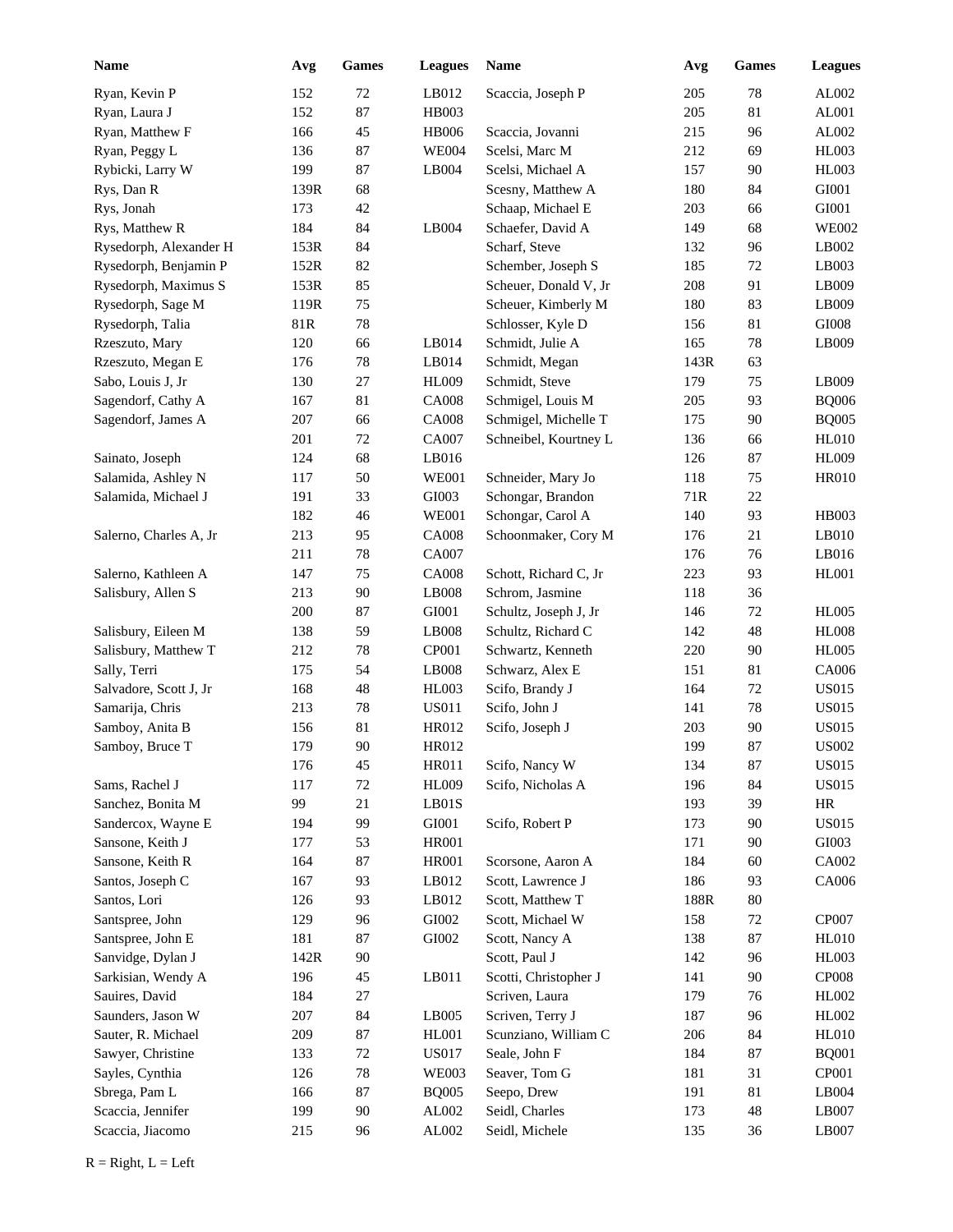| <b>Name</b>             | Avg            | Games  | <b>Leagues</b> | Name                 | Avg  | <b>Games</b> | <b>Leagues</b> |
|-------------------------|----------------|--------|----------------|----------------------|------|--------------|----------------|
| Seifridsberger, Nich A  | 122            | 39     | HR             | Skiba, Jesse L       | 144  | 87           | GI008          |
| Selby, Mildred E        | 154            | 93     | LB014          | Skiba, Karyn J       | 163  | 87           | $\rm GIO08$    |
| Sendzik, Mark R         | 160            | 81     | CP001          | Skiba, Robert T      | 181  | 90           | $\rm GIO08$    |
| Senecal, Bradley        | 115R           | 69     |                | Skiff, Garry E, Jr   | 191  | 96           | LB009          |
| Senecal, Ryan           | $80\mathrm{R}$ | 75     |                | Skiff, Garry E, Sr   | 178  | 96           | <b>US006</b>   |
| Senecal, Sheri A        | 125            | 21     | CA005          |                      | 168  | 90           | LB009          |
| Senecal, Susan          | 96             | 27     | BQS01          | Skop, Stanley M, Jr  | 196  | 21           | <b>CA001</b>   |
| Senecal, Ted R, Jr      | 176            | 81     | <b>BQ002</b>   | Skorupski, Thomas M  | 195  | 24           | <b>US011</b>   |
|                         | 194            | 27     | BQS01          | Slupski, James J     | 172  | 30           | CA005          |
| Serson, Amy L           | 126            | 42     | <b>HB004</b>   | Sluus, Courtney L    | 106  | 30           | GI008          |
| Serson, Austin T        | 141            | 42     | <b>HB004</b>   | Sluus, Ryan A        | 141  | 30           | $\rm GIO08$    |
| Setlow, Ross A          | 181            | 84     | <b>HR009</b>   | Smail, Julian A      | 160  | 75           | <b>US004</b>   |
| Sgambati, Cathy A       | 164            | 93     | <b>HL006</b>   | Smarro, Drew M       | 213  | 30           | GI01S          |
| Sgambati, Francis A     | 180            | 93     | <b>HL006</b>   | Smarro, Ralph S      | 183  | 90           | <b>US012</b>   |
| Shanahan, Joshua        | 107R           | 48     |                |                      | 213  | 30           | GI             |
| Shanahan, Matthew       | 84R            | 50     |                |                      | 211  | 30           | GI01S          |
| Shanahan, Michael E     | 159            | 39     | <b>HL009</b>   | Smith, Aaron J       | 147  | 60           | CP007          |
| Sharpe, Sidney B, IV    | 117            | 90     | <b>HR011</b>   | Smith, Alyssa M      | 191  | 69           | <b>HL007</b>   |
| Shaw, Ayiana M          | 152R           | 36     |                | Smith, Amanda L      | 208  | 90           | <b>HL010</b>   |
| Shaw, Damien R          | 156R           | 25     |                |                      | 122  | 27           | ${\rm GI}$     |
| Sheedy, Kimberly C      | 154            | 78     | $\rm GIO08$    | Smith, Austin J      | 161  | 51           |                |
| Sheehan, Carol Anne     | 141            | 78     | <b>WE001</b>   | Smith, Brianna       | 116R | 33           |                |
|                         | 155            | 30     | GI             | Smith, Carol M       | 134  | 84           | LB006          |
| Shelley, Kenneth F, III | 196            | 81     | CA006          | Smith, Dean P        | 217  | 69           | <b>HL003</b>   |
| Shevy, Christine L      | 92             | 75     | <b>WE001</b>   | Smith, Deborah J     | 162  | 96           | <b>US009</b>   |
|                         | 113            | 21     | GI             |                      | 151  | 96           | <b>US012</b>   |
| Shevy, Linda A          | 102            | 75     | <b>WE001</b>   | Smith, Donald S      | 188  | 84           | CP001          |
| Shimer, Gregory A       | 207            | 69     | <b>HB005</b>   | Smith, Eric J        | 206  | 86           | <b>HB001</b>   |
| Shoemaker, Hal          | 135            | 75     | <b>HR003</b>   | Smith, Jim           | 152  | 36           | <b>HB004</b>   |
| Shoemaker, Jennifer M   | 135            | 26     | <b>US003</b>   | Smith, Jo-Ann M      | 174  | 86           | <b>HL010</b>   |
| Shoemaker, Robert P     | 206            | 35     | <b>HB001</b>   | Smith, Joseph A      | 185  | 90           | <b>BQ004</b>   |
|                         | 193            | 39     | <b>US003</b>   | Smith, Karla J       | 164  | 85           | LB008          |
| Shorey, Ava             | 133            | 45     | <b>US009</b>   | Smith, Larry R       | 112  | 69           | CP007          |
| Shorey, James G         | 164            | 45     | <b>US009</b>   | Smith, Lisa A        | 153  | 75           | CP002          |
| Shorey, Tyler J         | 169            | 93     | <b>US009</b>   | Smith, Lonney        | 196  | 78           | <b>HL005</b>   |
| Shoudis, Ed K           | 163            | 93     | $L$ B001       | Smith, Michael P, Jr | 208  | 51           | <b>BQ006</b>   |
| Shufelt, Clayton W      | 164            | $77\,$ | GI003          |                      | 195  | 99           | <b>BQ001</b>   |
|                         | 154            | 72     | <b>WE002</b>   | Smith, Patrick R     | 154R | 66           |                |
| Shufelt, Robin S        | 142            | 66     | <b>HL007</b>   | Smith, Paul J        | 147  | 90           | <b>BQ004</b>   |
| Shufelt, Rodger P       | 195            | 96     | HL003          | Smith, Robert D      | 189  | 88           | <b>HR010</b>   |
|                         | 192            | 42     | <b>HL010</b>   | Smith, Rowena J      | 138  | 66           | $\rm{HR}$      |
| Shumway, Ryan R         | 213            | $72\,$ | <b>BQ002</b>   | Smith, Shannon L     | 156  | 48           | LB007          |
| Shumway, William C      | 189            | $87\,$ | <b>BQ002</b>   | Smith, Sharon A      | 164  | 45           | <b>HL008</b>   |
| Siddons, Christopher S  | 169            | $30\,$ | <b>US012</b>   | Smith, Steven D      | 223  | 66           | HL001          |
| Sidoti, Charles A       | 191            | 75     | LB010          |                      | 219  | 90           | HL003          |
|                         | 174            | 45     | LB007          |                      | 218  | 90           | <b>HL005</b>   |
| Sidoti, Philip          | 201            | 57     | LB017          | Smith, Tara K        | 142  | 36           |                |
| Simmons, Cody J         | 171R           | 44     |                | Snyder, Bruce A, Sr  | 115  | 36           | LB007          |
|                         | 169R           | 75     |                | Snyder, Charlotte    | 112  | 32           |                |
| Simmons, Lance          | 124R           | 78     |                | Snyder, Christopher  | 193R | 81           |                |
| Simonian, Randy P       | 193            | $90\,$ | CA004          | Snyder, Michael W    | 169R | 40           |                |
| Simonian, Richard P     | 160            | 93     | CA004          | Snyder, Richard L    | 204  | 99           | <b>BQ001</b>   |
| Simpkin, Tiffany R      | 147R           | 63     |                |                      | 207  | $30\,$       | BQ02S          |
| Sirtori, Anne E         | 145            | 93     | HB003          | Snyder, Richard T    | 176  | 21           | <b>BQ002</b>   |
| Skeals, Timothy J       | 148            | $60\,$ | CP004          | Solomon, Jeffery A   | 174  | 39           | LB004          |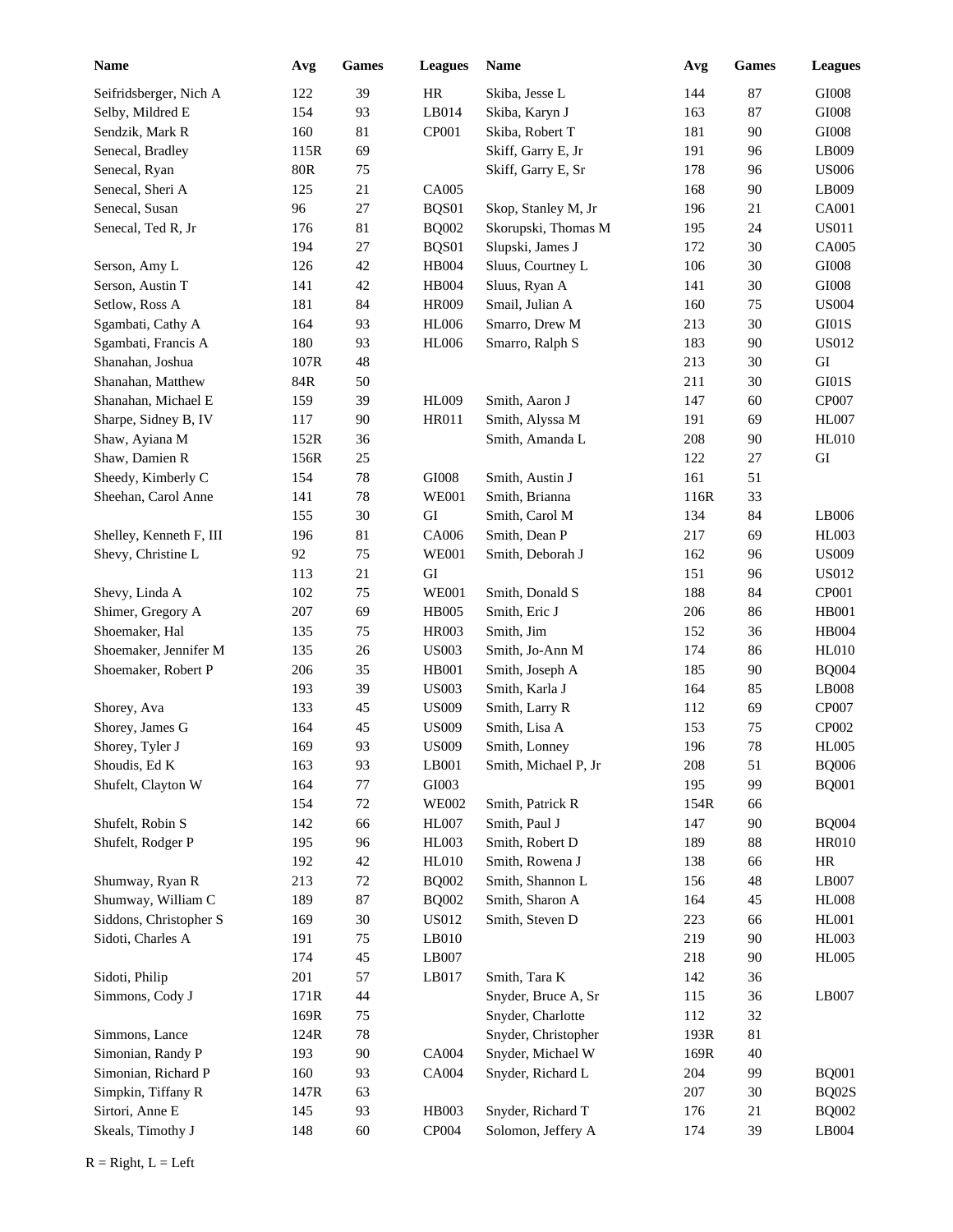| Name                   | Avg | Games  | <b>Leagues</b> | Name                  | Avg  | Games  | <b>Leagues</b>         |
|------------------------|-----|--------|----------------|-----------------------|------|--------|------------------------|
| Sorce, Joanne S        | 103 | 63     | CP002          | Stein, Thomas A       | 184  | 54     | LB006                  |
| Soro, James K          | 190 | 42     | GI001          | Stephens, Eric        | 145  | 39     | <b>WE001</b>           |
| Soro, Judith J         | 107 | 31     | LB007          |                       | 139  | 21     | <b>HR001</b>           |
| Soucy, Shaun M         | 183 | 81     | LB017          | Sternberg, Kevin J    | 190  | 60     | CP002                  |
| Soulier, David O       | 214 | 27     | CA005          | Stevens, Arthur       | 184  | 69     | <b>HR001</b>           |
|                        | 209 | 87     | <b>CA001</b>   | Stevens, Darrin M     | 217  | 93     | HB003                  |
| Southwick, Shawn K     | 178 | 43     | LB020          | Stevens, David M, Jr  | 201  | 57     | <b>HB006</b>           |
| Spain, Matthew J       | 198 | 81     | <b>US011</b>   | Stevens, David M, Sr  | 218  | 96     | <b>HB001</b>           |
| Spall, John C          | 177 | 90     | AL003          |                       | 212  | 54     | <b>HB006</b>           |
| Spall, Shelby L        | 173 | 84     | AL003          | Stevens, Glenn W      | 159  | 69     | <b>HR001</b>           |
| Sparks, Brandon A      | 158 | 50     | <b>HR010</b>   | Stevens, Jack         | 198R | 87     |                        |
| Spass, Deborah L       | 124 | 42     | <b>HL008</b>   |                       | 197R | 44     |                        |
| Spaulding, David M     | 219 | 96     | CA007          | Stevens, Joseph E     | 184  | 93     | <b>HR001</b>           |
|                        | 216 | 93     | CA002          | Stevens, June H       | 147  | 86     | HB003                  |
|                        | 211 | 24     | <b>CA001</b>   | Stevens, Mark E       | 147  | 90     | <b>BQ001</b>           |
|                        | 208 | 30     | GI             | Stevens, Michael J    | 155  | 90     | <b>BQ001</b>           |
| Spaulding, Michael E   | 203 | 84     | <b>CA008</b>   | Stevens, Peter K      | 162  | 75     | LB015                  |
| Spenard, Meghan        | 101 | 60     | HL002          | Stevens, Robert M     | 213  | 87     | <b>HB001</b>           |
| Spencer, Dolores       | 122 | 96     | LB014          | Stevens, Thomas M     | 222  | 69     | <b>HR001</b>           |
| Spendiff, Kaylee M     | 58R | 46     |                | Stevers, Gerald R, Jr | 141  | 74     | <b>WE002</b>           |
| Spiak, Danielle        | 142 | 96     | <b>BQ005</b>   | Stewart, Deborah      | 152  | 72     | LB003                  |
| Spickler, Matthew B    | 208 | 51     | LB007          | Stewart, George E, Jr | 112  | 84     | LB006                  |
| Spickler, Nicole M     | 158 | 24     | LB007          | Stewart, Janice R     | 134  | 69     | LB006                  |
| Spivey, Darlene        | 122 | 24     | LB01S          | Stewart, Joseph F     | 185  | 66     | CA004                  |
| Spooner, Concetta T    | 117 | 42     | HL002          | Stewart, Marjorieann  | 132  | 75     | LB006                  |
| Spooner, James J, Jr   | 127 | 54     | HL002          | Stewart, Thomas J     | 187  | 90     | <b>BQ006</b>           |
| Sprague, Gary D        | 182 | 78     | <b>HR005</b>   | Stickle, Jason D      | 163  | 87     | LB013                  |
| Sprague, Michelle A    | 152 | 87     | <b>HR005</b>   | Stiefel, John         | 152  | 89     | GI001                  |
| Springer, James R      | 193 | 90     | <b>HL005</b>   | Stoddard, Clifford    | 212  | 81     | <b>HL001</b>           |
| Squazzo, Peggy         | 161 | 64     | <b>HR004</b>   |                       | 208  | 82     | HL003                  |
| Squiers, Rodney W      | 183 | 91     | <b>BQ003</b>   |                       | 197  | 33     | <b>HL005</b>           |
| St Andrew, Leon D      | 201 | 87     | <b>US011</b>   | Stone, Lisa A         | 137  | 75     | <b>BQ005</b>           |
| St Denis, Edwin K      | 189 | 96     | <b>HL009</b>   | Stone, Mike D         | 135  | 87     | <b>BQ002</b>           |
| St Denis, Scott A      | 211 | 73     | <b>HL009</b>   | Stone, Richard H, Jr  | 184  | 84     | <b>BQ002</b>           |
| St Denis, Todd M       | 135 | 42     | <b>US002</b>   | Stopera, Karl R       | 163  | 96     | GI002                  |
| St Denis, Traci A      | 136 | 39     | <b>WE004</b>   | Stowell, Charles J    | 188  | 58     | <b>BQ002</b>           |
| St Gelais, Christopher | 174 | $72\,$ | CA007          | Stowell, Niel P       | 183  | 60     | <b>BQ002</b>           |
| St Gelais, Harold J    | 165 | 96     | CA007          | Stowell, Roseanne E   | 137  | 87     | <b>BQ005</b>           |
| St Germain, Paula M    | 117 | 60     | <b>HR005</b>   | Strack, David L       | 216  | 75     | <b>US001</b>           |
| St Louis, Jeff         | 196 | 81     | $L$ B010       | Stradinger, Todd L    | 214  | 90     | <b>BQ006</b>           |
| St.Louis, Peter G      | 208 | 75     | $L$ B010       | Stratton, Gregory B   | 149  | 69     | <b>BQ001</b>           |
| Stackewicz, Paul E     | 201 | 84     | $L$ B010       | Stratton, Matai J     | 158R | 68     |                        |
|                        | 197 | 83     | LB009          | Strife, Mark W        | 223  | 81     | <b>HL001</b>           |
| Stalker, Scott J       | 163 | 57     | <b>US011</b>   | Stritt, Hal J         | 154  | 79     | $\operatorname{LB}004$ |
| Staltari, Frank        | 204 | 75     | CP001          | Strizzi, Nicholas J   | 201  | 81     | LB005                  |
| Stannard, Dayton E     | 170 | 21     | <b>BQ001</b>   | Strope, Greg C        | 148  | 51     | HB004                  |
|                        | 155 | 87     | <b>BQ003</b>   | Strycharz, Mary F     | 102  | 51     | LB019                  |
| Stannard, James W      | 200 | 81     | <b>BQ003</b>   | Strycharz, Michael T  | 118  | 45     | LB019                  |
| Stark, Connor          | 174 | 54     | LB016          | Stutter, Andrew       | 166  | 90     | <b>US009</b>           |
| Stark, Matthew         | 202 | 96     | <b>BQ006</b>   | Stutter, Jeffrey E    | 189  | 88     | <b>US009</b>           |
| Stark, Michael A       | 212 | 96     | <b>BQ006</b>   | Styno, Mark A         | 150  | $90\,$ | LB017                  |
| Starr, Edward N        | 166 | 30     | <b>BQ003</b>   | Surprenant, Max       | 201R | 54     |                        |
| Starr, Steven R        | 152 | 84     | CP001          |                       | 181R | 66     |                        |
| Start, Barbara J       | 160 | 78     | <b>CP004</b>   | Sutherland, Rebecca A | 103  | 96     | LB012                  |
| Start, Molly A         | 152 | $27\,$ | CP004          | Swayne, Robert W      | 157  | $72\,$ | <b>CP008</b>           |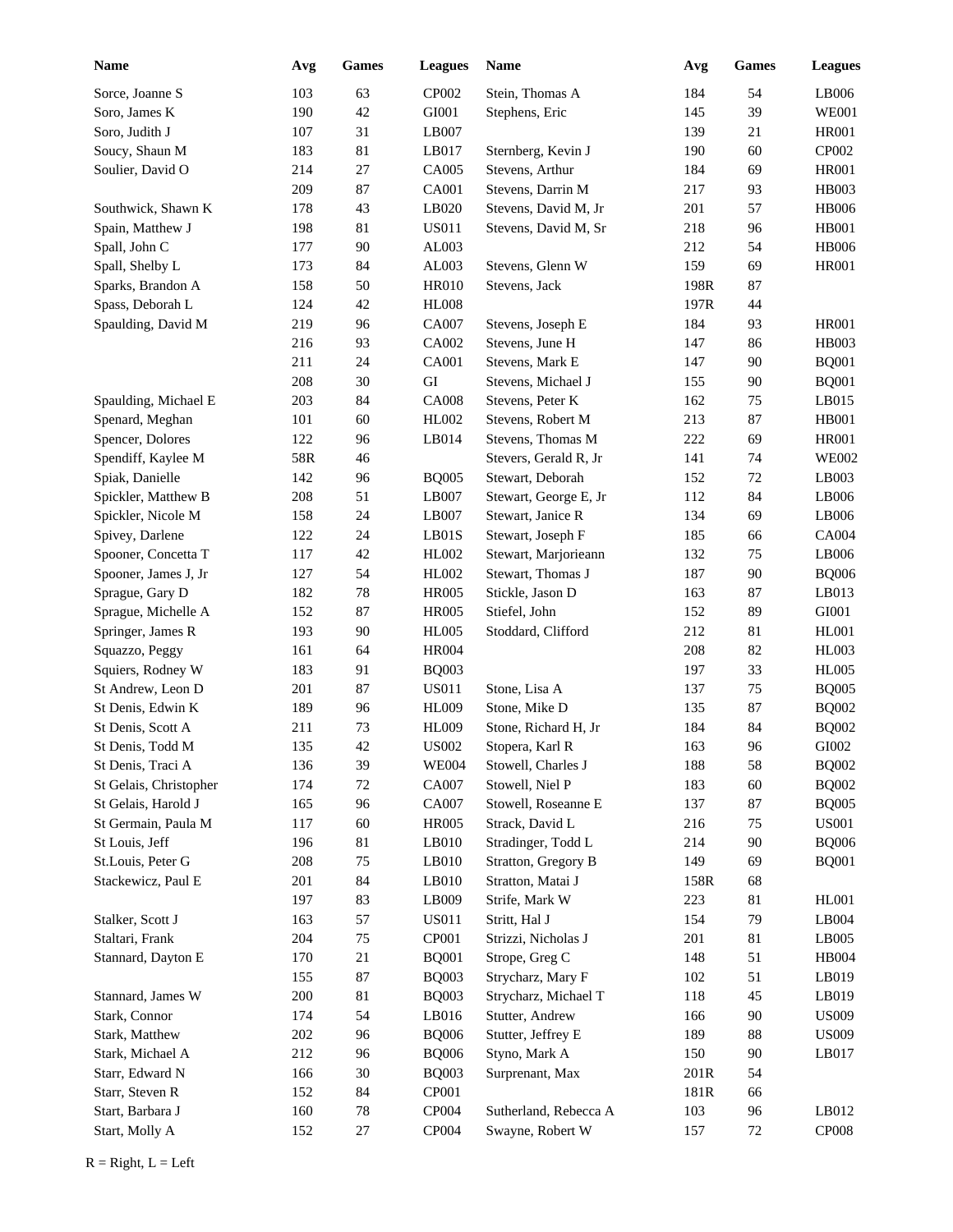| <b>Name</b>               | Avg  | Games  | <b>Leagues</b> | Name                  | Avg  | <b>Games</b> | <b>Leagues</b> |
|---------------------------|------|--------|----------------|-----------------------|------|--------------|----------------|
| Swedish, Scott A          | 188  | 78     | <b>HL003</b>   | Tolmich, Justin S     | 183  | 81           | <b>CP008</b>   |
| Sweeney, Ashley L         | 139  | 86     | CP007          | Toma, Patrick         | 159  | 39           | <b>WE002</b>   |
| Sykes, Jason P            | 209  | 75     | <b>BQ003</b>   | Tomney, David K       | 143  | 93           | <b>HL010</b>   |
| Sykes, Paul A, Jr         | 173  | 24     | <b>BQ006</b>   | Tomney, Leslye        | 105  | 92           | <b>HL010</b>   |
| Symington, Alexander      | 145  | 24     | <b>US007</b>   | Torres, Alexia C      | 135  | 36           |                |
| Symington, Lisa M         | 128  | 21     | <b>US007</b>   | Torrisi, Mary J       | 133  | 39           | <b>WE004</b>   |
| Szary, Peter J            | 168  | 87     | LB017          | Towne, Colton B       | 206  | 81           | <b>BQ003</b>   |
| Szczepanski, Thomas J, Jr | 166  | 81     | LB015          | Towne, Kyle E         | 203  | 84           | <b>BQ003</b>   |
| Szczepanski, Thomas J, Sr | 163  | 81     | LB015          | Towsley, Darryll S    | 169  | 60           | CP001          |
| Szomjassy, Joseph M       | 191  | 93     | LB004          | Trance, Drew M        | 207  | 48           | $L$ B011       |
| Szozda, Jonathan          | 125R | 81     |                |                       | 207  | 90           | LB012          |
| Szpila, Karin M           | 158  | 83     | <b>HL010</b>   | Trance, Timothy P     | 182  | 87           | LB013          |
| Szpila, Robert J          | 202  | 78     | <b>HL010</b>   | Trayham, Lin Stacey   | 160  | 90           | LB014          |
| Taddeo, Angela G          | 139  | 57     | <b>HR004</b>   | Tremblay, Andrew W    | 189  | $81\,$       | CA007          |
| Tague, Kiersten           | 174R | 35     |                | Tremblay, Angela R    | 119  | 81           | CA006          |
| Tambasco, Frank           | 188  | 75     | CP001          | Tremblay, Ethan       | 165R | 47           |                |
| Tanner, Karen             | 120  | 87     | CP007          | Tremblay, Leonard E   | 195  | 96           | CA007          |
| Tanner, Samantha L        | 119R | 72     |                | Trinchillo, Marc      | 196  | 90           | CA006          |
| Tate, Mark S              | 201  | 48     | <b>HB004</b>   | Trinkle, Ann B        | 143  | 93           | <b>BQ005</b>   |
| Taylor, Max J, Jr         | 211  | 87     | <b>BQ002</b>   | Trinkle, Timothy N    | 204  | 93           | <b>BQ003</b>   |
| Teal, Andrew T            | 210  | 84     | <b>HL003</b>   | Trombley, Lisa A      | 182  | 89           | CA002          |
| Tedesco, Aldo             | 165  | 84     | LB010          | Troue, Albert H       | 147  | 96           | <b>US012</b>   |
| Tedesco, Gaetano M        | 173  | 75     | LB010          |                       | 142  | 24           | GI             |
| Teiper, Ryan E            | 174R | 63     |                | Turley, Elena M       | 159  | 81           | LB019          |
| Tenace, Mark              | 100  | 96     | AL004          | Turner, Carly         | 44R  | 24           |                |
| Tepedino, Vincent M       | 194  | 87     | CP001          | Turner, James E       | 216  | 96           | <b>HB001</b>   |
|                           | 191  | 75     | <b>CP008</b>   |                       | 219  | 27           | GI01S          |
| Terrell, Tonya U          | 165  | 21     | <b>US012</b>   | Turner, Loretta J     | 180  | 92           | GI004          |
| Testa, Joseph M           | 181  | 84     | LB019          | Turner, Neal T        | 73R  | 48           |                |
| Teta, James R             | 184  | 96     | AL002          | Turner, Ronald P      | 101  | 87           | <b>HR005</b>   |
| Teta, Robert M            | 193  | 36     | CA001          |                       | 97   | 93           | HR012          |
| Thibault, Sean P          | 189  | 95     | LB012          | Tutungian, Randy T    | 159  | 99           | <b>BQ001</b>   |
| Thibault, Stephanie       | 151  | 69     | LB012          | Twardy, Fred F        | 162  | 90           | LB002          |
| Thibodeau, Dorothy J      | 163  | 40     | <b>HL005</b>   | Uber, Daniel F, Jr    | 185  | 57           | CP002          |
|                           | 160  | 90     | <b>HL007</b>   | Ubrich, Richard       | 201  | 73           | <b>HL009</b>   |
| Thibodeau, Hank J         | 193  | 90     | <b>HL005</b>   | Ubrich, Trish         | 103  | 77           | <b>HL009</b>   |
| Thibodeau, Joseph H, III  | 202  | 93     | <b>HL001</b>   | Uebelacker, Lendas S  | 89   | 96           | HL002          |
|                           | 196  | 40     | <b>HL005</b>   | Upton, Sandra J       | 129  | 24           | CA005          |
| Thomas, Christopher K     | 216  | 48     | HL010          | Urban, Jody           | 132  | 27           | ${\rm GI}$     |
|                           | 212  | 96     | <b>HL009</b>   | Vaillancourt, Diane T | 139  | 84           | <b>HL009</b>   |
| Thompson, Jerry P         | 123  | 26     | LBO1S          | Valentine, Joseph F   | 147  | $72\,$       | <b>CP007</b>   |
| Thompson, Lori M          | 132  | 84     | <b>BQ005</b>   | Valenzi, Carm         | 143  | 76           | CP003          |
| Thornton, Abigayle E      | 123R | 89     |                | Valet, Henry A        | 148  | 90           | LB017          |
| Thornton, Adam, Jr        | 108R | 86     |                | Valigorsky, Frank J   | 202  | 93           | <b>US003</b>   |
| Thornton, Aiden           | 109R | 80     |                |                       | 197  | 96           | GI003          |
| Thornton, Anthony E       | 122L | 81     |                | Valle, Ana            | 163  | 57           | CP002          |
| Thrane, Gary F, Jr        | 173  | 41     | <b>HB004</b>   | Valle, Roberto, III   | 196  | $87\,$       | CP001          |
| Tibbitts, Deneen A        | 131  | $90\,$ | <b>HL010</b>   | Valle, Roberto, Jr    | 203  | $87\,$       | CP001          |
| Tibbitts, Jeffrey M       | 201  | 87     | HL010          |                       | 202  | $72\,$       | CP002          |
| Tibbitts, JoAnn           | 146  | 87     | LB016          | Valle, Roberto, Jr    | 205  | $87\,$       | CP008          |
| Tilley, Brenda M          | 195  | 93     | GI002          | Vallee, Alexander J   | 172  | 95           | CA007          |
| Tilley, Gregory R         | 207  | 93     | GI002          |                       | 163  | 90           | AL003          |
| Tilley, Robert R          | 202  | $87\,$ | GI002          | Vallee, Josh A        | 185  | $87\,$       | GI008          |
| Timmerman, Jean M         | 157  | 57     | <b>BQ005</b>   | Van Amburgh, Linda J  | 163  | 93           | HR012          |
| Tinkle, Christopher L     | 210  | 93     | HL001          | Van Arnum, Amy L      | 157  | $90\,$       | <b>HL006</b>   |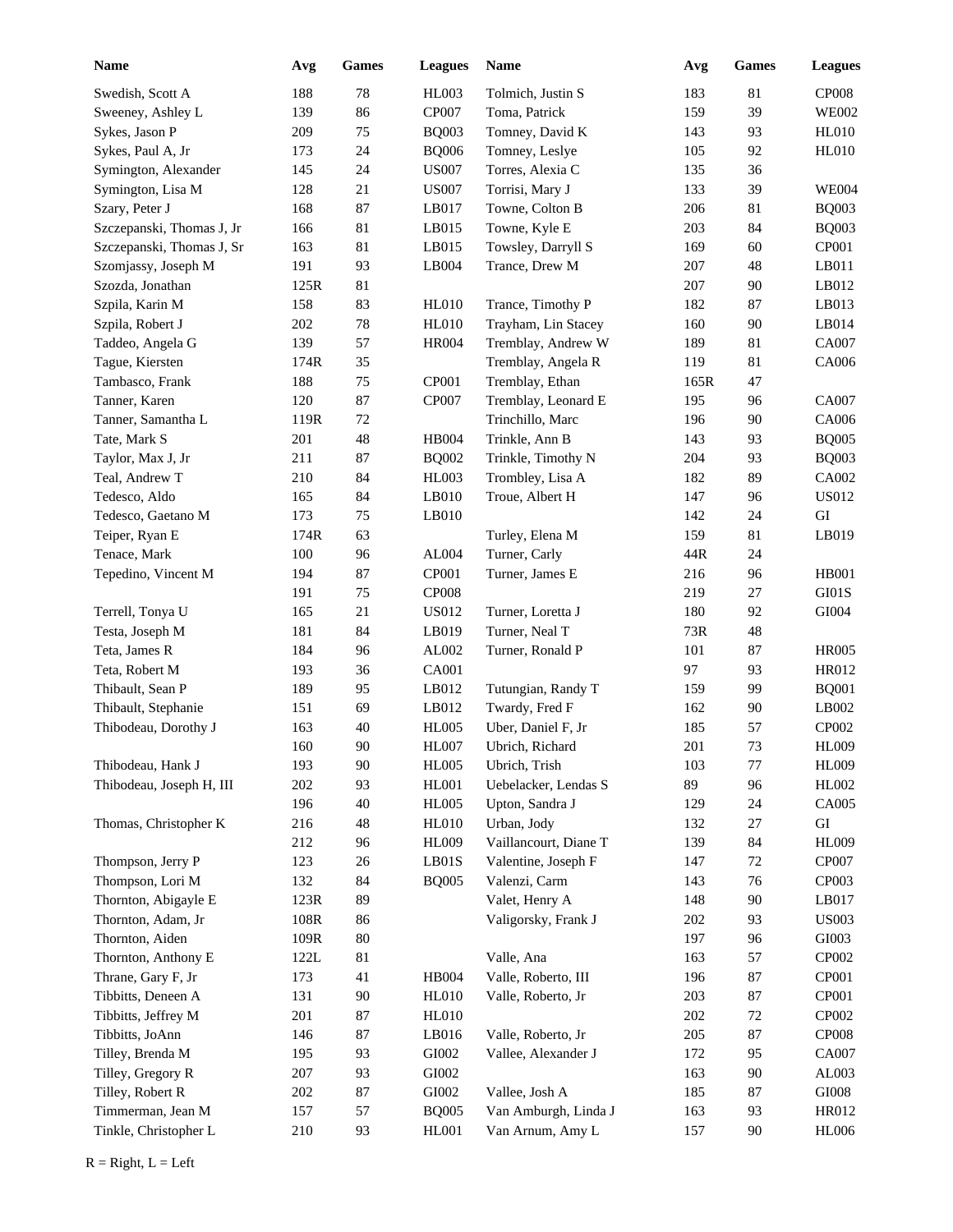| <b>Name</b>                | Avg        | Games  | <b>Leagues</b> | Name                    | Avg  | <b>Games</b> | <b>Leagues</b> |
|----------------------------|------------|--------|----------------|-------------------------|------|--------------|----------------|
| Van Baaren, Ronald, Sr     | 179        | 70     | LB015          | Waldo, Charles H        | 197  | 69           | <b>US006</b>   |
| Van Baaren, Todd M         | 188R       | 45     | LB015          | Waldo, Charles J        | 167  | 45           | <b>US006</b>   |
|                            | 139L       | 21     | LB015          | Waldron, Brian A        | 180  | 90           | GI008          |
| Van Brocklen, Ruth M       | 108        | 75     | HR012          | Waldron, Gordon R       | 145  | 90           | <b>HR002</b>   |
| Van Buskirk, Mark          | 122        | 96     | LB003          | Walizer, Clinton E      | 176  | 24           | <b>BQ004</b>   |
| Van Dyke, Lisa J           | 149        | 75     | <b>HL005</b>   | Walizer, Edward F       | 143  | 63           | <b>BQ001</b>   |
| Van Pelt, Alice            | 136        | 96     | <b>US006</b>   | Walizer, Lance E        | 195  | 96           | <b>BQ001</b>   |
| Van Vieck, Jonathan D      | 205        | 35     | <b>HR009</b>   | Walizer, Maria E        | 121  | 24           | <b>BQ004</b>   |
| Van Vorst, Carolyn N       | 134        | 78     | $\rm GIO06$    | Walker, Dean E          | 195  | 87           | LB012          |
| Van Vranken, Lori M        | 143        | 66     | <b>CA008</b>   | Wall, Jason D           | 166  | 96           | AL004          |
| Van Wormer, Colleen A      | 180        | 84     | <b>CA008</b>   | Wallace, Judith C       | 148  | 78           | <b>CA008</b>   |
| Van Wormer, Robert A       | 194        | 89     | LB012          | Wallser, Michael        | 149  | 99           | GI001          |
| VanAmburgh, Mark R         | 203        | 87     | <b>HR001</b>   | Walsh, Bruce E          | 129  | 81           | HR012          |
| VanDenburgh, John D        | 206        | 83     | LB018          | Walsh, Daniel M         | 222  | 81           | CA002          |
| VanKempen, Tina M          | 149        | 95     | AL004          |                         | 209  | 30           | GI             |
| VanWormer, Matthew T       | 158R       | 35     |                | Walsh, David J          | 205  | 36           | CA006          |
| Varcasio, Thomas J         | 150        | 84     | <b>US011</b>   |                         | 201  | 49           | CA007          |
| Varcasua, Chris J          | 186        | 87     | LB015          | Walsh, Edward J         | 189  | 63           | LB010          |
| Varin, Ceira               | 134R       | 84     |                | Walsh, Kristin L        | 181  | 45           | CA002          |
| Vartigan, Lawrence E       | 155        | 33     | HR012          | Walsh, Maryrose         | 161  | 45           | HR012          |
| Vasil, Robin S             | 151        | 96     | HB003          | Walsh, Paul E           | 168  | 93           | LB001          |
| Vasil, Scott               | 151        | 27     | HB003          | Walsh, Thomas D, Jr     | 215  | 96           | <b>US003</b>   |
| Vasil, Sophia              | 132R       | 81     |                |                         | 211  | 93           | <b>CA001</b>   |
| Vehlow, Richard E          | 133        | 72     | LB015          |                         | 206  | 30           | GI01S          |
| Venditti, Giovanni         | 171        | 69     | GI003          | Walther, John C, III    | 233  | 84           | CA002          |
| Venduro, Rocco J           | 184        | 45     | LB010          | Ward, George            | 156  | 81           | <b>US012</b>   |
| Venson, Benjamin P         | 192        | 27     | GI01S          | Wark, Richard A, Jr     | 212  | 50           | <b>CA001</b>   |
| Venson, Bryanna            | 105R       | $72\,$ |                | Wark, Rick A, III       | 236  | 39           | CA002          |
| Venson, Michele            | 198        | 89     | <b>US014</b>   |                         | 222  | 33           | <b>US003</b>   |
| Ventresca, Nicholas S      | 132        | 87     | LB017          |                         | 221  | 84           | <b>CA001</b>   |
| Vertucci, Nathan D         | 180        | 78     | LB010          | Warner, Thomas J        | 210  | 78           | <b>US003</b>   |
| Vicalvi, Matthew J         | 165        | 87     | <b>US011</b>   | Warner-Saunders, Lily   | 60R  | 52           |                |
| Vilardi, Anthony C         | 207        | 82     | HL003          | Warren, Jennifer A      | 183  | 76           | <b>HR004</b>   |
| Vilardi, Anthony P         | 191        | 96     | <b>HL003</b>   | Waters-Carney, Steven R | 157  | 96           | <b>HB003</b>   |
| Vilardi, Michael J         | 202        | 89     | <b>HL003</b>   | Watson, Gregory C       | 189  | 27           | GI01S          |
| Villarini, Heidi 1         | 118        | $72\,$ | <b>BQ005</b>   | Watson, Mona Lisa M     | 132  | 51           | LB007          |
| Villeniuve, Tony J         | 180        | 75     | CP001          | Waugh, Edward L         | 163  | 90           | CA007          |
| Vincent, James A           | 191        | 84     | LB018          |                         | 158  | 84           | AL001          |
| Vincent, William W         | 176        | 78     | LB018          | Wayne, Joseph M         | 124  | 81           | <b>HL010</b>   |
| Visconti, Carl E           | 183        | 84     | CP008          | Waytkus, Jeffrey S      | 175  | 99           | <b>BQ002</b>   |
| Vogel, Danielle            | 156        | 81     | <b>US017</b>   | Waytkus, Steven T       | 187  | 93           | <b>BQ002</b>   |
| Vogel, Karl R              | 193        | 81     | <b>US011</b>   | Weatherwax, Drew H      | 174  | 90           | CA007          |
| Vogel, Willaim J           | 180        | 81     | <b>US017</b>   | Weaver, Joshua M        | 196  | 93           | <b>HR003</b>   |
| Vogelien, Bruce D          | 193        | 75     | LB002          | Webber, Ramsey          | 111R | $72\,$       |                |
| Vogt, Jerry, Jr            |            | 54     | <b>HB006</b>   | Webber, Tucker          | 104R | $72\,$       |                |
| Von Fricken, Anthony J, Jr | 163        | 24     | AL002          | Weber, Adam A           | 180  | $27\,$       | <b>HL010</b>   |
| Von Fricken, Eric L        | 176<br>197 | $90\,$ | HR011          | Webster, Evan           | 196  | 84           | <b>BQ004</b>   |
| Von Fricken, John D        | 220        | $80\,$ | AL002          |                         | 195R | $72\,$       |                |
|                            |            |        |                |                         |      |              |                |
| Voska, Edward J            | 148        | 67     | <b>HL005</b>   | Webster, Tom            | 123  | 75           | <b>BQ004</b>   |
| Wade, Eric L               | 178        | 93     | LB008          | Weeden, Alton E         | 152  | 96           | <b>HR010</b>   |
| Wagner, Garrick N          | 201        | 81     | CP007          | Weeden, Bruce W         | 185  | 93           | <b>BQ001</b>   |
| Wagner, Jane               | 118        | $70\,$ | LB013          | Weeden, Cory C          | 211  | 81           | <b>BQ006</b>   |
| Waite, Kathleen M          | 115        | 69     | <b>BQ005</b>   | Weeden, Michael R       | 217  | 90           | <b>BQ002</b>   |
| Waite, Michele C           | 115        | 81     | <b>WE001</b>   | Weeden, Wesley J        | 174  | 99           | <b>BQ001</b>   |
| Walders, James D           | 167        | $90\,$ | <b>US009</b>   | Weglarz, Alex J         | 223  | 93           | HB001          |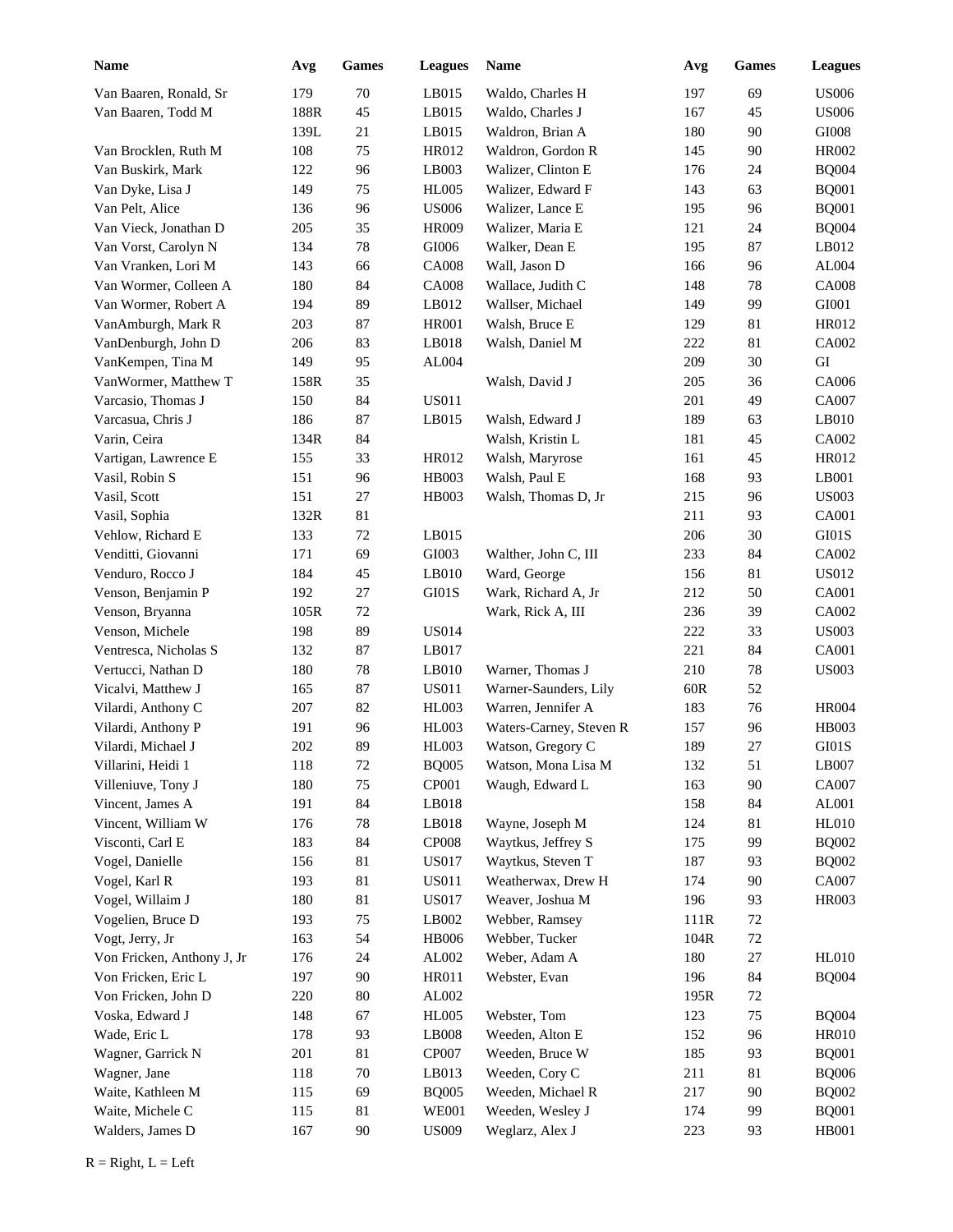| <b>Name</b>              | Avg  | Games  | <b>Leagues</b> | Name                    | Avg  | Games | <b>Leagues</b> |
|--------------------------|------|--------|----------------|-------------------------|------|-------|----------------|
| Weingarten, Brock A      | 165R | 49     |                | Williams, Lilli-Ann     | 148R | 60    |                |
| Weinhofer, Cerele        | 123  | 33     | LB007          | Williams, Philip J      | 215  | 81    | HR001          |
| Weir, Kevin C            | 188  | 96     | <b>BQ001</b>   |                         | 183  | 81    | <b>WE001</b>   |
| Weir, Michael J          | 154  | 60     | <b>US017</b>   | Williams, Robert W      | 188  | 69    | <b>HL005</b>   |
| Weir, Terry A            | 149  | 24     | <b>BQ005</b>   |                         | 188  | 72    | <b>HL003</b>   |
| Weismann, Mildred E      | 129  | 93     | <b>US006</b>   |                         | 185  | 69    | HL002          |
| Weiss, Gianna M          | 172R | 90     |                | Williamson, Dolores M   | 127  | 93    | LB014          |
| Weiss, Jack              | 154L | 87     |                | Willlsey, Tiama K       | 118  | 67    | <b>US009</b>   |
| Weiss, Rebecca J         | 184  | 85     | HB003          | Willsey, Donald E       | 166  | 87    | <b>US002</b>   |
| Weiss, Rusty             | 207  | 84     | <b>HB003</b>   | Wilmot, Earl M          | 169  | 93    | CA007          |
| Welch, Diane             | 125  | 105    | CP003          | Wilson, Chris           | 135  | 24    | HR             |
| Wells, Gary              | 183  | $70\,$ | LB020          | Wilson, Dennis G        | 188  | 87    | CP001          |
| Wells, Laura L           | 106  | 84     | $\rm GIO08$    | Wilson, Harry G         | 161  | 93    | LB002          |
| Welsh, Daniel W          | 197  | 96     | <b>HL010</b>   | Wilson, James R         | 174  | 93    | <b>HB003</b>   |
| Werndli, Hannah          | 127R | 66     |                | Wilson, Justin T        | 214  | 84    | <b>BQ006</b>   |
| Werndli, Hayden W        | 134R | 75     |                | Wilson, Kimberly M      | 172  | 96    | HB003          |
| Werneburg, Candylynn M   | 122  | 95     | <b>US012</b>   | Wilson, Mark S          | 145  | 87    | CP001          |
| Wesoloski, Michael G, Jf | 180  | 63     | LB018          | Wilson, Michael S, Sr   | 187  | 81    | LB013          |
| Westover, Marshall       | 177  | 84     | <b>HR004</b>   | Wilson, Timothy G       | 184  | 93    | <b>BQ003</b>   |
| Whalen, Elizabeth        | 122  | 48     | <b>HB004</b>   |                         | 183  | 93    | <b>BQ006</b>   |
| Whalen, Mitchell P       | 196  | 96     | <b>BQ006</b>   | Wilwol, Jordyn          | 140  | 60    | <b>BQ004</b>   |
| Wheatley, Ben            | 160  | 72     | <b>US001</b>   |                         | 132R | 51    |                |
| Wheatley, Dave           | 179  | 66     | <b>US001</b>   | Windelspecht, Ryan F    | 139  | 48    | CP001          |
| White, Carol             | 109  | 81     | <b>HL005</b>   | Winglosky, Travis E     | 216  | 78    | <b>HB001</b>   |
| White, Dallas S, III     | 188  | 94     | AL002          | Wintergerst, Kimberly A | 182  | 75    | <b>HR010</b>   |
| White, Mark D            | 185  | 90     | $\rm GIO08$    | Wishart, Robert T       | 142  | 57    | CP007          |
| White, Sharon L          | 100  | 75     | <b>HL007</b>   | Witazek, Joseph E       | 179  | 87    | CA004          |
| White, Sheila M          | 132  | 96     | <b>US012</b>   | Withcuskey, Carolyn M   | 126  | 96    | <b>BQ005</b>   |
| White, William J, Jr     | 183  | 27     | CA005          | Wojtaszek, C J J        | 214  | 99    | <b>HR009</b>   |
| White-Rancourt, Moses T  | 76R  | 52     |                |                         | 184  | 81    | LB018          |
| Whiting, Anna M          | 120  | 94     | LB014          | Wojtaszek, Craig J, Sr  | 217  | 84    | LB018          |
| Whitman, Keith           | 181  | 90     | <b>US009</b>   |                         | 211  | 42    | <b>HR006</b>   |
|                          | 175  | 93     | <b>US012</b>   |                         | 191  | 93    | <b>HR009</b>   |
|                          | 175  | 27     | GI             | Wolf, David A           | 192  | 87    | CP001          |
| Whitman, Robert A        | 165  | 78     | <b>BQ004</b>   |                         | 191  | 90    | <b>CP008</b>   |
| Whittle, Geoffery E, Sr  | 158  | 75     | LB009          | Wolf, Lawrence G, Sr    | 114  | 54    | GI006          |
| Wickert, Joel A          | 111R | 75     |                | Wolf, Marie A           | 132  | 87    | GI006          |
| Wickes, Christopher E    | 209  | $78\,$ | <b>HL005</b>   | Wolf, Matthew A         | 103  | 56    | GI006          |
| Wickham, David P, Jr     | 209  | 81     | LB020          | Wolford, Alexander W    | 191  | 96    | ${\rm GIO}01$  |
| Wickham, Stephanie R     | 156  | 39     | <b>HL009</b>   | Wolfrum, Joseph T       | 233  | 84    | <b>BQ006</b>   |
| Wicks, Michael K         | 171  | 87     | <b>HR001</b>   | Wong, John P            | 172  | 93    | HR003          |
| Wiegert, Blake M         | 183R | 78     |                |                         | 173  | 30    | ${\rm GI}$     |
| Wigand, William A        | 230  | 96     | <b>HL001</b>   | Wood, Finley            | 57R  | 72    |                |
| Wilber, Michael R, Jr    | 164  | $78\,$ | CA007          | Wood, Kyle J            | 218  | 66    | HL003          |
| Wilcox, Caroline J       | 131  | 42     | LB007          | Wood, Leonard A         | 166  | 93    | <b>HL005</b>   |
| Wildberger, Charles E    | 180  | 93     | <b>HL009</b>   | Wood, Sara R            | 97   | 65    | <b>CP007</b>   |
| Wildberger, Jeffrey C    | 195  | 84     | <b>HL009</b>   | Woolard, Priscilla      | 120  | 33    | <b>HR006</b>   |
| Wiley, Richard H, Sr     | 134  | 93     | HL002          | Wright, Aleah           | 34R  | 29    |                |
| Wilhite, Dana A          | 137  | 83     | $\rm GI008$    | Wright, Michael T       | 191  | 66    | GI002          |
| Wilkinson, Brayden       | 130R | 60     |                | Wright, Otis            | 159  | 84    | LB013          |
| Wilkinson, Patricia M    | 122  | 40     | <b>US012</b>   | Wrobel, David T, Jr     | 151  | 92    | <b>HL009</b>   |
| Will, Peter G            | 171  | 96     | <b>HL003</b>   | Wrobel, Zachery J       | 169  | 69    | HL010          |
| Willaims, Matthew D      | 161  | 90     | <b>BQ003</b>   |                         | 165  | 93    | <b>HL009</b>   |
| Willbrant, Allen D       | 131  | 93     | CA007          | Wunsch, Donald M        | 157  | 96    | LB013          |
| Willetts, Jeffrey A      | 190  | 71     | CP002          | Wygel, Barry B          | 167  | 96    | LB002          |